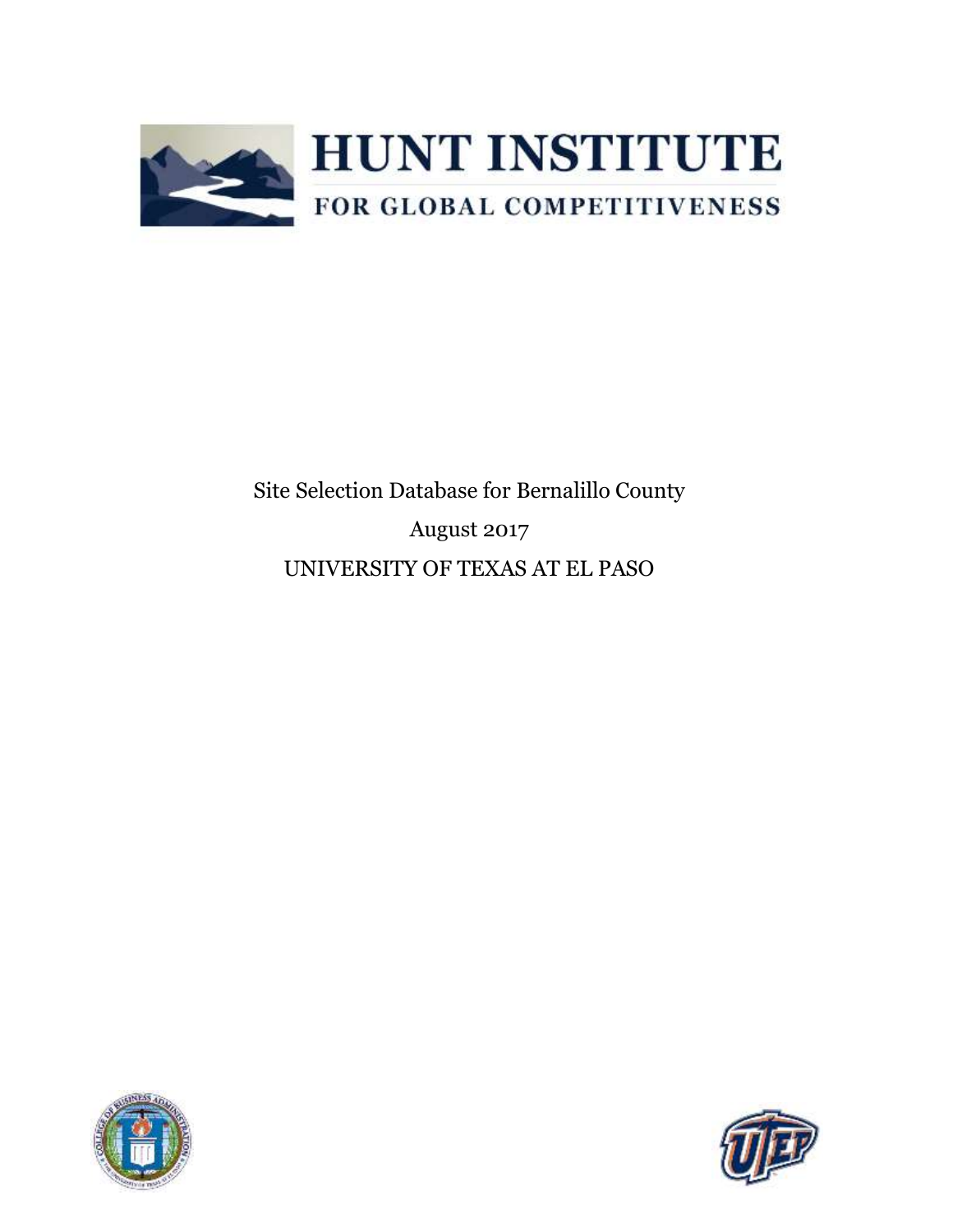|  | <b>Table of Contents</b> |  |
|--|--------------------------|--|
|  |                          |  |

| I.   |           |  |
|------|-----------|--|
|      | А.        |  |
|      | <b>B.</b> |  |
|      | C.        |  |
| П.   |           |  |
|      | А.        |  |
|      | <b>B.</b> |  |
|      | C.        |  |
|      | D.        |  |
|      | Ε.        |  |
| III. |           |  |
| IV.  |           |  |
|      | A.        |  |
|      | <b>B.</b> |  |
| V.   |           |  |
|      |           |  |
| VI.  |           |  |
| VII. |           |  |
|      | A.        |  |
|      | <b>B.</b> |  |
|      | C.        |  |
|      | D.        |  |
|      | Ε.        |  |
|      |           |  |
| IX.  |           |  |
| Х.   |           |  |
| XI.  |           |  |
| XII. |           |  |
|      |           |  |
|      |           |  |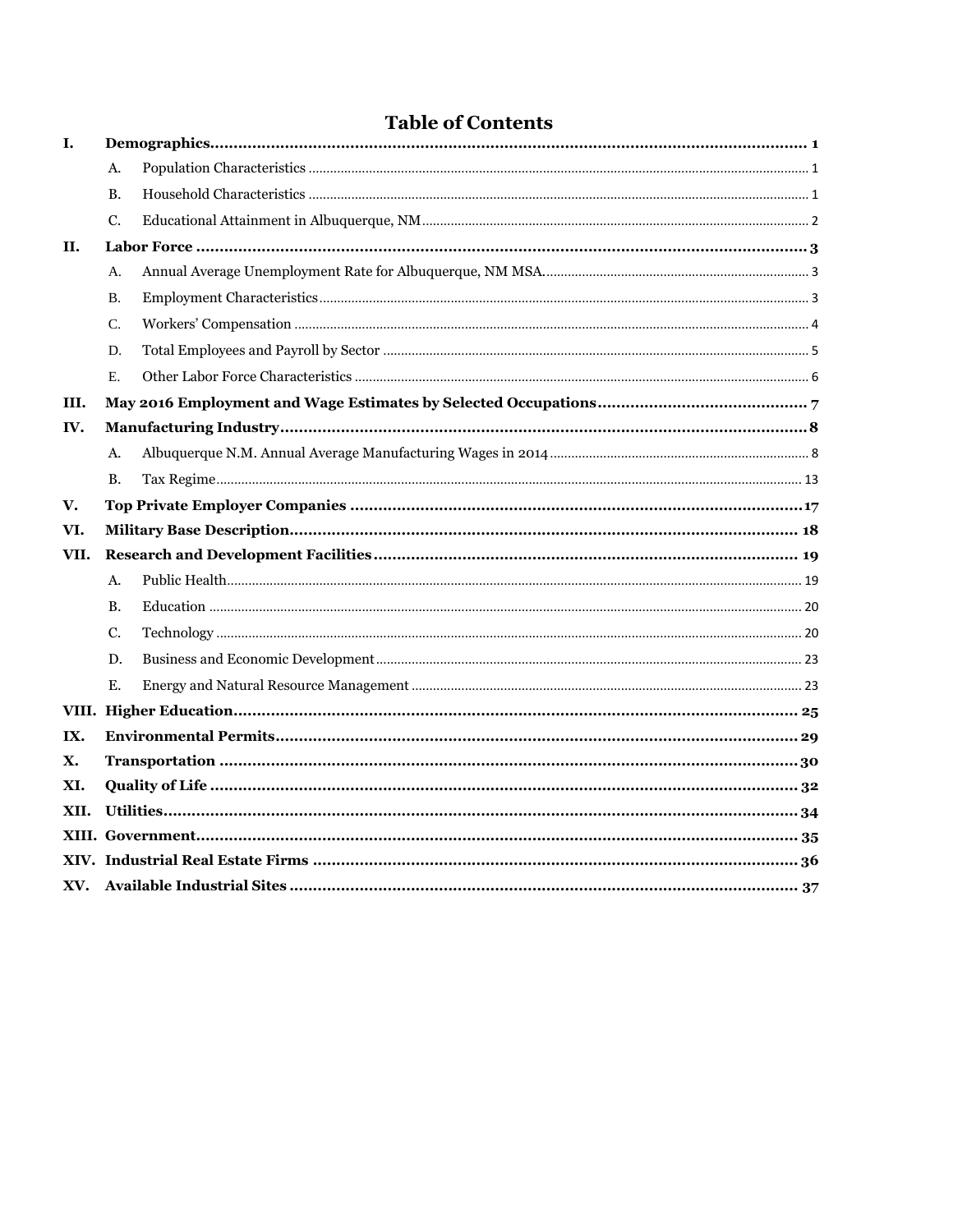### **I. Demographics**

# <span id="page-2-1"></span><span id="page-2-0"></span>**A. Population Characteristics**

| <b>Age Distribution</b>                                                                                             | 2012           | 2013    | 2014    | 2015    | 2016    |
|---------------------------------------------------------------------------------------------------------------------|----------------|---------|---------|---------|---------|
| <b>Total Population by Age</b>                                                                                      | 672,685        | 674,460 | 674,829 | 674,959 | 676,953 |
| Under - 14                                                                                                          | 131,996        | 131,027 | 129,082 | 127,347 | 125,838 |
| $15 - 19$                                                                                                           | 43,081         | 42,604  | 42,348  | 42,313  | 42,685  |
| $20 - 34$                                                                                                           | 149,996        | 150,154 | 149,340 | 147,771 | 95,133  |
| 35-54                                                                                                               | 175,550        | 173,993 | 172,408 | 171,206 | 170,059 |
| $55 - 74$                                                                                                           | 133,682        | 137,539 | 141,485 | 145,179 | 149,201 |
| 75 - Older                                                                                                          | 38,380         | 39,143  | 40,166  | 41,143  | 42,155  |
| <b>Distribution by Age Group</b>                                                                                    | 2012           | 2013    | 2014    | 2015    | 2016    |
| Under - 14                                                                                                          | 20%            | 19%     | 19%     | 19%     | 19%     |
| $15 - 19$                                                                                                           | 6%             | 6%      | 6%      | 6%      | 6%      |
| $20 - 34$                                                                                                           | 22%            | 22%     | 22%     | 22%     | 22%     |
| $35 - 54$                                                                                                           | 26%            | 26%     | 26%     | 25%     | 25%     |
| 55-74                                                                                                               | 20%            | 20%     | 21%     | 22%     | 22%     |
| 75 - Older                                                                                                          | 6%             | 6%      | 6%      | 6%      | 6%      |
| Median Age<br>$\mathbf{m}$ and $\mathbf{m}$ and $\mathbf{m}$ and $\mathbf{m}$<br>$\mathbf{r}$ $\mathbf{r}$ $\alpha$ | 36<br>$\cdots$ | 37      | 37      | 37      | 37      |

Source: US Census- American Fact Finder. Retrieved in July 2017.

#### <span id="page-2-2"></span>**B. Household Characteristics**

| Characteristics                          | 2011    | 2012    | 2013    | 2014    | 2015    |
|------------------------------------------|---------|---------|---------|---------|---------|
| Number of Households                     | 220,060 | 222,584 | 222,491 | 222,868 | 222,098 |
| Nominal Median Household Income (USD)    | 47,333  | 47,399  | 47,989  | 47,413  | 47,030  |
| Nominal Mean Household Income (USD)      | 63,338  | 63,621  | 64,297  | 64,649  | 64,188  |
| <b>Household Income Distribution (%)</b> | 2011    | 2012    | 2013    | 2014    | 2015    |
| Less than $$10,000$                      | 9%      | 9%      | 9%      | 9%      | 9%      |
| \$10,000 to \$14,999                     | 6%      | 6%      | 6%      | 6%      | 6%      |
| \$15,000 to \$24,999                     | 12%     | 12%     | 12%     | 12%     | 12%     |
| \$25,000 to \$34,999                     | 12%     | 12%     | 11%     | 12%     | 12%     |
| \$35,000 to \$49,999                     | 15%     | 15%     | 14%     | 15%     | 15%     |
| \$50,000 to \$74,999                     | 18%     | 18%     | 18%     | 18%     | 18%     |
| \$75,000 to \$99,999                     | 12%     | 11%     | 12%     | 11%     | 12%     |
| \$100,000 to \$149,999                   | 11%     | 11%     | 12%     | 11%     | 11%     |
| \$150,000 to \$199,999                   | 4%      | 4%      | 4%      | 4%      | 4%      |
| \$200,000 or more                        | 3%      | 3%      | 3%      | 3%      | $3\%$   |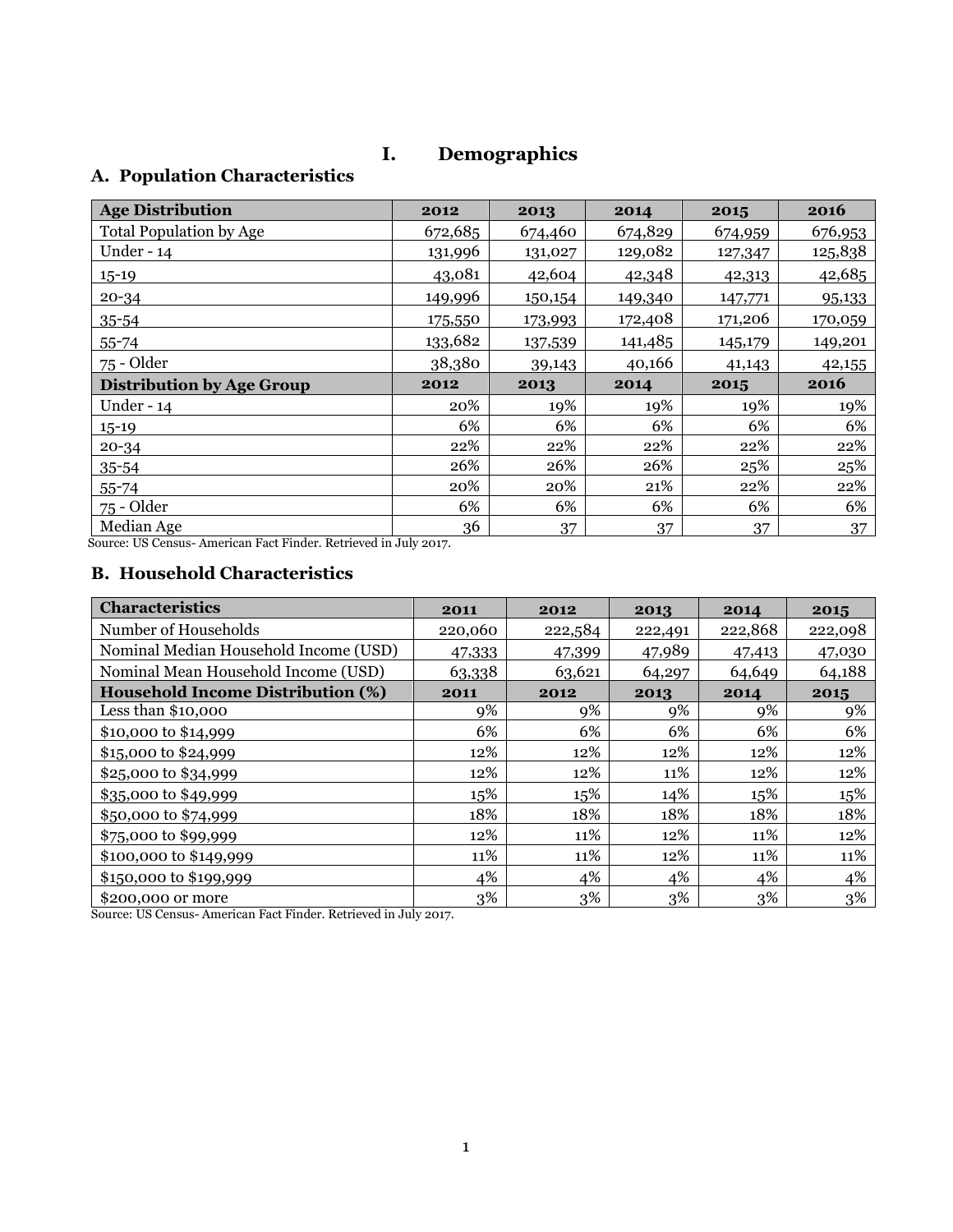| Year                                  | 2011    | 2012    | 2013    | 2014    | 2015    |
|---------------------------------------|---------|---------|---------|---------|---------|
| Population 18 to 24 years             | 57,378  | 57,383  | 56,469  | 55,809  | 55,393  |
| Less than high school graduate        | 17.8%   | 17.2%   | 17.1%   | 16.7%   | 17.9%   |
| High school graduate                  | 28.1%   | 26.6%   | 26.2%   | 26.3%   | 25.3%   |
| Some college or associate's<br>degree | 45.9%   | 48.3%   | 48.9%   | 49.3%   | 49.0%   |
| Bachelor's degree or higher           | 8.2%    | 7.9%    | 7.8%    | 7.8%    | 7.7%    |
| Population 25 years and over          | 353,279 | 358,382 | 363,213 | 367,227 | 370,984 |
| Less than 9th grade                   | $5.3\%$ | 5.1%    | $5.0\%$ | 4.9%    | 4.7%    |
| 9th to 12th grade, no diploma         | 7.0%    | 6.9%    | 6.5%    | 6.2%    | 6.3%    |
| High school graduate                  | 23.7%   | 23.3%   | 23.1%   | 23.1%   | 23.2%   |
| Some college, no degree               | 24.3%   | 24.7%   | 24.7%   | 24.8%   | 24.3%   |
| Associate's degree                    | 7.5%    | 7.5%    | 7.7%    | 7.9%    | 8.0%    |
| Bachelor's degree                     | 18.3%   | 18.2%   | 18.5%   | 18.6%   | 18.5%   |
| Graduate or professional degree       | 14.0%   | 14.3%   | 14.5%   | 14.6%   | 15.0%   |

# <span id="page-3-0"></span>**C. Educational Attainment in Albuquerque, NM**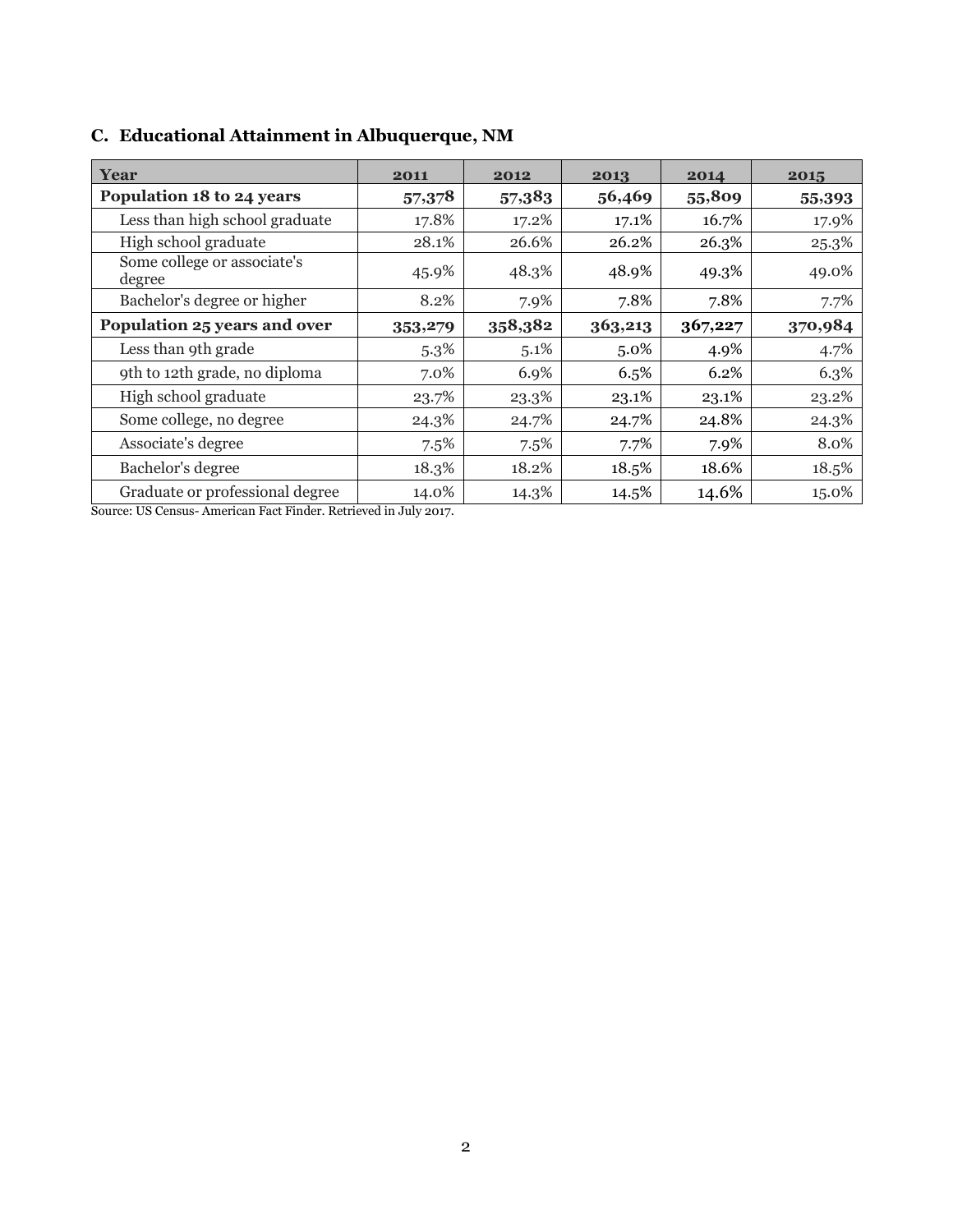### **II. Labor Force**

### <span id="page-4-1"></span><span id="page-4-0"></span>**A. Annual Average Unemployment Rate for Albuquerque, NM MSA.**

| Year                              | 2012 | 2013                          | 901 | 2015             | 4V L        |
|-----------------------------------|------|-------------------------------|-----|------------------|-------------|
| (%)<br>$ -$<br>Jnemployment Rate+ | ـــ  | $\mathbf{v} \cdot \mathbf{v}$ | ν.υ | $\mathsf{u} \in$ | $v \cdot r$ |

Source: Bureau of Labor Statistics. Retrieved in July 2017.

### <span id="page-4-2"></span>**B. Employment Characteristics**

| <b>Employment Reported by</b>                                                         | <b>Number of</b><br><b>Total</b> |         | <b>Total Number of Employees</b> |         | <b>Total Number of</b><br><b>Employees</b> (%) |      |                  |
|---------------------------------------------------------------------------------------|----------------------------------|---------|----------------------------------|---------|------------------------------------------------|------|------------------|
| <b>Place of Work</b>                                                                  | <b>Establishments</b>            | 2013    | 2014                             | 2015    | 2013                                           | 2014 | 2015             |
| Agriculture, Forestry and Fishing                                                     | 2015<br>$\overline{8}$           | N/A     | N/A                              | 10      | N/A                                            | N/A  | 0%               |
| Mining, Quarrying, and Oil Gas<br>Extraction                                          | 20                               | N/A     | N/A                              | 233     | N/A                                            | N/A  | $0\%$            |
| <b>Utilities</b>                                                                      | 16                               | N/A     | N/A                              | N/A     | N/A                                            | N/A  | N/A              |
| Construction                                                                          | 1,375                            | 16,171  | 16,027                           | 16,356  | 7%                                             | 7%   | 6%               |
| Manufacturing                                                                         | 556                              | 12,511  | 12,230                           | 12,098  | 5%                                             | 5%   | 5%               |
| Wholesale trade                                                                       | 843                              | 11,413  | 11,321                           | 11,270  | 5%                                             | 5%   | 4%               |
| Retail trade                                                                          | 2,051                            | 33,875  | 35,898                           | 36,142  | 14%                                            | 15%  | 14%              |
| <b>Transportation and Warehousing</b>                                                 | 351                              | 6,237   | 6,345                            | 6,682   | 3%                                             | 3%   | 3%               |
| Information                                                                           | 263                              | 6,455   | 6,399                            | 6,458   | 3%                                             | 3%   | 3%               |
| <b>Finance and Insurance</b>                                                          | 991                              | 9,684   | 10,555                           | 11,078  | 4%                                             | 4%   | 4%               |
| Real Estate, Rental and Leasing                                                       | 939                              | 4,222   | 4,429                            | 4,174   | 2%                                             | 2%   | 2%               |
| Professional, Scientific. Technical<br><b>Services</b>                                | 2,248                            | 19,041  | 19,770                           | N/A     | 8%                                             | 8%   | N/A              |
| <b>Management of Companies</b>                                                        | 103                              | 4,109   | 4,735                            | 4,594   | 2%                                             | 2%   | 2%               |
| Administrative and Support and<br>Waste Management and<br><b>Remediation Services</b> | 733                              | 15,909  | 15,593                           | 14,803  | 7%                                             | 6%   | 6%               |
| <b>Educational Services</b>                                                           | 258                              | 3,978   | 3,960                            | 3,895   | 2%                                             | 2%   | 2%               |
| <b>Health Care and Social Assistance</b>                                              | 1,937                            | 47,531  | 48,449                           | 3,895   | 20%                                            | 20%  | $\overline{2\%}$ |
| Arts, Entertainment, and<br>Recreation                                                | 215                              | 4,780   | 4,229                            | 4,294   | 2%                                             | 2%   | 2%               |
| Accommodation and Food<br><b>Services</b>                                             | 1,426                            | 31,970  | 32,456                           | 33,026  | 13%                                            | 13%  | 13%              |
| <b>Other Services</b>                                                                 | 1,390                            | 10,759  | 10,665                           | 10,544  | 4%                                             | 4%   | 4%               |
| Industries not classified                                                             | 23                               | N/A     | 13                               | 21      | N/A                                            | 0%   | $\overline{0\%}$ |
| <b>Total for all Sectors</b>                                                          | 15,746                           | 240,424 | 244,760                          | 257,760 | 100%                                           | 100% | 100%             |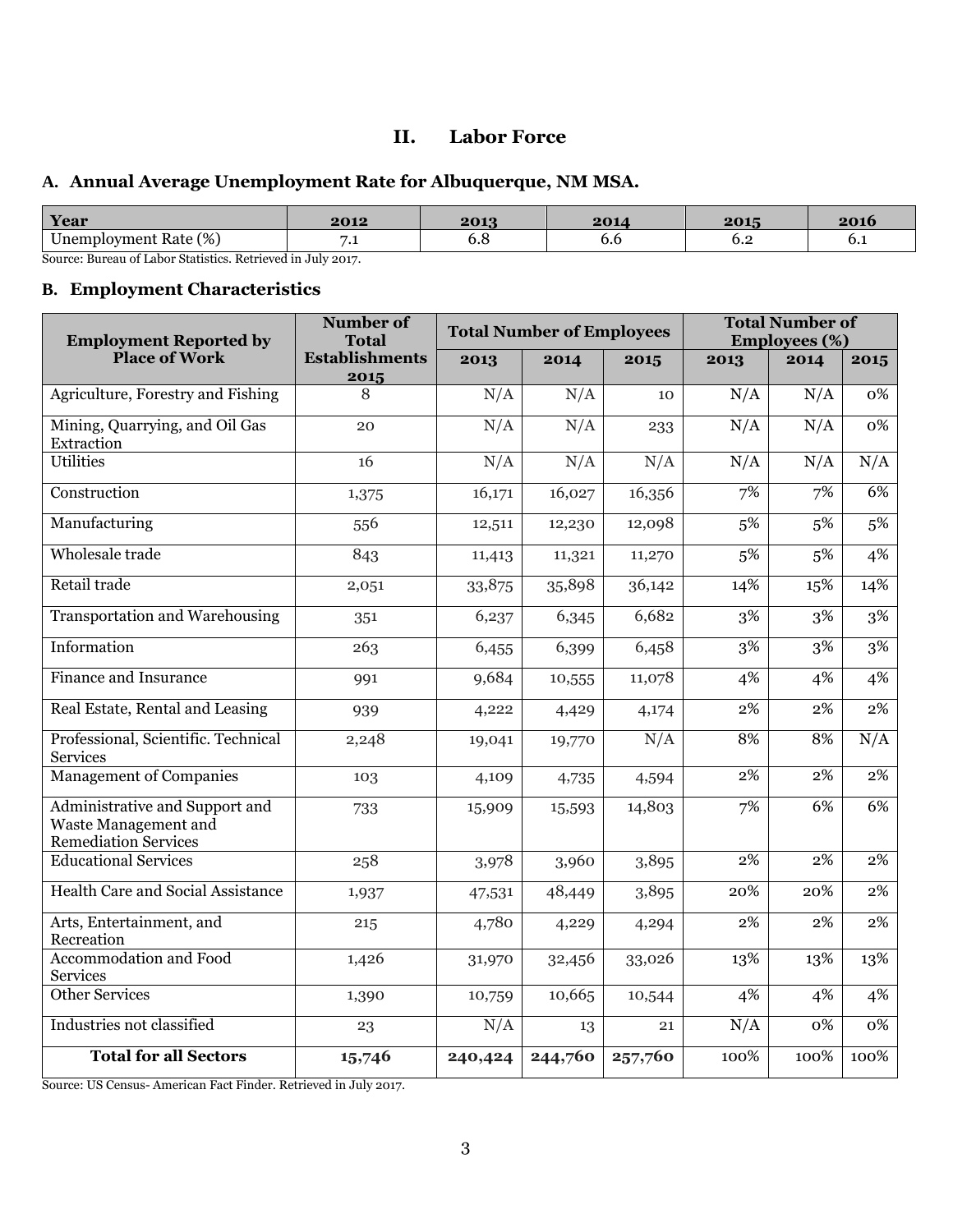<span id="page-5-0"></span>

|  |  |  | C. Workers' Compensation |
|--|--|--|--------------------------|
|--|--|--|--------------------------|

| <b>Average Hourly Wages for Selected Occupations (USD)</b>             |                            |                      |  |  |
|------------------------------------------------------------------------|----------------------------|----------------------|--|--|
| <b>Type of Occupation</b>                                              | Albuquerque<br><b>Area</b> | <b>United States</b> |  |  |
| All Occupations                                                        | 22.08                      | 23.86                |  |  |
| <b>General Dentist</b>                                                 | 74.88                      | 83.59                |  |  |
| Lawyers                                                                | 48.25                      | 67.25                |  |  |
| <b>Human Resources Managers</b>                                        | 45.19                      | 57.79                |  |  |
| <b>Computer Systems Analysts</b>                                       | 39.11                      | 44.05                |  |  |
| <b>Registered Nurses</b>                                               | 34.7                       | 34.7                 |  |  |
| <b>Accountants and Auditors</b>                                        | 32.59                      | 36.89                |  |  |
| Machinists                                                             | 20.52                      | 20.78                |  |  |
| <b>Medical Secretaries</b>                                             | 16.59                      | 16.85                |  |  |
| <b>Customer Service Representatives</b>                                | 15.95                      | 16.91                |  |  |
| <b>Construction Laborers</b>                                           | 14.48                      | 18.22                |  |  |
| Retail Salespersons                                                    | 13.71                      | 13.07                |  |  |
| <b>Fast Food Cooks</b>                                                 | 9.36                       | 9.89                 |  |  |
| Employer Costs per Hour for Wages and Selected Employee Benefits (USD) |                            |                      |  |  |
| Compensation                                                           | <b>Mountain</b><br>Area*   | <b>United States</b> |  |  |
| <b>Total Compensation</b>                                              | 29.36                      | 33.11                |  |  |
| <b>Wages and Salaries</b>                                              | 21.22                      | 23.06                |  |  |
| <b>Total Benefits</b>                                                  | 8.13                       | 10.06                |  |  |
| Paid Leave                                                             | 1.83                       | 2.30                 |  |  |
| Vacation                                                               | 0.95                       | 1.18                 |  |  |
| Supplemental Pay                                                       | 0.77                       | 1.17                 |  |  |
| Insurance                                                              | 2.14                       | 2.65                 |  |  |
| <b>Retirement and Savings</b>                                          | 1.04                       | 1.34                 |  |  |
| <b>Legally Required Benefits</b>                                       | 2.35                       | 2.60                 |  |  |

\*Mountain includes AZ, CO, ID, MT, NM, NV, UT, and WY.

Source: U.S. BLS, Occupational Employment Statistics, May 2016, and U.S. BLS, Employer Costs for Employee Compensation. Retrieved July 2017.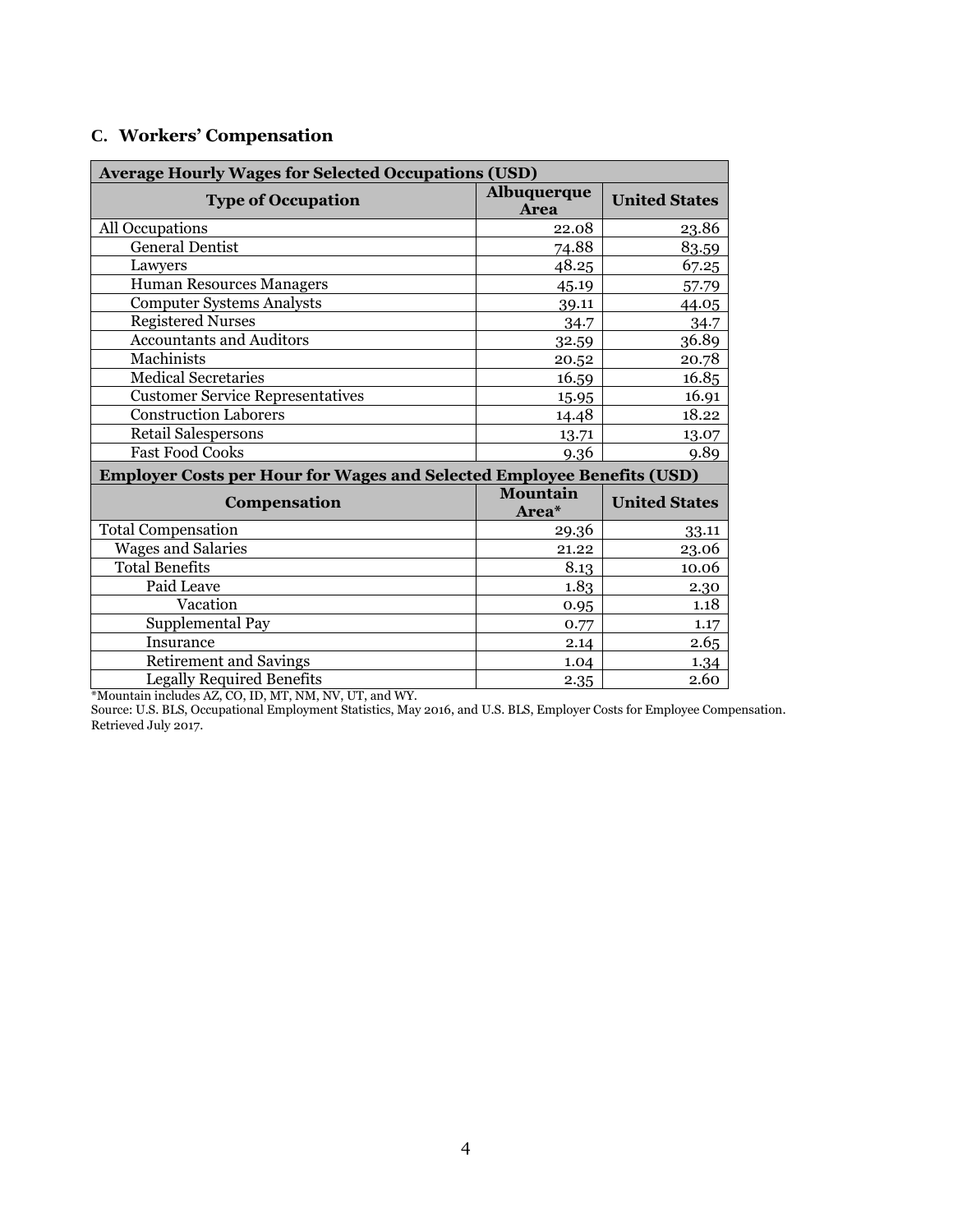# <span id="page-6-0"></span>**D. Total Employees and Payroll by Sector**

| 2012<br><b>NAICS</b><br>Code | <b>Meaning of 2012 NAICS Code</b>                                           | 2013      | 2014      | 2015       |
|------------------------------|-----------------------------------------------------------------------------|-----------|-----------|------------|
| $\mathbf 0$                  | <b>Total for all sectors</b>                                                | 9,208,877 | 9,555,486 | 10,939,443 |
| 11                           | Agriculture, forestry, fishing and hunting                                  | 866       | 517       | 1,257      |
| 21                           | Mining, quarrying, and oil and gas extraction                               | 14,906    | N/A       | 15,226     |
| 22                           | <b>Utilities</b>                                                            | N/A       | N/A       | N/A        |
| 23                           | Construction                                                                | 728,641   | 753,058   | 773,596    |
| 31-33                        | Manufacturing                                                               | 603,376   | 615,018   | 596,323    |
| 42                           | Wholesale trade                                                             | 579,417   | 608,024   | 608,680    |
| $44 - 45$                    | Retail trade                                                                | 898,387   | 971,358   | 1,011,410  |
| $48 - 49$                    | Transportation and warehousing                                              | 244,820   | 261,759   | 266,796    |
| 51                           | Information                                                                 | 304,904   | 305,619   | 326,924    |
| 52                           | Finance and insurance                                                       | 566,426   | 597,662   | 649,908    |
| 53                           | Real estate and rental and leasing                                          | 152,082   | 157,728   | 154,310    |
| 54                           | Professional, scientific, and technical services                            | 1,110,072 | 1,141,321 | N/A        |
| 55                           | Management of companies and enterprises                                     | 222,270   | 252,109   | 285,614    |
| 56                           | Administrative and Support and Waste Management<br>and Remediation Services | 426,205   | 481,904   | 423,677    |
| 61                           | <b>Educational services</b>                                                 | 116,453   | 112,690   | 116,329    |
| 62                           | Health care and social assistance                                           | 2,174,660 | 2,240,133 | 2,323,300  |
| 71                           | Arts, entertainment, and recreation                                         | 100,538   | 92,501    | 97,359     |
| 72                           | Accommodation and food services                                             | 532,179   | 566,213   | 582,285    |
| 81                           | Other services (except public administration)                               | 295,694   | 304,523   | 307,598    |
| 99                           | Industries not classified                                                   | 303       | 311       | 367        |

Total Annual Nominal Payroll in Bernalillo County by Sector (USD in Thousands)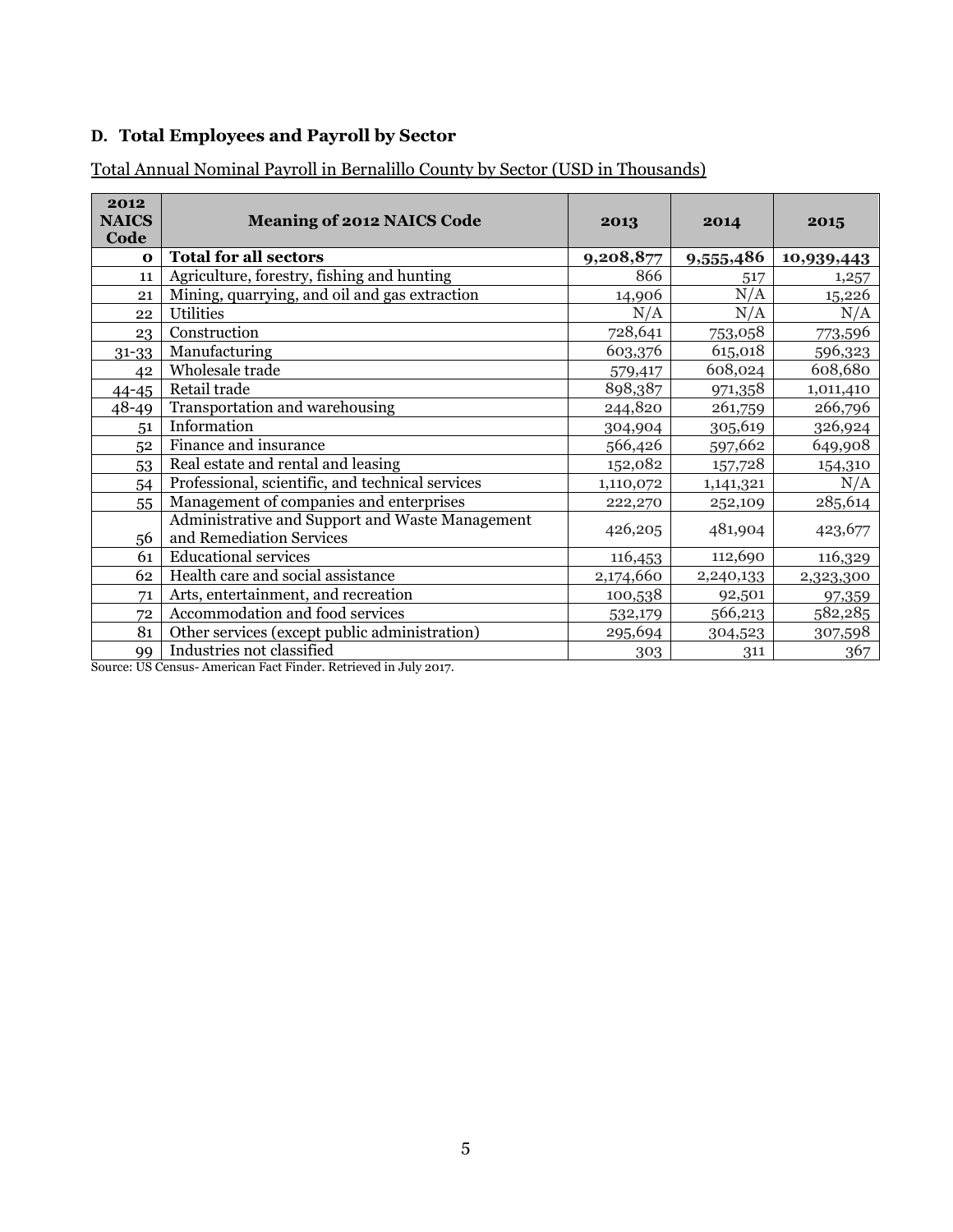| 2012<br><b>NAICS</b><br>Code | <b>Meaning of 2012 NAICS Code</b>                   | 2013    | 2014    | 2015    |
|------------------------------|-----------------------------------------------------|---------|---------|---------|
| $\Omega$                     | <b>Total for all sectors</b>                        | 240,424 | 244,760 | 257,760 |
| 11                           | Agriculture, forestry, fishing and hunting          | N/A     | N/A     | 10      |
| 21                           | Mining, quarrying, and oil and gas extraction       | N/A     | N/A     | 233     |
| 22                           | <b>Utilities</b>                                    | N/A     | N/A     | N/A     |
| 23                           | Construction                                        | 16,171  | 16,027  | 16,356  |
| $31 - 33$                    | Manufacturing                                       | 12,511  | 12,230  | 12,098  |
| 42                           | Wholesale trade                                     | 11,413  | 11,321  | 11,270  |
| $44 - 45$                    | Retail trade                                        | 33,875  | 35,898  | 36,142  |
| $48 - 49$                    | Transportation and warehousing                      | 6,237   | 6,345   | 6,682   |
| 51                           | Information                                         | 6,455   | 6,399   | 6,458   |
| 52                           | Finance and insurance                               | 9,684   | 10,555  | 11,078  |
| 53                           | Real estate and rental and leasing                  | 4,222   | 4,429   | 4,174   |
| 54                           | Professional, scientific, and technical services    | 19,041  | 19,770  | N/A     |
| 55                           | Management of companies and enterprises             | 4,109   | 4,735   | 4,594   |
|                              | Administrative and support and waste management and | 15,909  | 15,593  | 14,803  |
| 56                           | remediation services                                |         |         |         |
| 61                           | <b>Educational services</b>                         | 3,978   | 3,960   | 3,895   |
| 62                           | Health care and social assistance                   | 47,531  | 48,449  | 3,895   |
| 71                           | Arts, entertainment, and recreation                 | 4,780   | 4,229   | 4,294   |
| 72                           | Accommodation and food services                     | 31,970  | 32,456  | 33,026  |
| 81                           | Other services (except public administration)       | 10,759  | 10,665  | 10,544  |
| 99                           | Industries not classified                           | N/A     | 13      | 21      |

### Total Employees in Bernalillo County by Sector

Source: US Census- American Fact Finder. Retrieved in July 2017.

### <span id="page-7-0"></span>**E. Other Labor Force Characteristics**

| <b>Average Commute Time in 2015</b>      | <b>Number of Workers</b><br><b>Commuting</b> | <b>Mean Time</b>  |
|------------------------------------------|----------------------------------------------|-------------------|
| Mean Travel Time to Work                 | 305,632                                      | 21.6 Minutes      |
| Labor Force Participation in 2015        | <b>Estimate</b>                              | <b>Percentage</b> |
| Male                                     | 162,443                                      | 52.56%            |
| Female                                   | 146,817                                      | 47.50%            |
| Population 20 to 64 Years in Labor Force | 309,074                                      | 100%              |

Source: Bureau of Labor Statistics and US Census: American Fact Finder. Retrieved in June, 2016.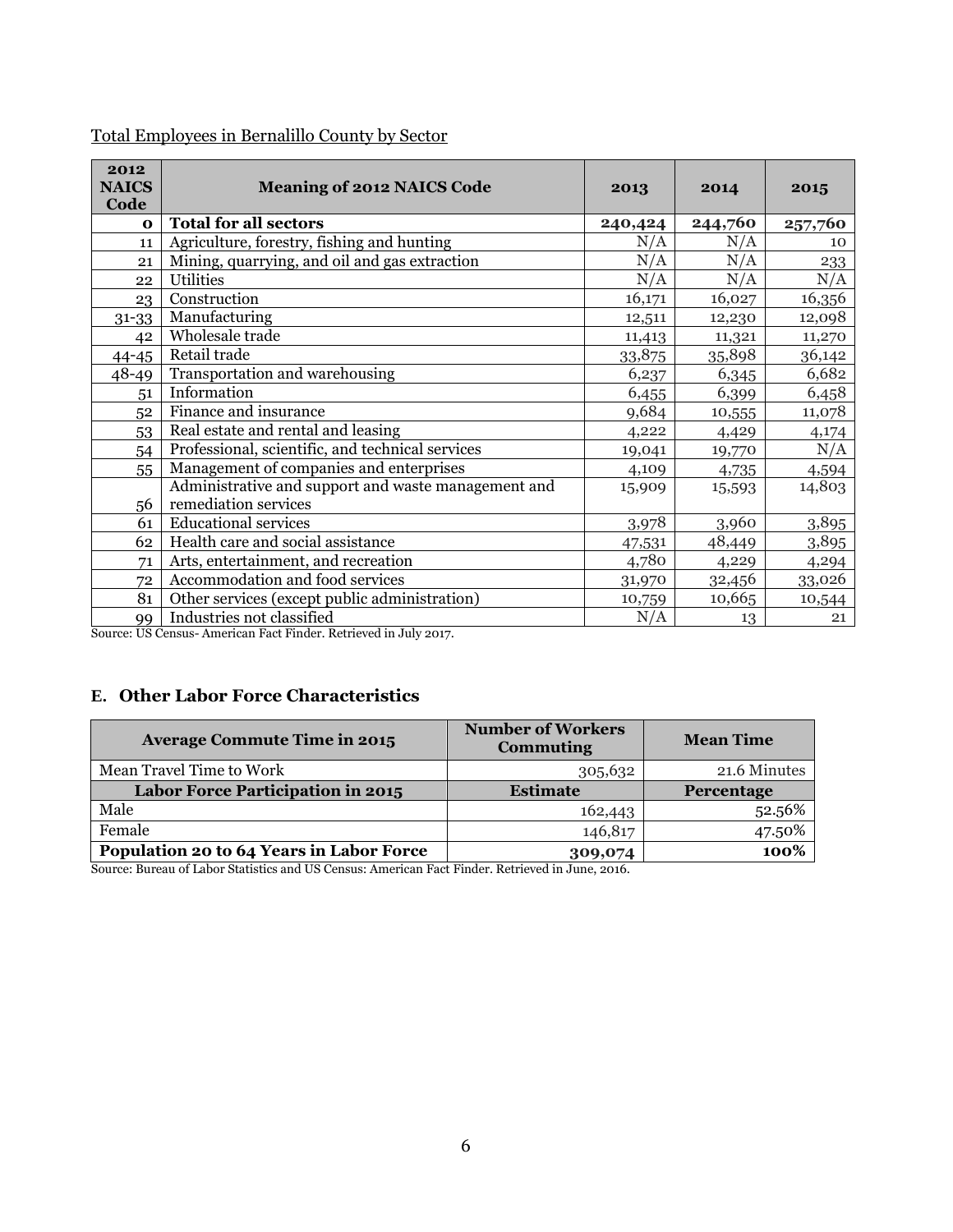| 2012<br><b>NAICS</b><br>Code | <b>Type of Occupation</b>                                                     | <b>Number of</b><br><b>Employees in</b><br>Albuquerque,<br>$\mathbf{NM}$ | Employment<br>per 1,000<br>jobs | <b>Median</b><br><b>Hourly</b><br><b>Wage</b><br>(USD) | Mean<br><b>Hourly</b><br><b>Wage</b><br>(USD) | <b>Annual</b><br><b>Mean</b><br><b>Wage</b><br>(USD) |
|------------------------------|-------------------------------------------------------------------------------|--------------------------------------------------------------------------|---------------------------------|--------------------------------------------------------|-----------------------------------------------|------------------------------------------------------|
|                              |                                                                               | <b>Professional</b>                                                      |                                 |                                                        |                                               |                                                      |
| 13-2011                      | <b>Accountants and Auditors</b>                                               | 3,900                                                                    | 10.211                          | 28.96                                                  | 32.59                                         | 67,790                                               |
| 11-0000                      | <b>Management Occupations</b>                                                 | 19,140                                                                   | 50.155                          | 40.95                                                  | 47.38                                         | 98,550                                               |
| 15-1131                      | <b>Computer Programmers</b>                                                   | 390                                                                      | 1.030                           | 36.01                                                  | 39.14                                         | 81,400                                               |
| 17-0000                      | Architecture and Engineering<br>Occupations                                   | 12,970                                                                   | 33.989                          | 43.62                                                  | 44.67                                         | 92,900                                               |
|                              | <b>Retail</b>                                                                 |                                                                          |                                 |                                                        |                                               |                                                      |
| 41-2031                      | <b>Retail Salespersons</b>                                                    | 12,980                                                                   | 34.006                          | 11.50                                                  | 13.71                                         | 28,510                                               |
| 43-5081                      | First-Line Supervisors of Retail<br><b>Sales Workers</b>                      | 3,660                                                                    | 9.603                           | 17.64                                                  | 20.68                                         | 43,020                                               |
| 43-4081                      | <b>Customer Service Representative</b>                                        | 10,550                                                                   | 27.636                          | 14.76                                                  | 15.95                                         | 33,180                                               |
|                              |                                                                               | <b>Clerical</b>                                                          |                                 |                                                        |                                               |                                                      |
| 41-9041                      | Payroll and Timekeeping Clerk                                                 | 440                                                                      | 1.148                           | 19.53                                                  | 19.93                                         | 41,460                                               |
| 43-9021                      | Data Entry Clerks                                                             | 370                                                                      | 0.960                           | 12.85                                                  | 13.08                                         | 27,210                                               |
| 43-6011                      | <b>Executive Secretary</b>                                                    | 910                                                                      | 2.390                           | 26.29                                                  | 26.39                                         | 54,900                                               |
| 43-3031                      | <b>Accounting Clerk</b>                                                       | 3,780                                                                    | 9,900                           | 17.21                                                  | 17.46                                         | 36,310                                               |
| 43-9022                      | File Clerk                                                                    | 350                                                                      | 0.921                           | 13.55                                                  | 13.96                                         | 29,030                                               |
|                              |                                                                               | <b>Unskilled</b>                                                         |                                 |                                                        |                                               |                                                      |
| 47-2061                      | <b>Construction Laborer</b>                                                   | 4,210                                                                    | 11.042                          | 14.30                                                  | 14.48                                         | 30,110                                               |
| 53-7064                      | <b>Hand Packers and Packagers</b>                                             | 890                                                                      | 2.331                           | 9.30                                                   | 10.67                                         | 22,200                                               |
| 51-2099                      | Assembler and Fabricators                                                     | 240                                                                      | .623                            | 12.91                                                  | 13.50                                         | 28,070                                               |
| 53-7062                      | Laborers and Freight, Stock, and<br>Material Movers, Hand                     | 4,820                                                                    | 12.641                          | 12.27                                                  | 13.57                                         | 28,230                                               |
| 51-2092                      | <b>Team Assemblers</b>                                                        | 1,040                                                                    | 2.714                           | 12.21                                                  | 12.90                                         | 26,840                                               |
|                              |                                                                               | Semi-Skilled                                                             |                                 |                                                        |                                               |                                                      |
| 51-9111                      | Packaging and Filling Machine<br><b>Operators and Tenders</b>                 | 520                                                                      | 1.366                           | 12.34                                                  | 12.96                                         | 26,960                                               |
|                              |                                                                               | <b>Skilled</b>                                                           |                                 |                                                        |                                               |                                                      |
| 49-9043                      | <b>Industrial Machinery Mechanics</b>                                         | 690                                                                      | 1.796                           | 19.06                                                  | 20.75                                         | 43,150                                               |
| 51-4122                      | Welding, Soldering, and Brazing<br>Machine Setters, Operators, and<br>Tenders | 30                                                                       | 0.086                           | 18.97                                                  | 19.08                                         | 39,690                                               |
| 51-4041                      | Machinist                                                                     | 340                                                                      | 0.892                           | 20.81                                                  | 20.52                                         | 42,680                                               |
| 51-4121                      | Welder and Cutters                                                            | 460                                                                      | 1.202                           | 19.07                                                  | 18.95                                         | 39,420                                               |
|                              |                                                                               | <b>Technical</b>                                                         |                                 |                                                        |                                               |                                                      |
| 51-4011                      | <b>Computer-Controlled Machine</b><br>Tool Operators, Metal and Plastic       | 90                                                                       | 0.236                           | 14.48                                                  | 15.82                                         | 32,900                                               |
| 17-3023                      | Electronics Technician*                                                       | 790                                                                      | 2.073                           | 26.72                                                  | 27.02                                         | 56,190                                               |
| 29-2011                      | Medical and Clinical Laboratory<br>Technologist                               | 370                                                                      | 0.978                           | 26.76                                                  | 26.54                                         | 55,190                                               |
| 15-1152                      | <b>Computer Network Support</b><br>Specialist                                 | 660                                                                      | 1.729                           | 21.76                                                  | 25.05                                         | 52,100                                               |

# <span id="page-8-0"></span>**III. May 2016 Employment and Wage Estimates by Selected Occupations**

\*Electrical and Electronics Engineering Technician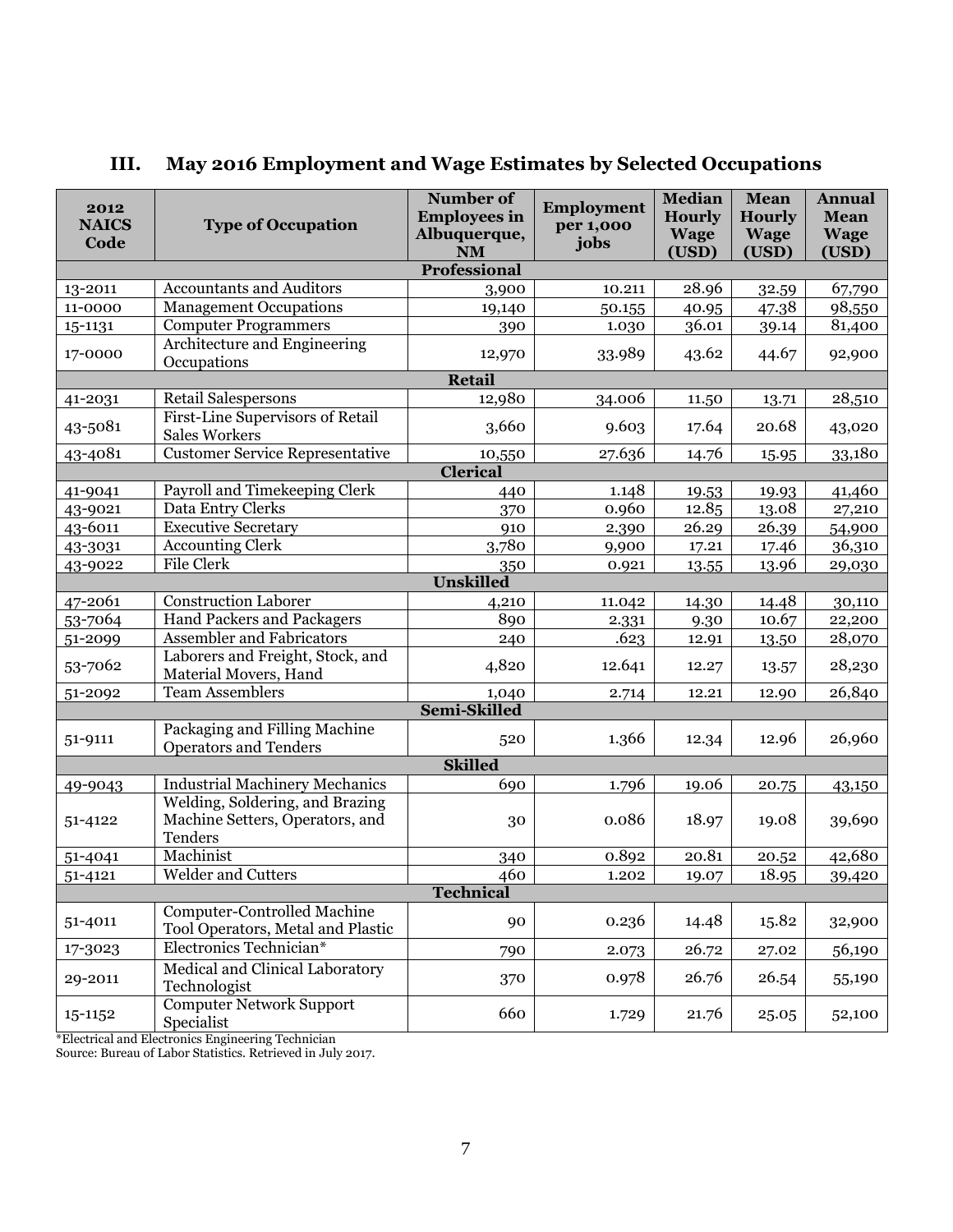# **IV. Manufacturing Industry**

### <span id="page-9-1"></span><span id="page-9-0"></span>**A. Albuquerque N.M. Annual Average Manufacturing Wages in 2014**

### Management Salaries

| <b>Type of Occupations</b>             | <b>Employment</b><br>in<br>Albuquerque,<br><b>NM</b> | <b>Median</b><br><b>Hourly</b><br><b>Wage</b><br>(USD) | Mean<br><b>Hourly</b><br>Wage<br>(USD) | <b>Annual</b><br><b>Mean</b><br><b>Wage</b><br>(USD) |
|----------------------------------------|------------------------------------------------------|--------------------------------------------------------|----------------------------------------|------------------------------------------------------|
| <b>Management Occupations</b>          | 19,140                                               | 40.95                                                  | 47.38                                  | 98,550                                               |
| <b>General and Operations Managers</b> | 7,610                                                | 39.84                                                  | 48.01                                  | 99,850                                               |
| <b>Sales Managers</b>                  | 460                                                  | 39.99                                                  | 42.15                                  | 87,670                                               |
| <b>Financial Managers</b>              | 1,210                                                | 45.38                                                  | 48.43                                  | 100,740                                              |
| Human Resources Managers               | 260                                                  | 42.53                                                  | 45.19                                  | 94,000                                               |
| Architectural and Engineering Managers | 1,320                                                | 75.63                                                  | 73.12                                  | 152,090                                              |
| All Other Managers<br>.                | 1,150                                                | 40.82                                                  | 42.72                                  | 88,860                                               |

Source: Bureau of Labor Statistics. Retrieved in July 2017.

### Business Operations Salaries

| <b>Type of Occupations</b>                                                                                                                                                                                                                                                                                                                                                    | <b>Employment</b><br>in<br>Albuquerque,<br><b>NM</b> | <b>Median</b><br><b>Hourly</b><br><b>Wage</b><br>(USD) | <b>Mean</b><br><b>Hourly</b><br><b>Wage</b><br>(USD) | Annual<br><b>Mean</b><br><b>Wage</b><br>(USD) |
|-------------------------------------------------------------------------------------------------------------------------------------------------------------------------------------------------------------------------------------------------------------------------------------------------------------------------------------------------------------------------------|------------------------------------------------------|--------------------------------------------------------|------------------------------------------------------|-----------------------------------------------|
| <b>Business and Financial Operations Occupations</b>                                                                                                                                                                                                                                                                                                                          | 19,340                                               | 28.86                                                  | 31.82                                                | 66,200                                        |
| Purchasing Agents, Except Wholesale, Retail, and<br><b>Farm Products</b>                                                                                                                                                                                                                                                                                                      | 930                                                  | 30.76                                                  | 32.79                                                | 68,200                                        |
| Sales Representatives, Wholesale and Manufacturing,<br><b>Except Technical and Scientific Products</b>                                                                                                                                                                                                                                                                        | 2,390                                                | 26.86                                                  | 28.62                                                | 59,530                                        |
| Claims Adjusters, Examiners, and Investigators                                                                                                                                                                                                                                                                                                                                | 660                                                  | 28.49                                                  | 28.19                                                | 58,640                                        |
| <b>Compliance Officers</b>                                                                                                                                                                                                                                                                                                                                                    | 580                                                  | 28.25                                                  | 31.63                                                | 65,780                                        |
| <b>Cost Estimators</b>                                                                                                                                                                                                                                                                                                                                                        | 630                                                  | 26.61                                                  | 28.81                                                | 59,920                                        |
| Human Resources Specialists                                                                                                                                                                                                                                                                                                                                                   | 1,550                                                | 28.35                                                  | 29.64                                                | 61,650                                        |
| Logisticians                                                                                                                                                                                                                                                                                                                                                                  | 370                                                  | 32.27                                                  | 34.16                                                | 71,050                                        |
| <b>Management Analysts</b>                                                                                                                                                                                                                                                                                                                                                    | 1,420                                                | 35.93                                                  | 36.83                                                | 76,600                                        |
| <b>Training and Development Specialists</b>                                                                                                                                                                                                                                                                                                                                   | 770                                                  | 26.63                                                  | 28.07                                                | 58,380                                        |
| Market Research Analysts and Marketing Specialists                                                                                                                                                                                                                                                                                                                            | 670                                                  | 25.51                                                  | 27.90                                                | 58,020                                        |
| All Other Business Operations Specialists<br>$\alpha$ and $\alpha$ and $\alpha$ and $\alpha$ and $\alpha$ and $\alpha$ and $\alpha$ and $\alpha$ and $\alpha$ and $\alpha$ and $\alpha$ and $\alpha$ and $\alpha$ and $\alpha$ and $\alpha$ and $\alpha$ and $\alpha$ and $\alpha$ and $\alpha$ and $\alpha$ and $\alpha$ and $\alpha$ and $\alpha$ and $\alpha$ and $\alpha$ | 3,940                                                | 30.69                                                  | 33.21                                                | 69,080                                        |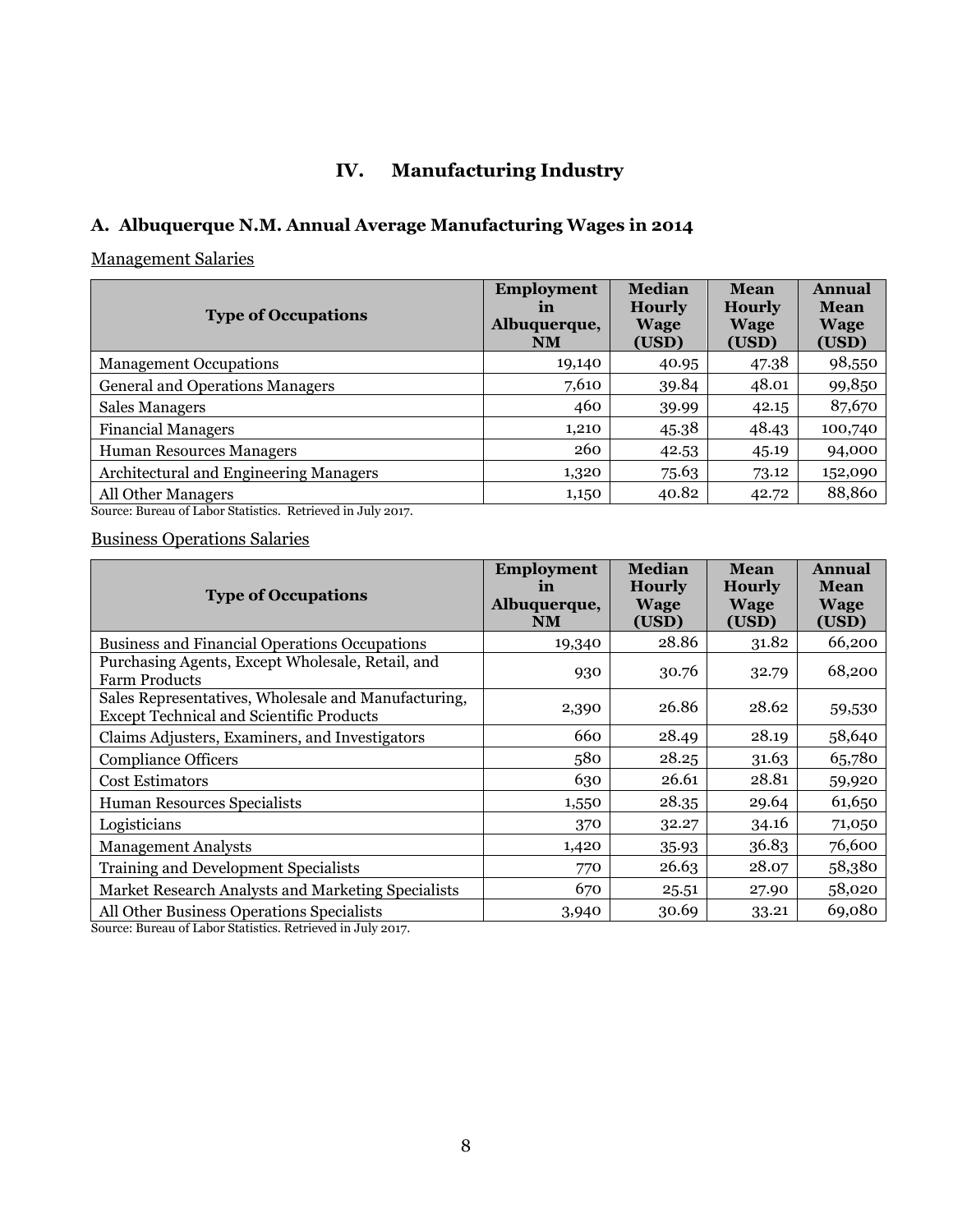# Accounting and Finance Salaries

| <b>Type of Occupations</b>                                                               | <b>Employment</b><br>in<br>Albuquerque,<br><b>NM</b> | <b>Median</b><br><b>Hourly</b><br><b>Wage</b><br>(USD) | Mean<br><b>Hourly</b><br><b>Wage</b><br>(USD) | Annual<br><b>Mean</b><br><b>Wage</b><br>(USD) |
|------------------------------------------------------------------------------------------|------------------------------------------------------|--------------------------------------------------------|-----------------------------------------------|-----------------------------------------------|
| <b>Accountants and Auditors</b>                                                          | 3,900                                                | 28.96                                                  | 32.59                                         | 67,790                                        |
| Appraisers and Assessors of Real Estate                                                  | 340                                                  | 15.61                                                  | 18.92                                         | 39,350                                        |
| <b>Budget Analysts</b>                                                                   | 250                                                  | 34.18                                                  | 35.89                                         | 74,650                                        |
| <b>Financial Analysts</b>                                                                | 340                                                  | 36.71                                                  | 38.85                                         | 80,800                                        |
| All Other Financial Specialists<br>$\alpha$ n $(\tau + \alpha)$ and $\tau + \tau + \tau$ | 530                                                  | 28.49                                                  | 31.12                                         | 64,730                                        |

Source: Bureau of Labor Statistics. Retrieved in July 2017.

### Computer Specialists Salaries

| <b>Type of Occupations</b>                                                       | Employment<br>in<br>Albuquerque,<br><b>NM</b> | <b>Median</b><br><b>Hourly</b><br><b>Wage</b><br>(USD) | Mean<br><b>Hourly</b><br><b>Wage</b><br>(USD) | <b>Annual</b><br><b>Mean</b><br><b>Wage</b><br>(USD) |
|----------------------------------------------------------------------------------|-----------------------------------------------|--------------------------------------------------------|-----------------------------------------------|------------------------------------------------------|
| <b>Computer and Mathematical Occupations</b>                                     | 8,980                                         | 34.79                                                  | 37.06                                         | 77,090                                               |
| <b>Computer and Information Research Scientists</b>                              | 480                                           | 45.37                                                  | 49.00                                         | 101,910                                              |
| <b>Computer Systems Analysts</b>                                                 | 970                                           | 35.69                                                  | 39.11                                         | 81,340                                               |
| <b>Computer Programmers</b>                                                      | 390                                           | 36.01                                                  | 39.14                                         | 81,400                                               |
| Software Developers, Applications                                                | 780                                           | 42.77                                                  | 43.15                                         | 89,760                                               |
| Software Developers, Systems Software                                            | 1,110                                         | 49.67                                                  | 50.15                                         | 104,320                                              |
| Web Developers                                                                   | 240                                           | 25.23                                                  | 25.89                                         | 53,850                                               |
| Network and Computer Systems Administrators                                      | 840                                           | 32.87                                                  | 34.14                                         | 71,000                                               |
| <b>Computer Network Architects</b>                                               | 300                                           | 53.65                                                  | 53.35                                         | 110,980                                              |
| <b>Computer User Support Specialists</b>                                         | 1,740                                         | 20.06                                                  | 21.00                                         | 43,690                                               |
| <b>Computer Network Support Specialists</b>                                      | 660                                           | 21.76                                                  | 25.05                                         | 52,100                                               |
| All Other Computer Occupations<br>$\sigma = 1$ and $\sigma = 1$ and $\sigma = 1$ | 590                                           | 37.56                                                  | 37.45                                         | 77,890                                               |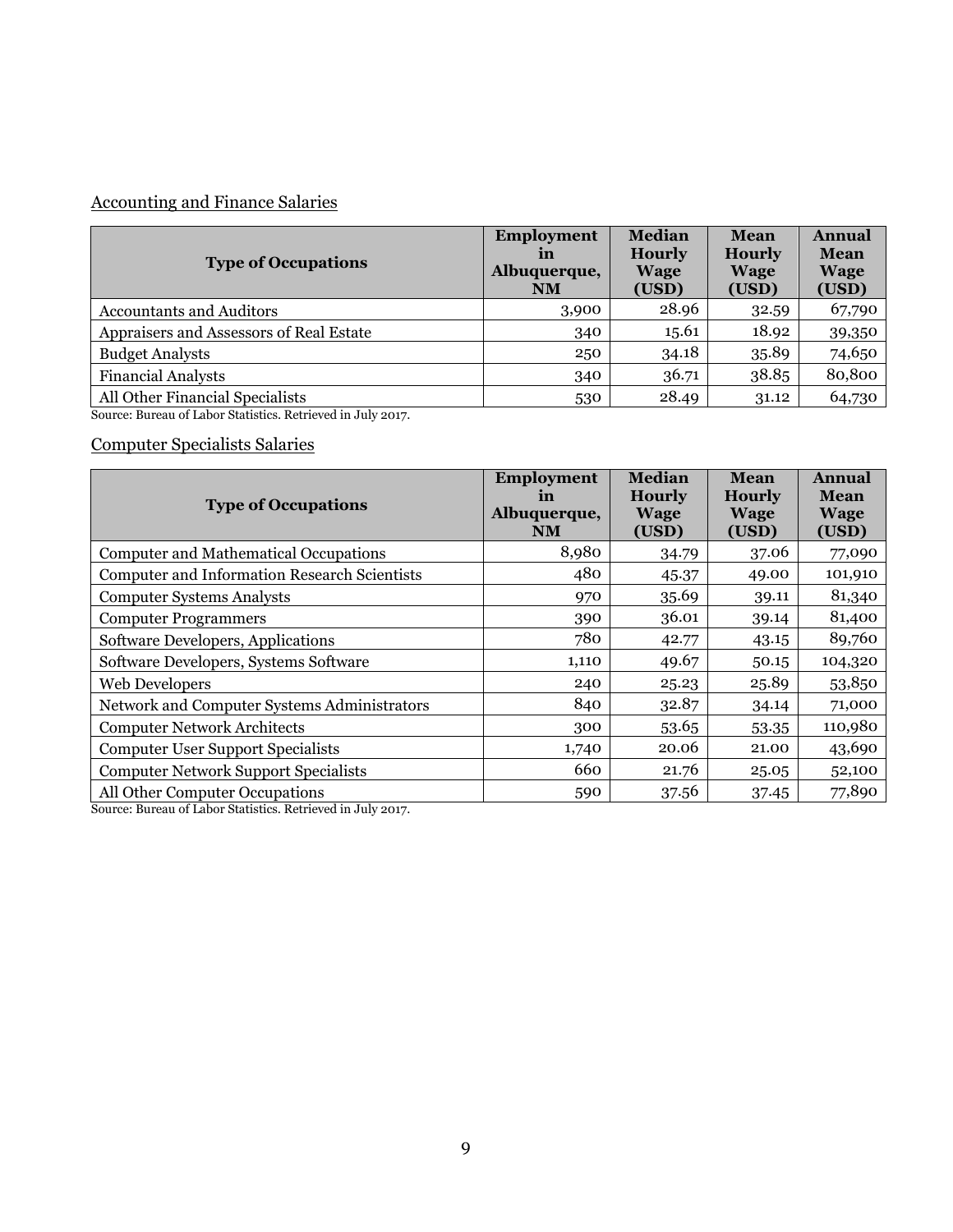# Engineer and Architecture Salaries

| <b>Type of Occupations</b>                                                  | <b>Employment</b><br>in<br>Albuquerque,<br><b>NM</b> | <b>Median</b><br><b>Hourly</b><br><b>Wage</b><br>(USD) | <b>Mean</b><br><b>Hourly</b><br><b>Wage</b><br>(USD) | <b>Annual</b><br><b>Mean</b><br><b>Wage</b><br>(USD) |
|-----------------------------------------------------------------------------|------------------------------------------------------|--------------------------------------------------------|------------------------------------------------------|------------------------------------------------------|
| Architecture and Engineering Occupations                                    | 12,970                                               | 43.62                                                  | 44.67                                                | 92,900                                               |
| Architects, Except Landscape and Naval                                      | 350                                                  | 29.36                                                  | 33.22                                                | 69,100                                               |
| <b>Aerospace Engineers</b>                                                  | 550                                                  | 51.04                                                  | 52.73                                                | 109,670                                              |
| Civil Engineers                                                             | 720                                                  | 41.48                                                  | 43.03                                                | 89,510                                               |
| <b>Electrical Engineers</b>                                                 | 1,730                                                | 46.77                                                  | 46.61                                                | 96,950                                               |
| Electronics Engineers, Except Computer                                      | 690                                                  | 53.97                                                  | 54.88                                                | 114,150                                              |
| <b>Mechanical Engineers</b>                                                 | 970                                                  | 53.53                                                  | 53.95                                                | 112,210                                              |
| All Other Engineers                                                         | 960                                                  | 34.25                                                  | 32.96                                                | 32.96                                                |
| Architectural and Civil Drafters                                            | 310                                                  | 22.62                                                  | 24.55                                                | 51,060                                               |
| Civil Engineering Technicians                                               | 200                                                  | 19.37                                                  | 20.37                                                | 42,360                                               |
| Electrical and Electronics Engineering Technicians                          | 790                                                  | 26.72                                                  | 27.02                                                | 56,190                                               |
| Engineering Technicians, Except Drafters, All<br>Other<br>$0 \rightarrow 0$ | 960                                                  | 34.25                                                  | 32.96                                                | 68,550                                               |

Source: Bureau of Labor Statistics. Retrieved in July 2017.

### Business Administration Salaries

| <b>Type of Occupations</b>                                                    | <b>Employment</b><br><i>in</i><br>Albuquerque,<br><b>NM</b> | <b>Median</b><br><b>Hourly</b><br><b>Wage</b><br>(USD) | <b>Mean</b><br><b>Hourly</b><br><b>Wage</b><br>(USD) | <b>Annual</b><br><b>Mean</b><br><b>Wage</b><br>(USD) |
|-------------------------------------------------------------------------------|-------------------------------------------------------------|--------------------------------------------------------|------------------------------------------------------|------------------------------------------------------|
| Office and Administrative Support Occupations                                 | 60,440                                                      | 15.52                                                  | 15.52                                                | 35,230                                               |
| First-Line Supervisors of Office and Administrative<br><b>Support Workers</b> | 5,180                                                       | 23.94                                                  | 25.57                                                | 53,190                                               |
| Switchboard Operators, Including Answering<br>Service                         | 300                                                         | 13.31                                                  | 13.30                                                | 27,670                                               |
| <b>Bill and Account Collectors</b>                                            | 740                                                         | 27,670                                                 | 18.08                                                | 37,610                                               |
| <b>Billing and Posting Clerks</b>                                             | 790                                                         | 16.90                                                  | 17.80                                                | 37,020                                               |
| <b>Accounting and Auditing Clerks</b>                                         | 3,780                                                       | 17.21                                                  | 17.46                                                | 36,310                                               |
| Payroll and Timekeeping Clerks                                                | 440                                                         | 19.53                                                  | 19.93                                                | 41,460                                               |
| Human Resources Assistants, Except Payroll and<br>Timekeeping                 | 580                                                         | 18.13                                                  | 18.63                                                | 38,750                                               |
| Receptionists and Information Clerks                                          | 2,770                                                       | 12.52                                                  | 12.97                                                | 26,980                                               |
| <b>Information and Record Clerks</b>                                          | 590                                                         | 20.21                                                  | 20.87                                                | 43,400                                               |
| Couriers and Messengers                                                       | 320                                                         | 12.13                                                  | 12.43                                                | 25,860                                               |
| <b>Executive Secretaries and Executive Administrative</b><br>Assistants       | 910                                                         | 26.29                                                  | 26.39                                                | 54,900                                               |
| <b>Medical Secretaries</b>                                                    | 1,950                                                       | 16.42                                                  | 16.59                                                | 34,510                                               |
| <b>General Office Clerks</b>                                                  | 4,430                                                       | 12.00                                                  | 12.65                                                | 26,310                                               |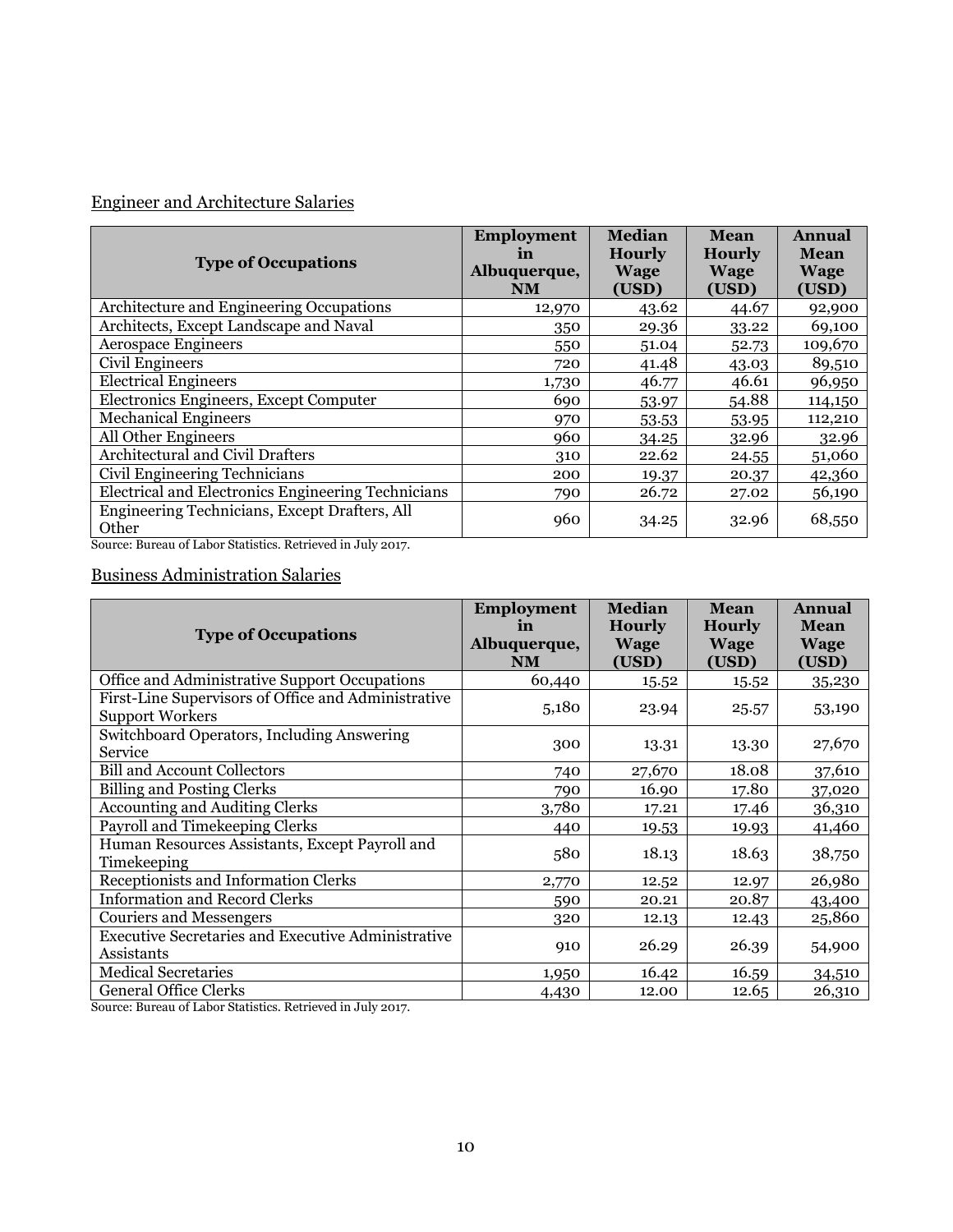### Semi-Skilled and Skilled Labor Salaries

| <b>Type of Occupations</b>                                                                         | <b>Employment</b><br>in<br>Albuquerque,<br><b>NM</b> | <b>Median</b><br><b>Hourly</b><br><b>Wage</b><br>(USD) | <b>Mean</b><br><b>Hourly</b><br><b>Wage</b><br>(USD) | Annual<br>Mean<br><b>Wage</b><br>(USD) |
|----------------------------------------------------------------------------------------------------|------------------------------------------------------|--------------------------------------------------------|------------------------------------------------------|----------------------------------------|
| Operating Engineers and Other Construction<br><b>Equipment Operators</b>                           | 1,070                                                | 18.04                                                  | 18.97                                                | 39,450                                 |
| Electricians                                                                                       | 1,780                                                | 22.63                                                  | 22.02                                                | 45,790                                 |
| <b>Sheet Metal Workers</b>                                                                         | 240                                                  | 25.56                                                  | 24.00                                                | 49,920                                 |
| Hazardous Materials Removal Workers                                                                | 130                                                  | 24.11                                                  | 27.30                                                | 56,790                                 |
| Installation, Maintenance, and Repair Occupations                                                  | 13,640                                               | 18.84                                                  | 20.48                                                | 42,600                                 |
| First-Line Supervisors of Mechanics, Installers, and<br>Repairers                                  | 1,250                                                | 24.11                                                  | 26.83                                                | 55,800                                 |
| Computer, Automated Teller, and Office Machine<br>Repairers                                        | 130                                                  | 14.88                                                  | 16.50                                                | 34,330                                 |
| Telecommunications Equipment Installers and<br>Repairers, Except Line Installers                   | 740                                                  | 23.01                                                  | 26.09                                                | 54,270                                 |
| Electrical and Electronics Repairers, Commercial<br>and Industrial Equipment                       | 80                                                   | 29.27                                                  | 29.72                                                | 61,820                                 |
| <b>Industrial Machinery Mechanics</b>                                                              | 690                                                  | 19.06                                                  | 20.75                                                | 43,150                                 |
| General Maintenance and Repair Workers General                                                     | 3,520                                                | 43,150                                                 | 17.06                                                | 35,490                                 |
| Helpers of Installation, Maintenance, and Repair<br>Workers                                        | 360                                                  | 11.81                                                  | 13.79                                                | 28,680                                 |
| All Other Installation, Maintenance, and Repair<br>Workers                                         | 430                                                  | 17.64                                                  | 19.68                                                | 40,930                                 |
| <b>Production Occupations</b>                                                                      | 11,560                                               | 14.36                                                  | 16.52                                                | 34,370                                 |
| First-Line Supervisors of Production and Operating<br>Workers                                      | 1,030                                                | 24.10                                                  | 26.71                                                | 55,560                                 |
| <b>Team Assemblers</b>                                                                             | 1,040                                                | 12.21                                                  | 12.90                                                | 26,840                                 |
| All Other Assemblers and Fabricators<br>Source: Bureau of Labor Statistics, Retrieved in July 2017 | 240                                                  | 12.91                                                  | 13.50                                                | 28,070                                 |

Source: Bureau of Labor Statistics. Retrieved in July 2017.

### Technical Labor Salaries

| <b>Type of Occupations</b>                             | <b>Employment</b><br>in<br>Albuquerque,<br><b>NM</b> | <b>Median</b><br><b>Hourly</b><br><b>Wage</b><br>(USD) | Mean<br><b>Hourly</b><br><b>Wage</b><br>(USD) | <b>Annual</b><br><b>Mean</b><br><b>Wage</b><br>(USD) |
|--------------------------------------------------------|------------------------------------------------------|--------------------------------------------------------|-----------------------------------------------|------------------------------------------------------|
| Machinists                                             | 340                                                  | 20.81                                                  | 20.52                                         | 42,680                                               |
| <b>Welders and Cutters</b>                             | 460                                                  | 19.07                                                  | 18.95                                         | 39,420                                               |
| <b>Printing Press Operators</b>                        | 230                                                  | 14.09                                                  | 14.77                                         | 30,720                                               |
| <b>Sewing Machine Operators</b>                        | 80                                                   | 11.40                                                  | 11.72                                         | 24,380                                               |
| Inspectors, Testers, Sorters, and Samplers             | 680                                                  | 19.59                                                  | 22.81                                         | 47,440                                               |
| Packaging and Filling Machine Operators and<br>Tenders | 520                                                  | 12.34                                                  | 12.96                                         | 26,960                                               |
| <b>Helpers--Production Workers</b>                     | 750                                                  | 10.41                                                  | 10.94                                         | 22,750                                               |
| All Other Production Workers<br>.                      | 150                                                  | 16.87                                                  | 20.06                                         | 41,720                                               |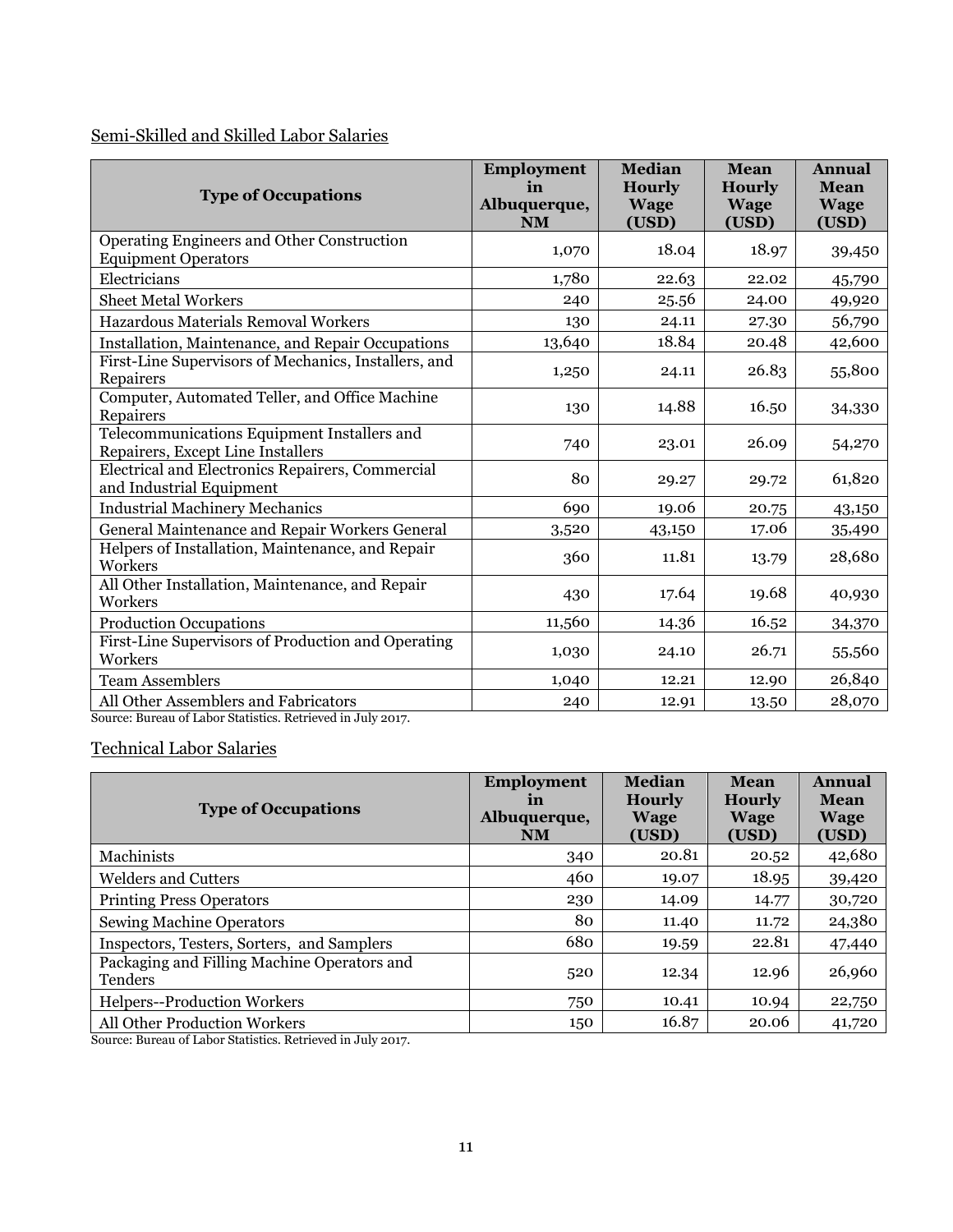### Transportation and Logistics Salaries

| <b>Type of Occupations</b>                                                                              | <b>Employment</b><br>in<br>Albuquerque,<br><b>NM</b> | <b>Median</b><br><b>Hourly</b><br><b>Wage</b><br>(USD) | <b>Mean</b><br><b>Hourly</b><br><b>Wage</b><br>(USD) | <b>Annual</b><br><b>Mean</b><br><b>Wage</b><br>(USD) |
|---------------------------------------------------------------------------------------------------------|------------------------------------------------------|--------------------------------------------------------|------------------------------------------------------|------------------------------------------------------|
| <b>Transportation and Material Moving Occupations</b>                                                   | 20,530                                               | 14.04                                                  | 16.44                                                | 34,190                                               |
| First-Line Supervisors of Helpers, Laborers, and<br>Material Movers, Hand                               | 560                                                  | 20.86                                                  | 21.45                                                | 44,610                                               |
| First-Line Supervisors of Transportation and<br>Material-Moving Machine and Vehicle Operators           | 480                                                  | 23.94                                                  | 26.35                                                | 54,800                                               |
| Driver/Sales Workers                                                                                    | 1,340                                                | 9.18                                                   | 11.90                                                | 24,760                                               |
| Heavy and Tractor-Trailer Truck Drivers                                                                 | 3,670                                                | 19.11                                                  | 19.96                                                | 41,510                                               |
| <b>Light Truck or Delivery Services Drivers</b>                                                         | 2,330                                                | 41,510                                                 | 16.40                                                | 34,110                                               |
| Parking Lot Attendants                                                                                  | 290                                                  | 10.00                                                  | 10.64                                                | 22,130                                               |
| <b>Industrial Truck and Tractor Operators</b>                                                           | 550                                                  | 17.45                                                  | 17.63                                                | 36,680                                               |
| Laborers and Freight, Stock, and Material Movers,<br>Hand                                               | 4,820                                                | 12.27                                                  | 13.57                                                | 28,230                                               |
| Packers and Packagers, Hand                                                                             | 890                                                  | 9.30                                                   | 10.67                                                | 22,200                                               |
| Refuse and Recyclable Material Collectors<br>Course Durant of Labor Chatistics, Detries of in July 0017 | 290                                                  | 17.92                                                  | 17.85                                                | 37,120                                               |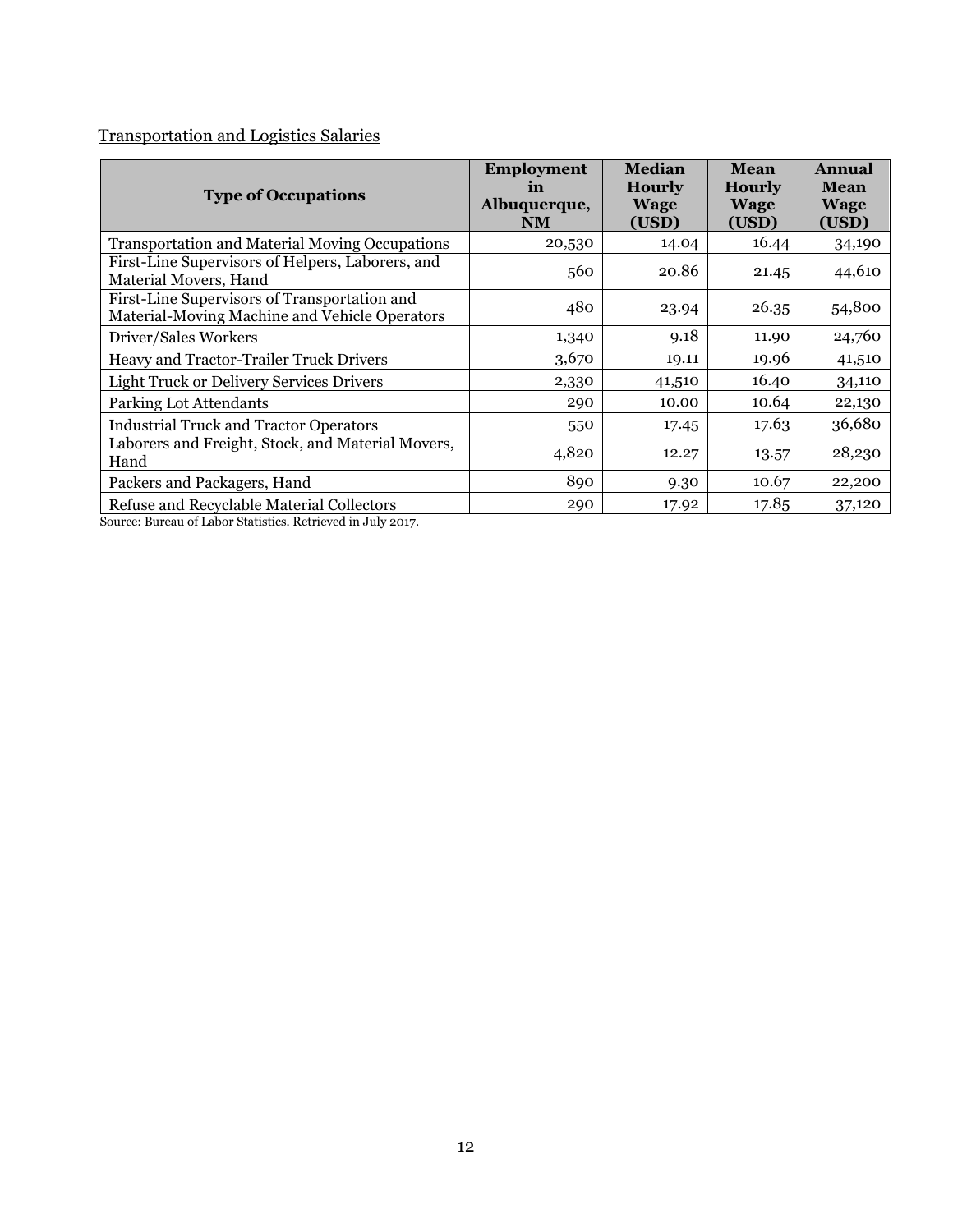### <span id="page-14-0"></span>**B. Tax Regime**

Corporate and Property Tax in Bernalillo County

| For taxable years beginning prior to January 1, 2014                                 |                                               |  |  |
|--------------------------------------------------------------------------------------|-----------------------------------------------|--|--|
| If the net income is                                                                 | The tax shall be                              |  |  |
| Not over \$500,000                                                                   | 4.8% of net income                            |  |  |
| Over \$500,000 but not over \$1,000,000                                              | \$24,000 plus 6.4% of excess over \$500,000   |  |  |
| Over \$1,000,000                                                                     | \$56,000 plus 7.6% of excess over \$1,000,000 |  |  |
| For taxable years beginning on or after January 1, 2014 and prior to January 1, 2015 |                                               |  |  |
| If the net income is                                                                 | The tax shall be                              |  |  |
| Not over \$500,000                                                                   | 4.8% of net income                            |  |  |
| Over \$500,000 but not over \$1,000,000                                              | \$24,000 plus 6.4% of excess over \$500,000   |  |  |
| Over \$1,000,000                                                                     | \$56,000 plus 7.3% of excess over \$1,000,000 |  |  |
| For taxable years beginning on or after January 1, 2015 and prior to January 1, 2016 |                                               |  |  |
| If the net income is                                                                 | The tax shall be                              |  |  |
| Not over \$500,000                                                                   | 4.8% of net income                            |  |  |
| Over \$500,000 but not over \$1,000,000                                              | \$24,000 plus 6.4% of excess over \$500,000   |  |  |
| Over \$1,000,000                                                                     | \$56,000 plus 6.9% of excess over \$1,000,000 |  |  |
| For taxable years beginning on or after January 1, 2016 and prior to January 1, 2017 |                                               |  |  |
| If the net income is                                                                 | The tax shall be                              |  |  |
| Not over \$500,000                                                                   | 4.8% of net income                            |  |  |
| Over \$500,000 but not over \$1,000,000                                              | \$24,000 plus 6.4% of excess over \$500,000   |  |  |
| Over \$1,000,000                                                                     | \$56,000 plus 6.6% of excess over \$1,000,000 |  |  |
| For taxable years beginning on or after January 1, 2017 and prior to January 1, 2018 |                                               |  |  |
| If the net income is                                                                 | The tax shall be                              |  |  |
| Not over \$500,000                                                                   | 4.8% of net income                            |  |  |
| Over \$500,000                                                                       | \$24,000 plus 6.2% of excess over \$500,000   |  |  |
| For taxable years beginning on or after January 1, 2018                              |                                               |  |  |
| If the net income is                                                                 | The tax shall be                              |  |  |
| Not over \$500,000                                                                   | 4.8% of net income                            |  |  |
| Over \$500,000                                                                       | \$24,000 plus 5.9% of excess over \$500,000   |  |  |

Source: New Mexico Taxation and Revenue Department. Retrieved July 2017.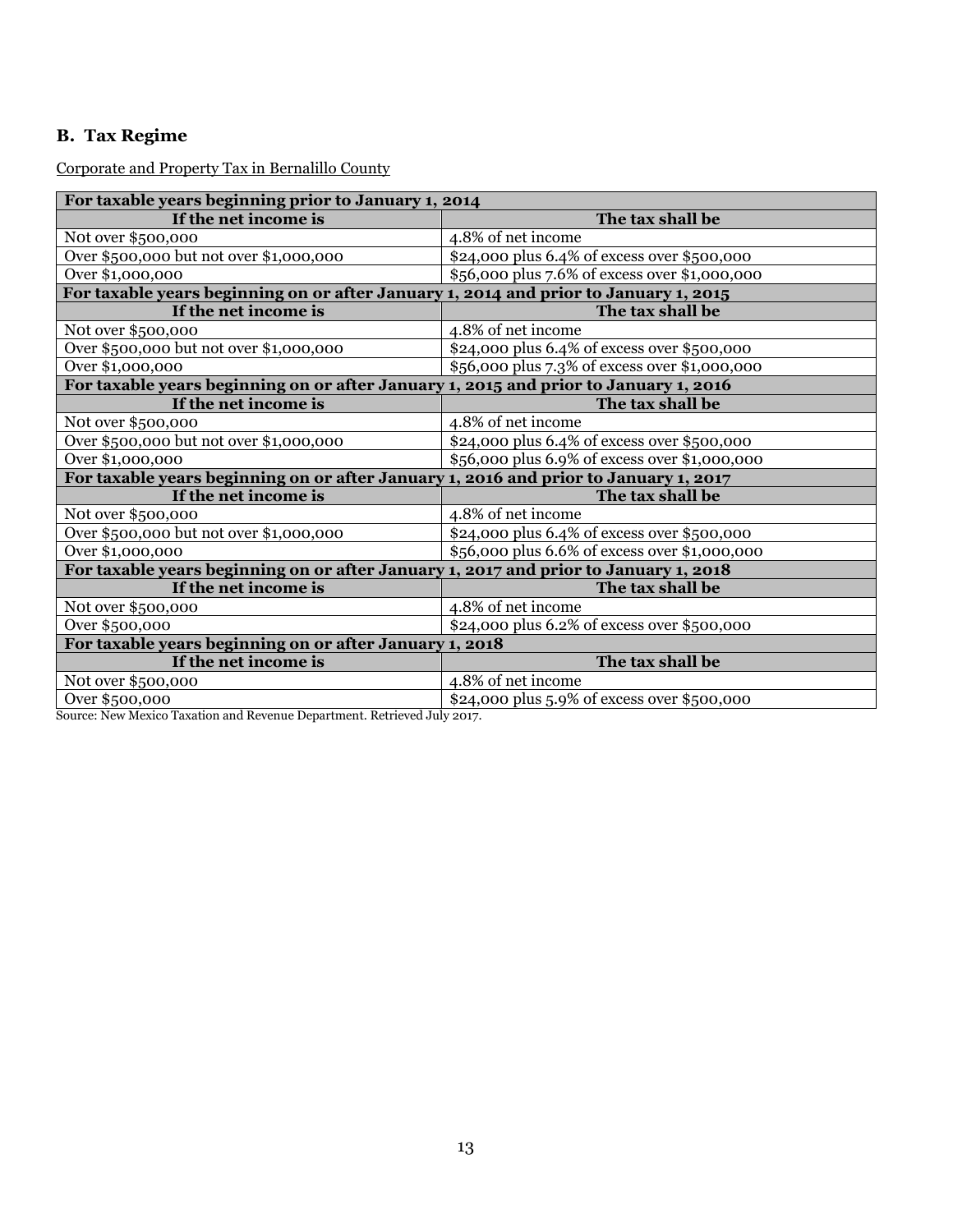| <b>Gross Receipts Tax Rate Schedule for 2017</b>       |                      |               |  |  |
|--------------------------------------------------------|----------------------|---------------|--|--|
| <b>Bernalillo County</b>                               | <b>Location Code</b> | Rate 2017 (%) |  |  |
| Albuquerque                                            | 02-100               | 7.3125        |  |  |
| Edgewood (Bernalillo)                                  | 02-334               | 7.6875        |  |  |
| AISD Property/Nineteen Pueblos of NM (1) <sup>12</sup> | 02-905               | 7.3125        |  |  |
| AISD Property/Nineteen Pueblos of NM $(2)^{12}$        | 02-906               | 7.3125        |  |  |
| Laguna Pueblo (2)                                      | 02-952               | 6.2500        |  |  |
| Los Ranchos de Albuquerque                             | 02-200               | 7.2500        |  |  |
| Mesa del Sol TID District 1                            | 02-606               | 7.3125        |  |  |
| Rio Rancho (Bernalillo)                                | 02-647               | 7.8125        |  |  |
| Sandia Pueblo (1)                                      | 02-901               | 6.2500        |  |  |
| Sandia Pueblo (2)                                      | 02-902               | 6.2500        |  |  |
| <b>State Fairgrounds</b>                               | 02-555               | 6.2500        |  |  |
| <b>Upper Petroglyphs TID District 1</b>                | 02-607               | 6.2500        |  |  |
| <b>Upper Petroglyphs TID District 2</b>                | 02-608               | 6.2500        |  |  |
| <b>Upper Petroglyphs TID District 3</b>                | 02-609               | 6.2500        |  |  |
| Upper Petroglyphs TID District 4                       | 02-610               | 6.2500        |  |  |
| Upper Petroglyphs TID District 5                       | 02-611               | 6.2500        |  |  |
| <b>Upper Petroglyphs TID District 6</b>                | 02-612               | 6.2500        |  |  |
| Upper Petroglyphs TID District 7                       | 02-613               | 6.2500        |  |  |
| <b>Upper Petroglyphs TID District 8</b>                | 02-614               | 6.2500        |  |  |
| Upper Petroglyphs TID District 9                       | $02 - 615$           | 6.2500        |  |  |
| Village of Tijeras                                     | 02-318               | 7.6250        |  |  |
| <b>Winrock Town Center TID District 1</b>              | 02-035               | 7.3125        |  |  |
| <b>Winrock Town Center TID District 2</b>              | 02-036               | 7.3125        |  |  |
| <b>Remainder of County</b>                             | 02-002               | 6.2500        |  |  |

<sup>1</sup>Businesses located on Pueblo land within the city limits.

<sup>2</sup>Property owned by the 19 Pueblos of NM.

Source: New Mexico Taxation and Revenue Department. Retrieved July 2017.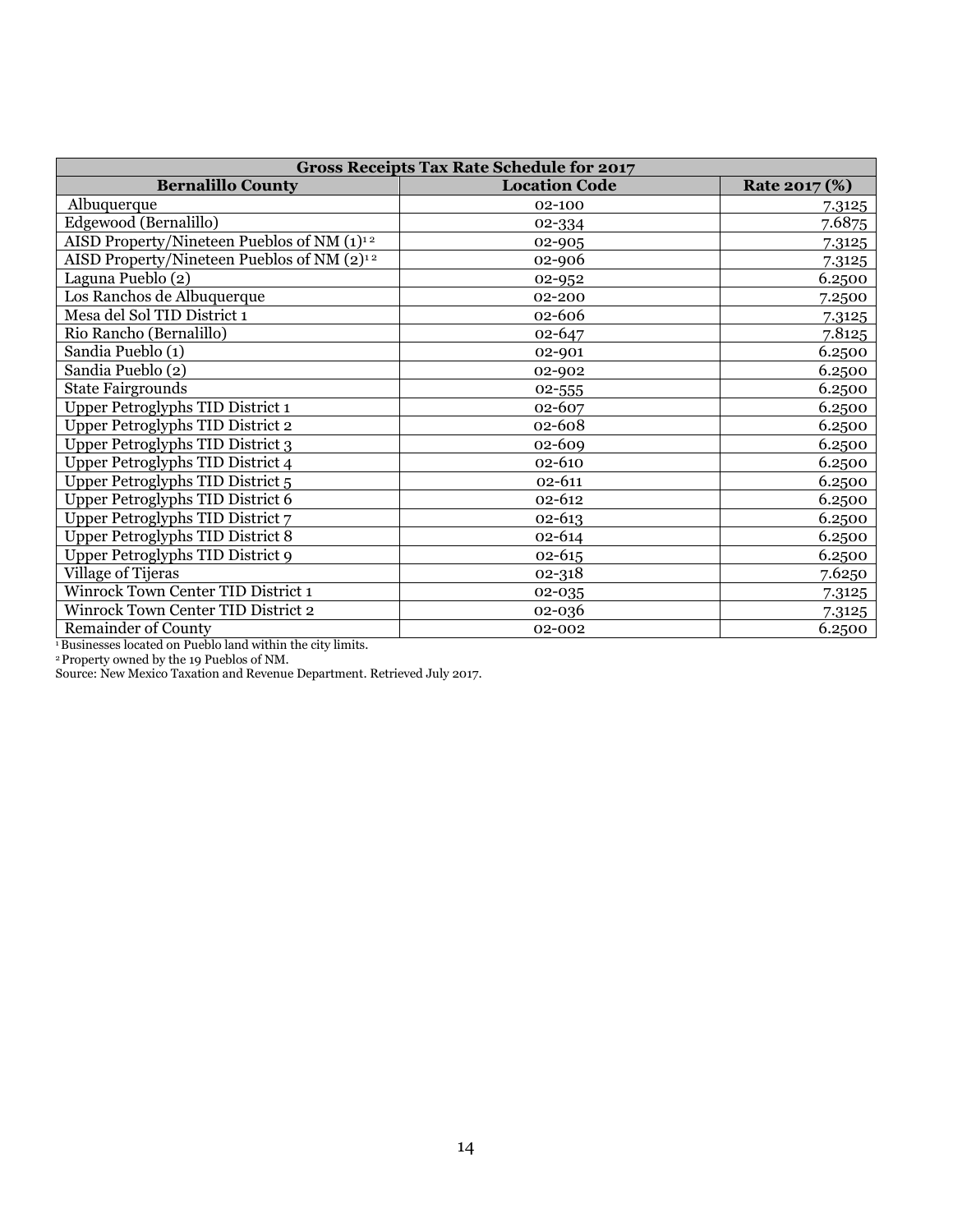#### Description of Business Taxes in the State of New Mexico

#### Gross Receipts

The Gross Receipts are the total amount of money or value of other consideration received from:

- Sales of tangible personal property handled on consignment
- Commissions received
- Amounts paid by members of any cooperative association
- Amounts received by persons providing telephone or telegraph services
- Fees received by persons for serving as disclosed agents for another
- Amounts received by a New Mexico florist from the sale of flowers, plants, etc., that are filled and delivered outside New Mexico by an out-of-state florist
- Providing intrastate mobile telecommunications services (i.e., the services originate and terminate in the same state) to customers whose place of primary use is in New Mexico.

#### Wage Withholding Tax

Employers must withhold a part of the employee's wages for payment of income tax. New Mexico bases its withholding tax on an estimate of an employee's State income tax liability. The State credits taxes withheld against the employee's actual income tax liability on the New Mexico personal income tax return. State withholding tax is like federal withholding tax.

#### Amount to be Withheld

The amount of tax withheld may vary depending on how many allowances an employee claims on the federal W-4 form and how often wages are paid. Employers should refer to the New Mexico State Wage Withholding Tables located in the FYI-104 to determine the proper amount to withhold.

#### Compensation Tax

The compensating tax is imposed at a rate of 5.125% on certain property used in New Mexico and 5% on certain services used in New Mexico. Compensating tax is reported on a Combined Reporting System (CRS) form and is due on or before the 25th day of the month following the report period in which the taxable transaction occurs.

#### Corporate Income Tax

New Mexico imposes its corporate income tax on the net income of every domestic corporation and every foreign corporation that: Is employed or engaged in the transaction of business in, into, or from this state, or has income from property or employment within this state.

"Net income" generally is federal taxable income adjusted to exclude amounts not taxable by states.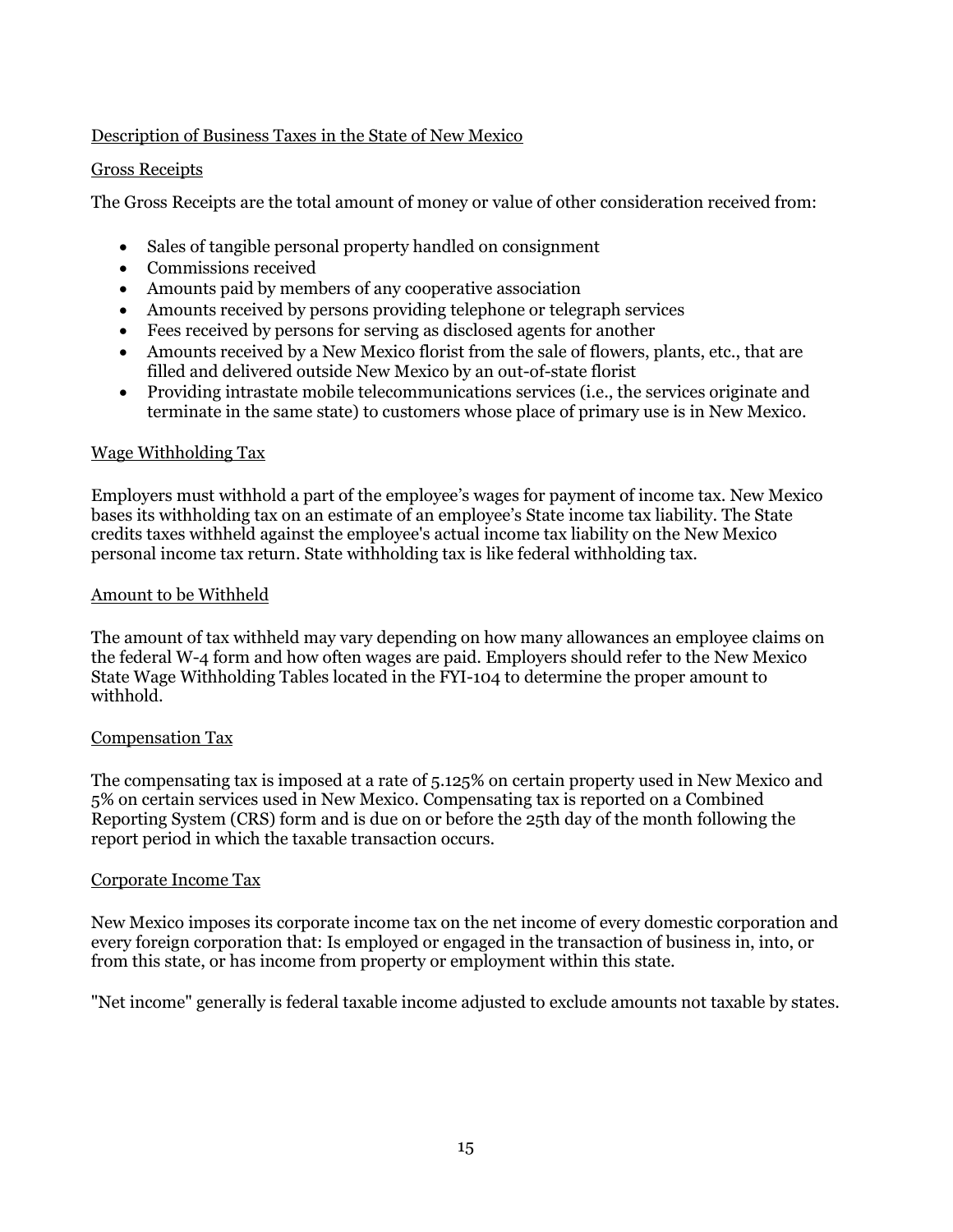#### Franchise Tax

New Mexico Corporate Franchise Tax is the obligation of every domestic and foreign corporation, including S corporations, that either engages in business in New Mexico or exercises its corporate franchise in this state, whether actively engaged in business or not.

#### Workers' Compensation

The fee is not the same as the workers' compensation insurance premium. Paying the fee does not mean that the employer has workers' compensation insurance coverage. The employer must obtain a workers' compensation insurance policy.

The fee for the employer is \$2.30 times the number of covered employees working on the last day of the quarter. The fee for covered employees working on the last day of the quarter is \$2.00. Payment is due by the last day of the month following the end of the quarter.

The revenue from these fees goes to the state treasurer to be deposited in the Workers' Compensation Administration Fund, of which \$.30 per employee of the fee assessed against the employer reaches the Uninsured Employers' Fund.

#### [All New Mexico Taxes.](http://www.tax.newmexico.gov/all-nm-taxes.aspx)

Source: New Mexico Taxation and Revenue Department. Retrieved in July 2016.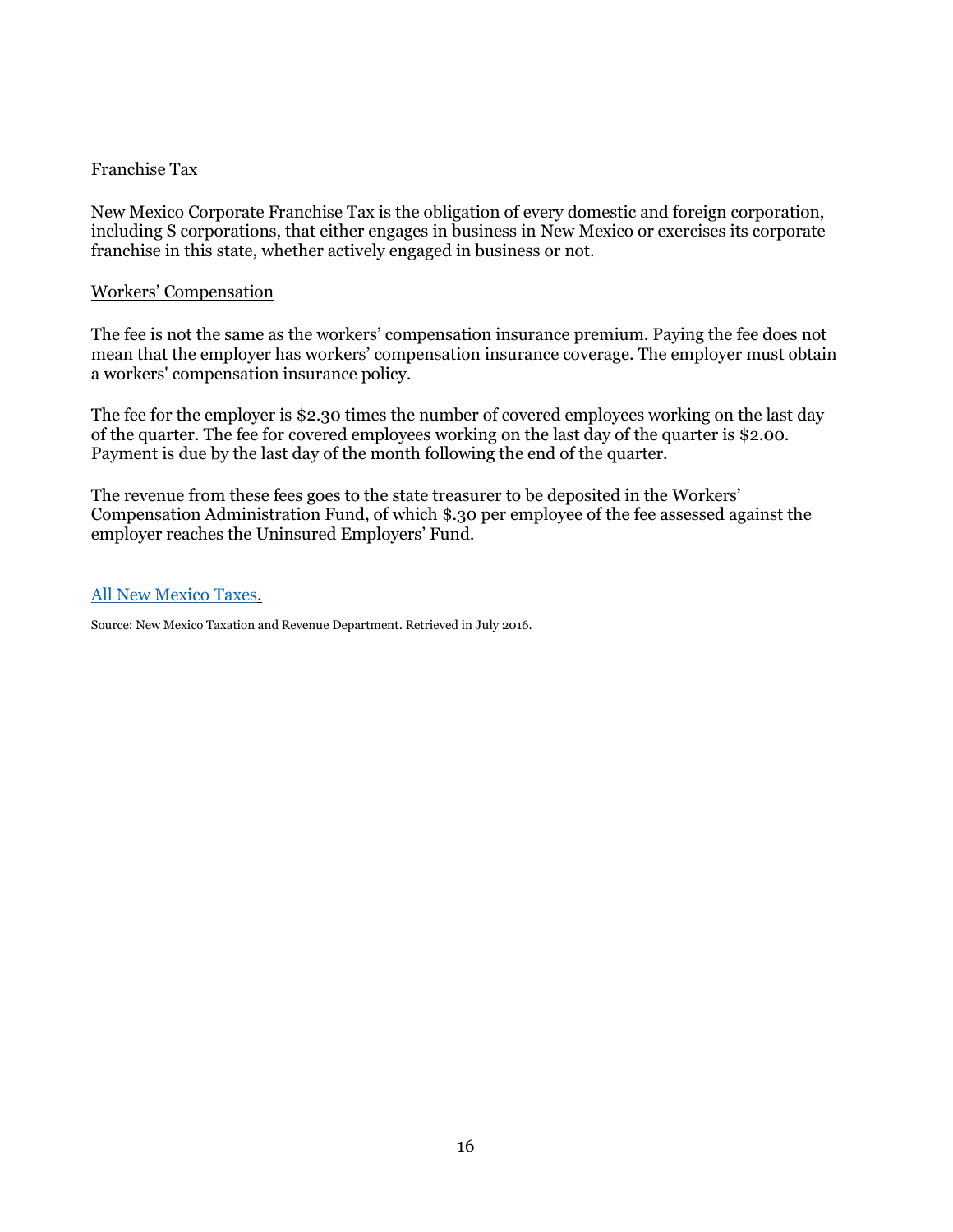<span id="page-18-0"></span>

| #              | Company                                                                  | <b>Sector</b>                                | Number of<br><b>Employees</b> |  |
|----------------|--------------------------------------------------------------------------|----------------------------------------------|-------------------------------|--|
| $\mathbf{1}$   | Presbyterian Healthcare Services                                         | Healthcare                                   | 8,500                         |  |
| $\overline{2}$ | Lovelace Health System                                                   | Medical center                               | 3,589                         |  |
| 3              | Blue Cross and Blue Shield of New Mexico                                 | Healthcare                                   | 1,200                         |  |
| 4              | Laguna Development Corp./Route 66 Casino Hotel &<br><b>Travel Center</b> | Casino hotel resort                          | 1,100                         |  |
| 5              | Molina Healthcare of New Mexico                                          | Healthcare                                   | 1,071                         |  |
| 6              | <b>Fidelity Investments</b>                                              | <b>Financial services</b>                    | 975                           |  |
| 7              | New Mexico Gas Co.                                                       | Natural gas provider                         | 680                           |  |
| 8              | Keller Williams Realty                                                   | Real estate agency                           | 627                           |  |
| 9              | ADC Ltd.                                                                 | Personnel and physical security services     | 513                           |  |
| 10             | Adelante Development Center Inc.                                         | Residential and day services                 | 423                           |  |
| 11             | The Jaynes Cos.                                                          | Healthcare contractor                        | 300                           |  |
| 12             | The Range                                                                | Restaurants business                         | 275                           |  |
| 13             | X-Ray Associates of New Mexico                                           | Diagnostic imaging/radiology services        | 247                           |  |
| 14             | Miller Bonded Inc.                                                       | Residential and commercial systems           | 199                           |  |
| 15             | Home Care Assistance of Albuquerque                                      | <b>Home Care Services</b>                    | 185                           |  |
| 16             | La Posada de Santa Fe                                                    | Resort and Spa                               | 175                           |  |
| 17             | Hub International Insurance Services                                     | <b>Insurance Services</b>                    | 173                           |  |
| 18             | Bohannan Houston Inc.                                                    | Spatial data and advanced technologies       | 173                           |  |
| 19             | Summit Electric Supply Co.                                               | Industrial electrical equipment and supplies | 170                           |  |
| 20             | Sisbarro Buick GMC                                                       | Automotive and truck sales and services      | 165                           |  |
|                | <b>Total Employees</b>                                                   |                                              |                               |  |

# **V. Top Private Employer Companies**

Source: City of Albuquerque. Retrieved in July, 2017.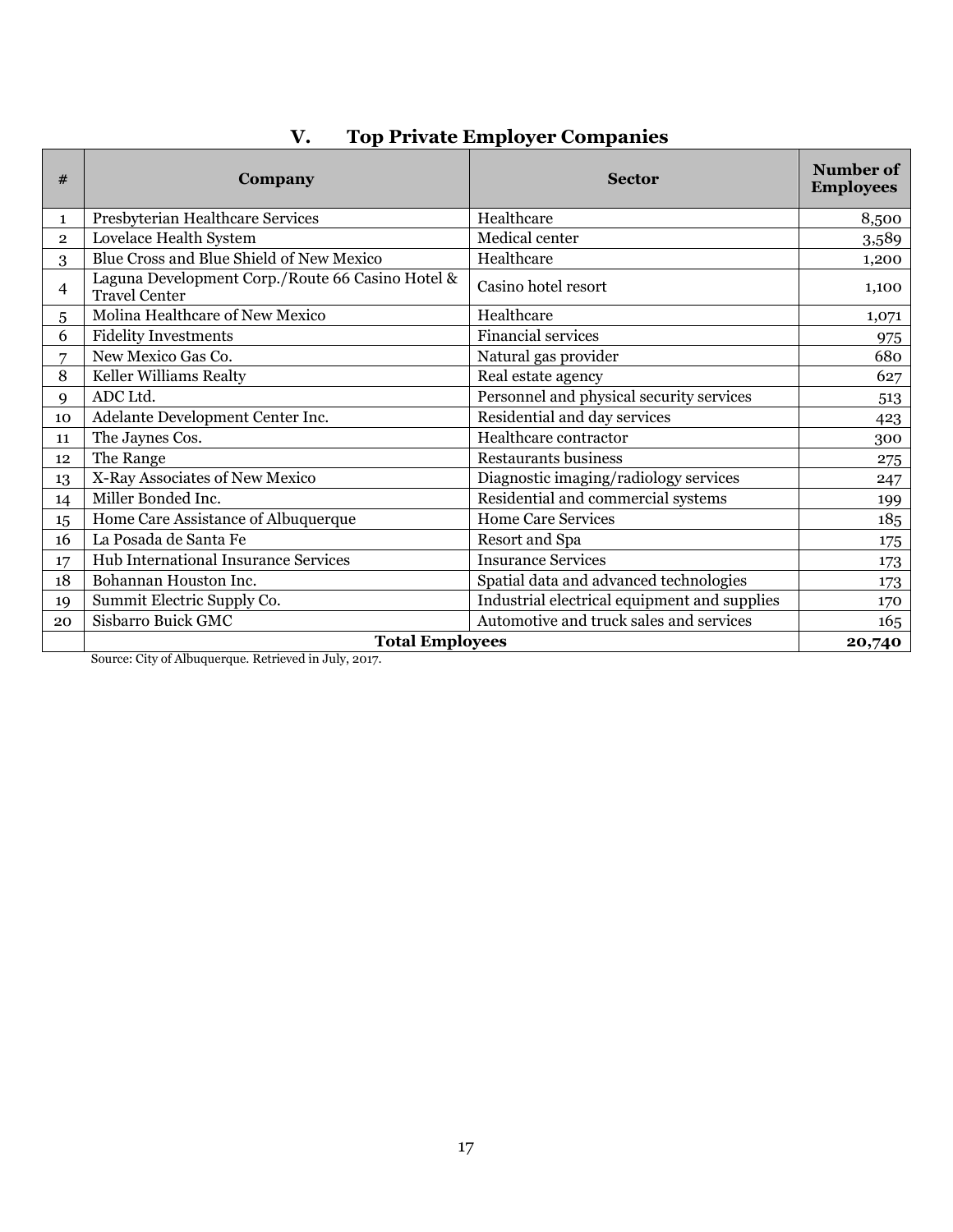| $\ldots$                |                                               |                                                                                                 |             |                                                         |
|-------------------------|-----------------------------------------------|-------------------------------------------------------------------------------------------------|-------------|---------------------------------------------------------|
| <b>Installation</b>     | <b>Branch of</b><br><b>Service</b>            | <b>Description of Operations</b>                                                                | <b>City</b> | County                                                  |
| Kirtland Air Force Base | U.S. Air force                                | Provide world-class nuclear surety,<br>expeditionary forces, and support to<br>base operations. | Albuquerque | Bernalillo<br>County                                    |
| <b>Total Population</b> | <b>Total</b><br><b>Military</b><br>Personnel* | Civilians*                                                                                      |             | <b>Status:</b><br><b>Closing or</b><br><b>Expanding</b> |
| 867,318                 | 21,248                                        | 35,690                                                                                          |             | Expanding                                               |

### <span id="page-19-0"></span>**VI. Military Base Description**

\*Total military personal and civilians includes the state of New Mexico.

Source: Military Installations and U.S. Military Bases. Retrieved in July, 2017.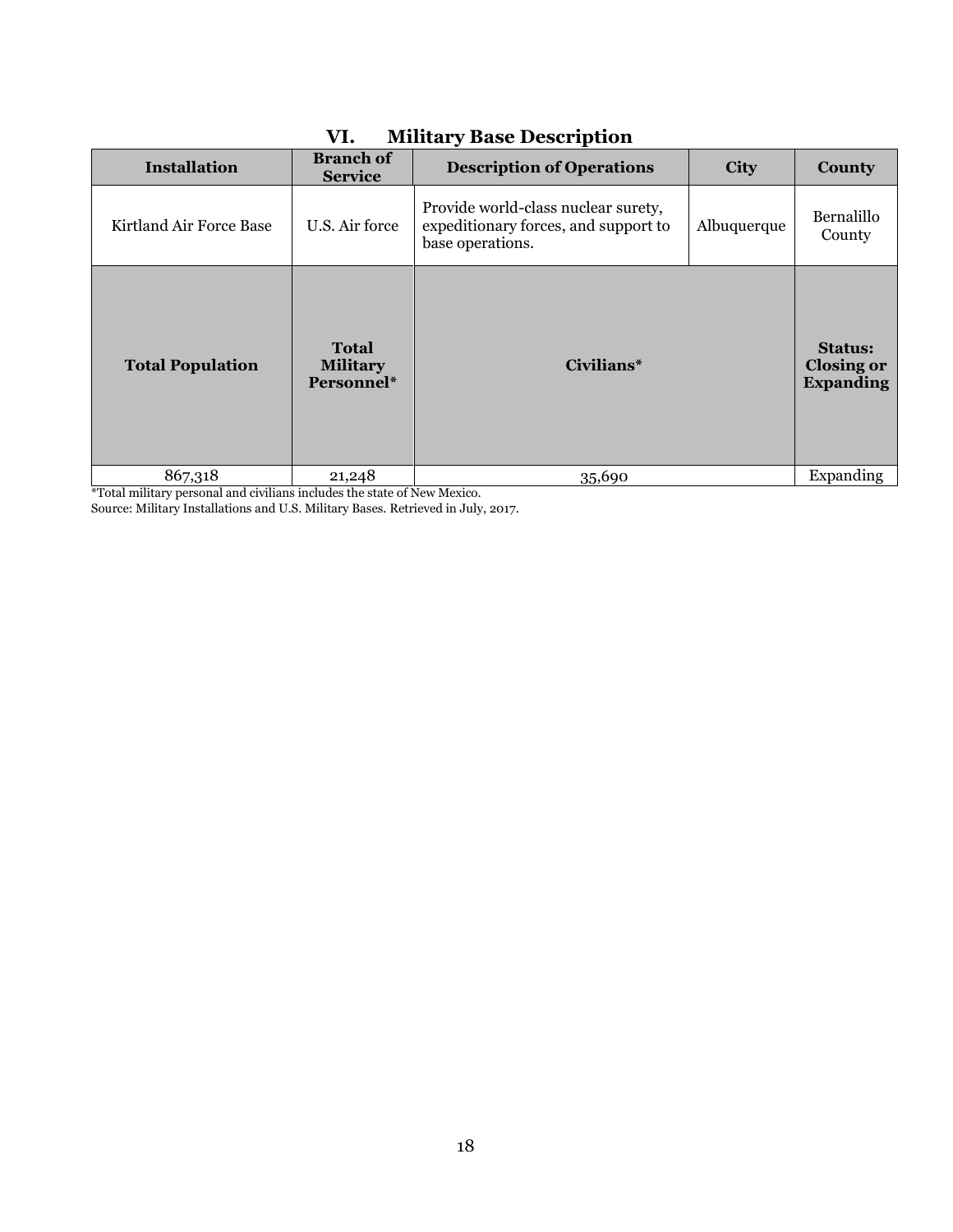# **VII. Research and Development Facilities**

### <span id="page-20-1"></span><span id="page-20-0"></span>**A. Public Health**

| <b>Research Facility Name</b>                                  | <b>Economic Purpose</b>                                 | <b>Research Activity</b>                                                                                                  |
|----------------------------------------------------------------|---------------------------------------------------------|---------------------------------------------------------------------------------------------------------------------------|
| Center on Alcoholism, Substance<br>Abuse, & Addictions (CASAA) | Alcoholism, Substance Abuse,<br>and Addictions Research | Research on epidemiology,<br>prevention, and treatment of<br>alcohol and drug use and the<br>adverse consequences of use. |
| <b>Address</b>                                                 | Website                                                 | <b>Contact Information</b>                                                                                                |
|                                                                |                                                         |                                                                                                                           |

| <b>Research Facility Name</b>                   | <b>Economic Purpose</b> | <b>Research Activity</b>                                              |
|-------------------------------------------------|-------------------------|-----------------------------------------------------------------------|
| The Albuquerque Forestry Sciences<br>Laboratory | Ecosystems Research     | It conducts research on<br>ecosystems and wildlife<br>sustainability. |
|                                                 |                         |                                                                       |
| <b>Address</b>                                  | <b>Website</b>          | <b>Contact Information</b>                                            |

| <b>Research Facility Name</b>                                                                                                           | <b>Economic Purpose</b>                            | <b>Research Activity</b>                                                                                                                                                                                                 |
|-----------------------------------------------------------------------------------------------------------------------------------------|----------------------------------------------------|--------------------------------------------------------------------------------------------------------------------------------------------------------------------------------------------------------------------------|
| The Arid Lands Field Station                                                                                                            | Natural Resources and Wildlife<br><i>Issues</i>    | It conducts research on natural<br>resource and wildlife issues in<br>The Southwest and provides<br>baseline inventory and survey<br>information for federal lands,<br>including national parks and<br>wildlife refuges. |
| <b>Address</b>                                                                                                                          | <b>Website</b>                                     | <b>Contact Information</b>                                                                                                                                                                                               |
| New Mexico Landscapes Field<br>Station, UNM Department of<br>Biology, MSC03 2020<br>1 University of New Mexico<br>Albuquerque, NM 87131 | https://www.fort.usgs.gov/science-<br>feature/3949 | Tel: 505-277-0284                                                                                                                                                                                                        |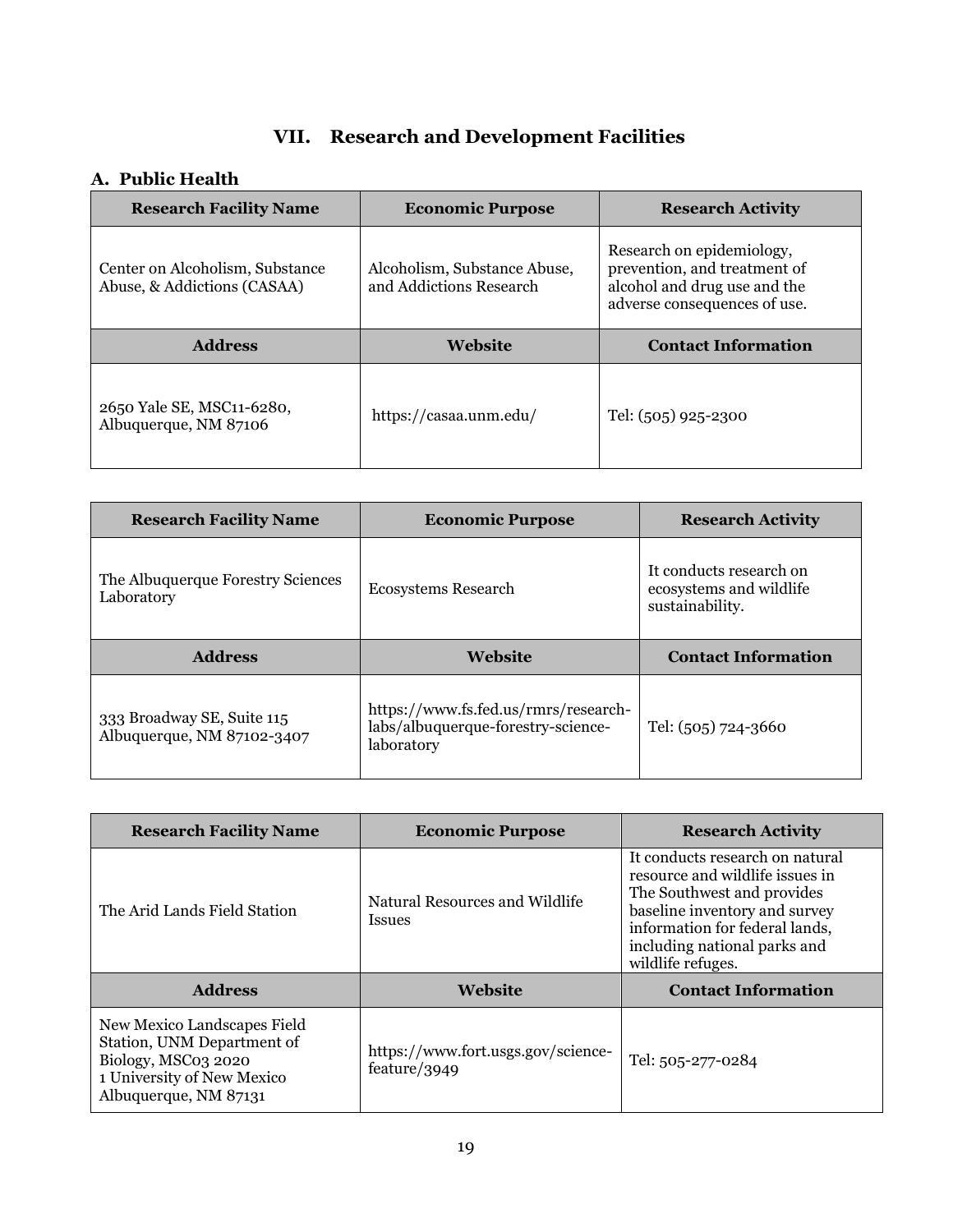### <span id="page-21-0"></span>**B. Education**

| <b>Research Facility Name</b>                                           | <b>Economic Purpose</b>                   | <b>Research Activity</b>                                                                                                                                                                                          |
|-------------------------------------------------------------------------|-------------------------------------------|-------------------------------------------------------------------------------------------------------------------------------------------------------------------------------------------------------------------|
| Land Grant Council (LGC)                                                | <b>Community Land Grants-</b><br>Mercedes | The council is a state agency<br>tasked with providing a program of<br>support to Spanish and Mexican<br><b>Community Land Grants-</b><br>Mercedes in New Mexico that are<br>political subdivisions of the state. |
| <b>Address</b>                                                          | <b>Website</b>                            | <b>Contact Information</b>                                                                                                                                                                                        |
| NM Land Grant Council<br>1829 Sigma Chi. Rd NE<br>Albuquerque, NM 87106 | https://lgc.unm.edu/                      | Tel: (505) 934-7389                                                                                                                                                                                               |

| <b>Research Facility Name</b>                                                                    | <b>Economic Purpose</b>    | <b>Research Activity</b>                                                                                                                                                      |
|--------------------------------------------------------------------------------------------------|----------------------------|-------------------------------------------------------------------------------------------------------------------------------------------------------------------------------|
| Southwest Hispanic Research Institute                                                            | Multidisciplinary Research | LGSP seeks to advance the study of<br>mercedes and to provide students<br>an opportunity to work with<br>community land grant boards of<br>trustees and on land grant issues. |
| <b>Address</b>                                                                                   | Website                    | <b>Contact Information</b>                                                                                                                                                    |
| MSC02 1680<br>1 University of New Mexico<br>1829 Sigma Chi Road NE<br>Albuquerque, NM 87131-0001 | https://shri.unm.edu/      | Tel: (505) 225-6309                                                                                                                                                           |

### <span id="page-21-1"></span>**C. Technology**

| <b>Research Facility Name</b>      | <b>Economic Purpose</b>              | <b>Research Activity</b>                                                                                                                                                                                                                                          |
|------------------------------------|--------------------------------------|-------------------------------------------------------------------------------------------------------------------------------------------------------------------------------------------------------------------------------------------------------------------|
| The Sandia National Laboratories   | <b>Nuclear Weapons Facility</b>      | Nuclear weapons, arms control,<br>and weapon surety. Other R&D<br>activities focus on the safe<br>storage, processing, transport,<br>and disposal of hazardous wastes<br>(including radioactive waste), and<br>increasing the efficiency and<br>supply of energy. |
| <b>Address</b>                     | Website                              | <b>Contact Information</b>                                                                                                                                                                                                                                        |
| 1515 Eubank, Albuquerque, NM 87123 | http://www.sandia.gov/index.<br>html | N/A                                                                                                                                                                                                                                                               |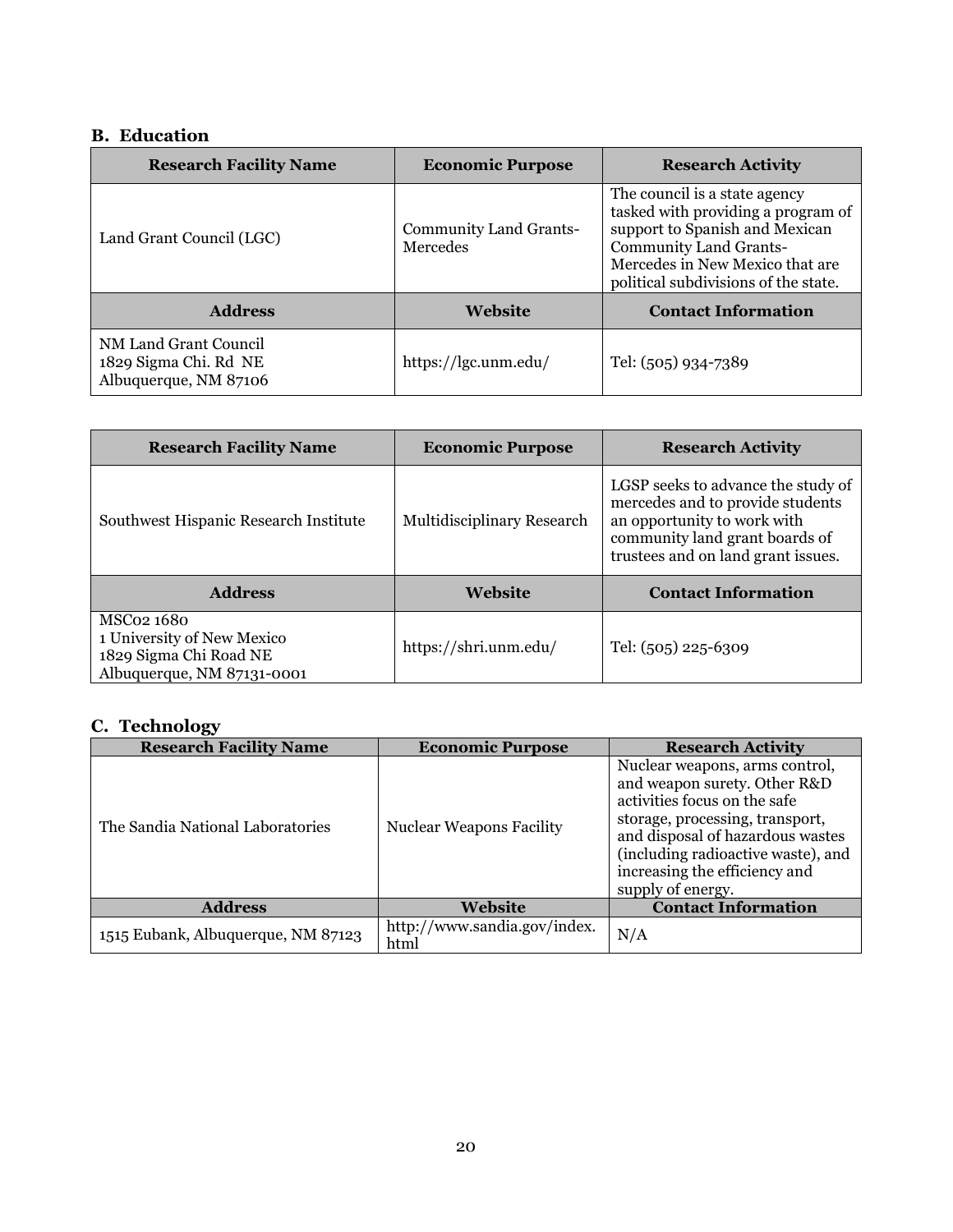| <b>Research Facility Name</b>                  | <b>Economic Purpose</b>                                                   | <b>Research Activity</b>                                                                                                                                 |
|------------------------------------------------|---------------------------------------------------------------------------|----------------------------------------------------------------------------------------------------------------------------------------------------------|
| Space Vehicles Directorate                     | <b>Space Technologies</b>                                                 | Battlespace environment,<br>protection of space assets, space<br>vehicle control, space-based<br>sensing, space vehicle<br>technologies, and war gaming. |
| <b>Address</b>                                 | Website                                                                   | <b>Contact Information</b>                                                                                                                               |
| 2000 Wyoming Blvd SE, Albuquerque,<br>NM 87123 | http://www.kirtland.af.mil/Un<br>its/AFRL-Space-Vehicles-<br>Directorate/ | Tel: (505) 853-4636                                                                                                                                      |

| <b>Research Facility Name</b>                                                         | <b>Economic Purpose</b>                     | <b>Research Activity</b>                                                                                                                 |
|---------------------------------------------------------------------------------------|---------------------------------------------|------------------------------------------------------------------------------------------------------------------------------------------|
| The Southwestern Regional Office of<br>Defense Technical Information Center<br>(DTIC) | <b>Technical Information</b><br>Contributor | Contributes to the R&D efforts by<br>providing access to and<br>facilitating the exchange of<br>scientific and technical<br>information. |
| <b>Address</b>                                                                        | Website                                     | <b>Contact Information</b>                                                                                                               |
| N/A                                                                                   | N/A                                         | Tel: (505) 846-6797                                                                                                                      |

| <b>Research Facility Name</b>                        | <b>Economic Purpose</b>                                | <b>Research Activity</b>                                                                                                                                                                                                                                                                                                                                             |
|------------------------------------------------------|--------------------------------------------------------|----------------------------------------------------------------------------------------------------------------------------------------------------------------------------------------------------------------------------------------------------------------------------------------------------------------------------------------------------------------------|
| The Seismological Laboratory                         | Seismic Instrumentation                                | Seismograph instruments, such as<br>strong-motion recorders; portable<br>field equipment for recording<br>explosions and after-shocks; test<br>facilities, such as shaking tables;<br>tsunami-warming systems for<br>Alaska, Hawaii, and the Pacific;<br>local telemetered seismograph<br>networks; and digital data<br>systems for global and regional<br>networks. |
| <b>Address</b>                                       | <b>Website</b>                                         | <b>Contact Information</b>                                                                                                                                                                                                                                                                                                                                           |
| Target Rd 10002 Isleta SE, Kirtland<br>AFB, NM 87117 | https://earthquake.usgs.gov/c<br>ontactus/albuquerque/ | Tel: (505) 846-5646                                                                                                                                                                                                                                                                                                                                                  |

| <b>Research Facility Name</b>                              | <b>Economic Purpose</b>       | <b>Research Activity</b>                                                            |
|------------------------------------------------------------|-------------------------------|-------------------------------------------------------------------------------------|
| Center for Advanced Research<br>Computing (CARC)           | <b>Computational Research</b> | Provide computing resources and<br>support to help the university's<br>researchers. |
| <b>Address</b>                                             | Website                       | <b>Contact Information</b>                                                          |
| MSC01 1190, 1601 Central Ave., NE<br>Albuquerque, NM 87106 | http://www.carc.unm.edu/      | Tel: (505) 277-6900                                                                 |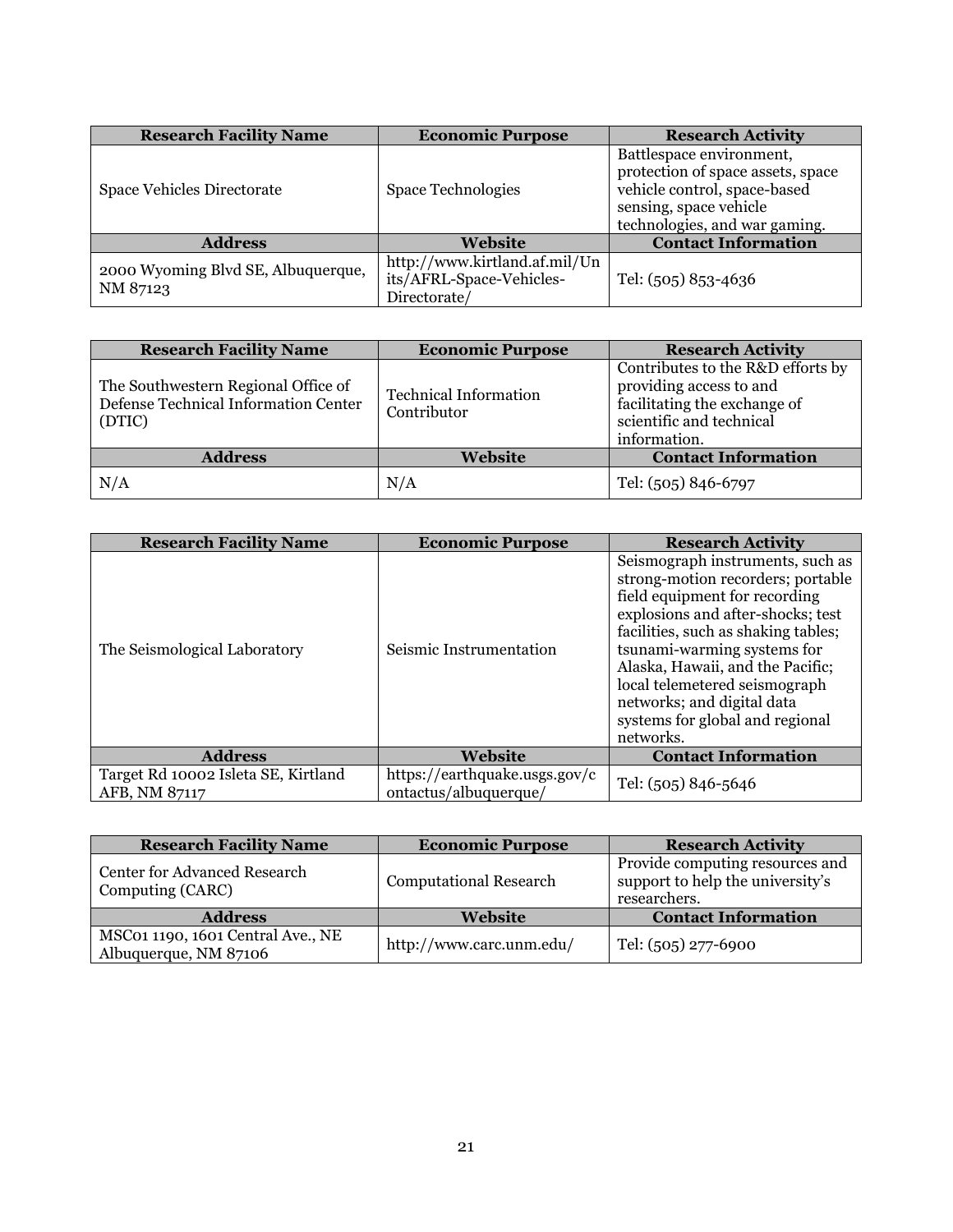| <b>Research Facility Name</b>                                                                                                                         | <b>Economic Purpose</b>  | <b>Research Activity</b>                                                                                                           |
|-------------------------------------------------------------------------------------------------------------------------------------------------------|--------------------------|------------------------------------------------------------------------------------------------------------------------------------|
| <b>Center for MicroEngineered Materials</b><br>(CNEM)                                                                                                 | Nanoscience Research     | Focuses in fields such as porous<br>materials, catalysts, sensors, and<br>most recently, drug delivery for<br>treatment of cancer. |
| <b>Address</b>                                                                                                                                        | Website                  | <b>Contact Information</b>                                                                                                         |
| <b>Center for MicroEngineered Materials</b><br>(CMEM)<br><b>Advanced Materials Lab</b><br>1001 University Blvd. SE Suite 103<br>Albuquerque, NM 87106 | http://www.carc.unm.edu/ | Tel: (505) 277-2833                                                                                                                |

| <b>Research Facility Name</b>                                                       | <b>Economic Purpose</b> | <b>Research Activity</b>                                                                                                            |
|-------------------------------------------------------------------------------------|-------------------------|-------------------------------------------------------------------------------------------------------------------------------------|
| Center for High Technology Materials<br><b>Interdisciplinary Research</b><br>(CHTM) |                         | Promotes research and education<br>in photonics, microelectronics<br>and nanoscale materials and<br>devices and their applications. |
| <b>Address</b>                                                                      | Website                 | <b>Contact Information</b>                                                                                                          |
| UNM Center for High Tech Materials<br>1313 Goddard SE<br>MSC04 2710                 | http://chtm.unm.edu/    | Tel: (505) 272-7800                                                                                                                 |
| Albuquerque, NM 87106-4343                                                          |                         |                                                                                                                                     |

| <b>Research Facility Name</b>                                     | <b>Economic Purpose</b>  | <b>Research Activity</b>                                                                                                                                                                     |
|-------------------------------------------------------------------|--------------------------|----------------------------------------------------------------------------------------------------------------------------------------------------------------------------------------------|
| Data Observation Network for Earth<br>(DataONE)                   | Data Collection          | DataONE is a community driven<br>project providing access to data across<br>multiple member repositories,<br>supporting enhanced search and<br>discovery of Earth and environmental<br>data. |
| <b>Address</b>                                                    | Website                  | <b>Contact Information</b>                                                                                                                                                                   |
| MSC04 2815<br>1 University of New Mexico<br>Albuquerque, NM 87131 | https://www.dataone.org/ | Tel: (505) 246-6007                                                                                                                                                                          |

| <b>Research Facility Name</b>                                                       | <b>Economic Purpose</b>              | <b>Research Activity</b>                                                                                                                                         |
|-------------------------------------------------------------------------------------|--------------------------------------|------------------------------------------------------------------------------------------------------------------------------------------------------------------|
| <b>Established Program to Stimulate</b><br>Competitive Research (EPSCoR)            | <b>Sustainable Energy</b>            | Improve the research,<br>cyberinfrastructure, and human<br>resources for New Mexico to achieve<br>its energy, education, and workforce<br>development potential. |
| <b>Address</b>                                                                      | Website                              | <b>Contact Information</b>                                                                                                                                       |
| University of New Mexico<br>MSC04 2815<br>1312 Basehart SE<br>Albuquerque, NM 87106 | https://www.nmepscor.org/co<br>ntact | Tel: (505) 217-5605                                                                                                                                              |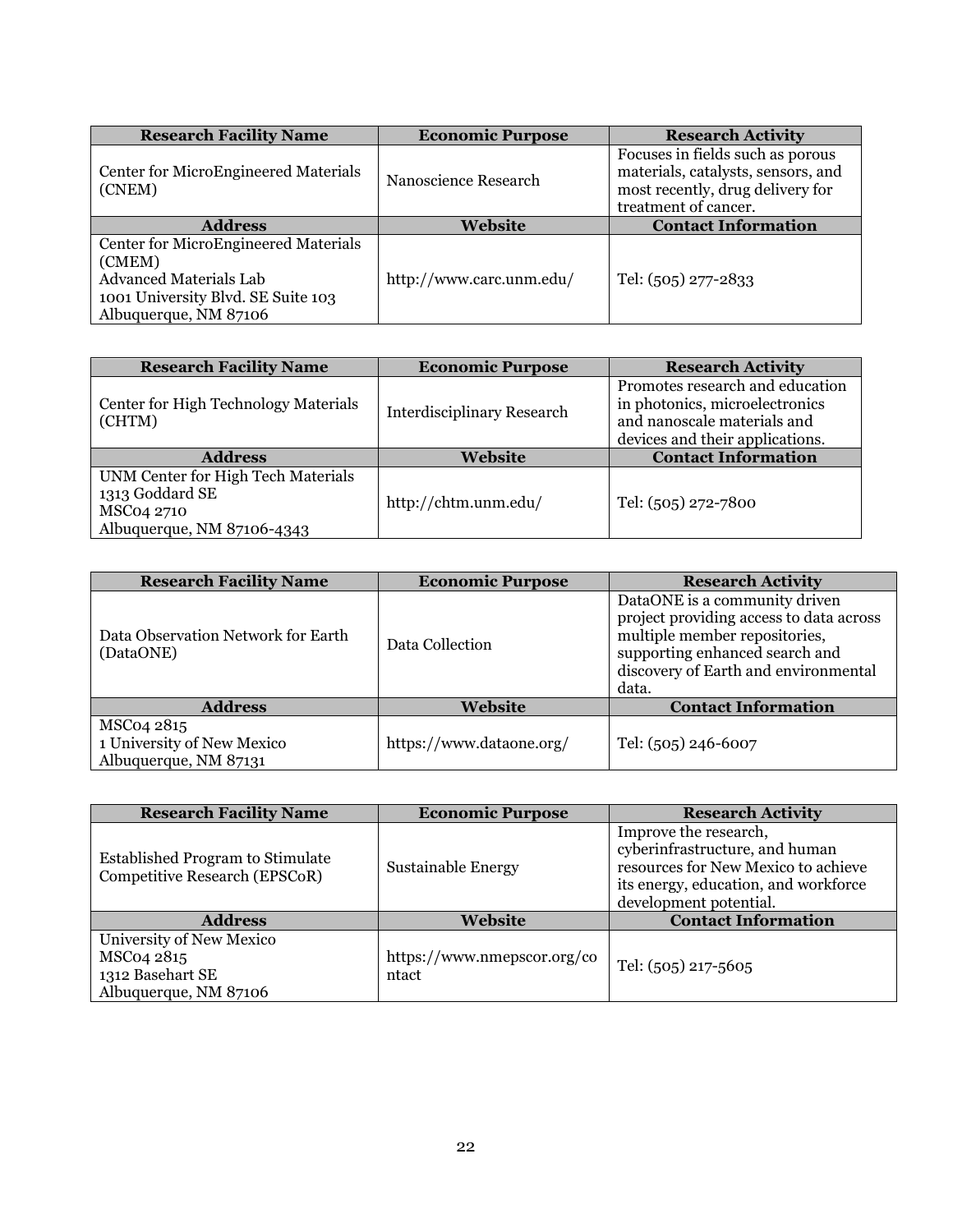### <span id="page-24-0"></span>**D. Business and Economic Development**

| <b>Research Facility Name</b>                                                                          | <b>Economic Purpose</b>  | <b>Research Activity</b>                                                                                                  |
|--------------------------------------------------------------------------------------------------------|--------------------------|---------------------------------------------------------------------------------------------------------------------------|
| Bureau of Business and Economic<br>Research (BBER)                                                     | Data Collection Research | Provide credible and objective data<br>and research to inform economic<br>development and public policy in<br>New Mexico. |
| <b>Address</b>                                                                                         | Website                  | <b>Contact Information</b>                                                                                                |
| Onate Hall at The University of New<br>Mexico 303 Girard Blvd. NE, Suite 116;<br>Albuquerque, NM 87106 | https://bber.unm.edu/    | Tel: (505) 277-6626                                                                                                       |

| <b>Research Facility Name</b>                                           | <b>Economic Purpose</b> | <b>Research Activity</b>                                                                                                                                                                 |
|-------------------------------------------------------------------------|-------------------------|------------------------------------------------------------------------------------------------------------------------------------------------------------------------------------------|
| GeoSpatial and Population Studies<br>(GPS)                              | Demographic Analytics   | Population estimates and<br>projections/demographics forecasts<br>and analytics; geospatial data<br>engineering; policy and decision-<br>making support; and traffic safety<br>research. |
| <b>Address</b><br>Website                                               |                         | <b>Contact Information</b>                                                                                                                                                               |
| MSC 06 3510<br>1 University of New Mexico<br>Albuquerque, NM 87131-0001 | http://ipear.unm.edu/   | Tel: (505) 277-5358                                                                                                                                                                      |

| <b>Research Facility Name</b>                                    | <b>Economic Purpose</b>     | <b>Research Activity</b>   |
|------------------------------------------------------------------|-----------------------------|----------------------------|
| Institute for Policy, Evaluation, And<br>Applied Science (IPEAR) | <b>Economic Development</b> |                            |
| <b>Address</b>                                                   | Website                     | <b>Contact Information</b> |
|                                                                  |                             |                            |
| Geospatial and Population Studies                                |                             |                            |
| MSC 06 3510                                                      |                             |                            |
| 1 University of New Mexico<br>Albuquerque, NM 87131-0001         | https://gps.unm.edu/        | Tel: (505) 277-5935        |

### <span id="page-24-1"></span>**E. Energy and Natural Resource Management**

| <b>Research Facility Name</b>                  | <b>Economic Purpose</b><br><b>Research Activity</b>                    |                                                                                                                                                                                                                       |
|------------------------------------------------|------------------------------------------------------------------------|-----------------------------------------------------------------------------------------------------------------------------------------------------------------------------------------------------------------------|
| The Directed Energy<br>Directorate             | <b>Energy Technologies</b>                                             | The main focus of this unit is on<br>technologies related to the<br>generation and propagation of<br>high-power microwaves, lasers,<br>precision adaptive optics, and<br>remote target imaging and<br>identification. |
| <b>Address</b>                                 | Website                                                                | <b>Contact Information</b>                                                                                                                                                                                            |
| 2000 Wyoming Blvd SE,<br>Albuquerque, NM 87123 | http://www.kirtland.af.mil/Units/AFRL-<br>Directed-Energy-Directorate/ | Tel: (505) 853-4636                                                                                                                                                                                                   |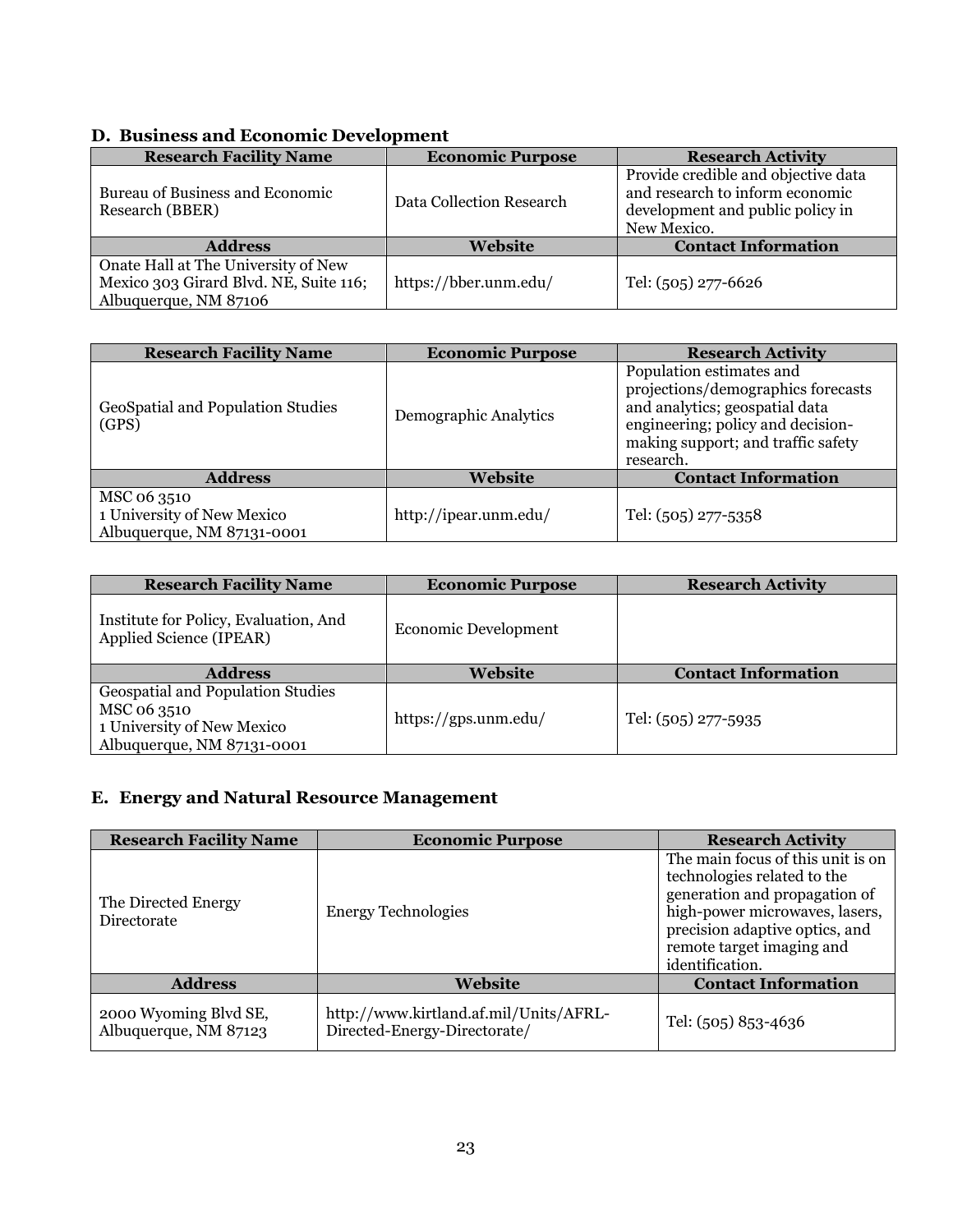| <b>Research Facility Name</b>                                                                                                   | <b>Economic Purpose</b>                                      | <b>Research Activity</b>                                                                                                                                                          |
|---------------------------------------------------------------------------------------------------------------------------------|--------------------------------------------------------------|-----------------------------------------------------------------------------------------------------------------------------------------------------------------------------------|
| Center for Water Governance<br>Studies (CWGS)                                                                                   | Governance Principles on Water                               | Find solutions for water<br>challenges worldwide and<br>focusing also in the diversity of<br>legal, administrative, and<br>organizational systems within<br>and across countries. |
| <b>Address</b>                                                                                                                  | Website                                                      | <b>Contact Information</b>                                                                                                                                                        |
| University Advisement &<br>Enrichment<br>Center, Rm B34. MSC06 3690<br>1 University of New Mexico<br>Albuquerque, NM 87131-0001 | http://cpl.unm.edu/center-in-water-<br>governance/index.html | Tel: (505) 507-0778                                                                                                                                                               |
| <b>Research Facility Name</b>                                                                                                   | <b>Economic Purpose</b>                                      | <b>Research Activity</b>                                                                                                                                                          |
| The New Mexico District<br><b>Groundwater Resources Research</b><br><b>Office of Water Resources</b>                            |                                                              | The Ground-Water Resources<br>Assessment program studies                                                                                                                          |
|                                                                                                                                 |                                                              | groundwater systems to<br>develop models and<br>simulations to better<br>understand the workings of<br>these systems.                                                             |
| <b>Address</b>                                                                                                                  | Website                                                      | <b>Contact Information</b>                                                                                                                                                        |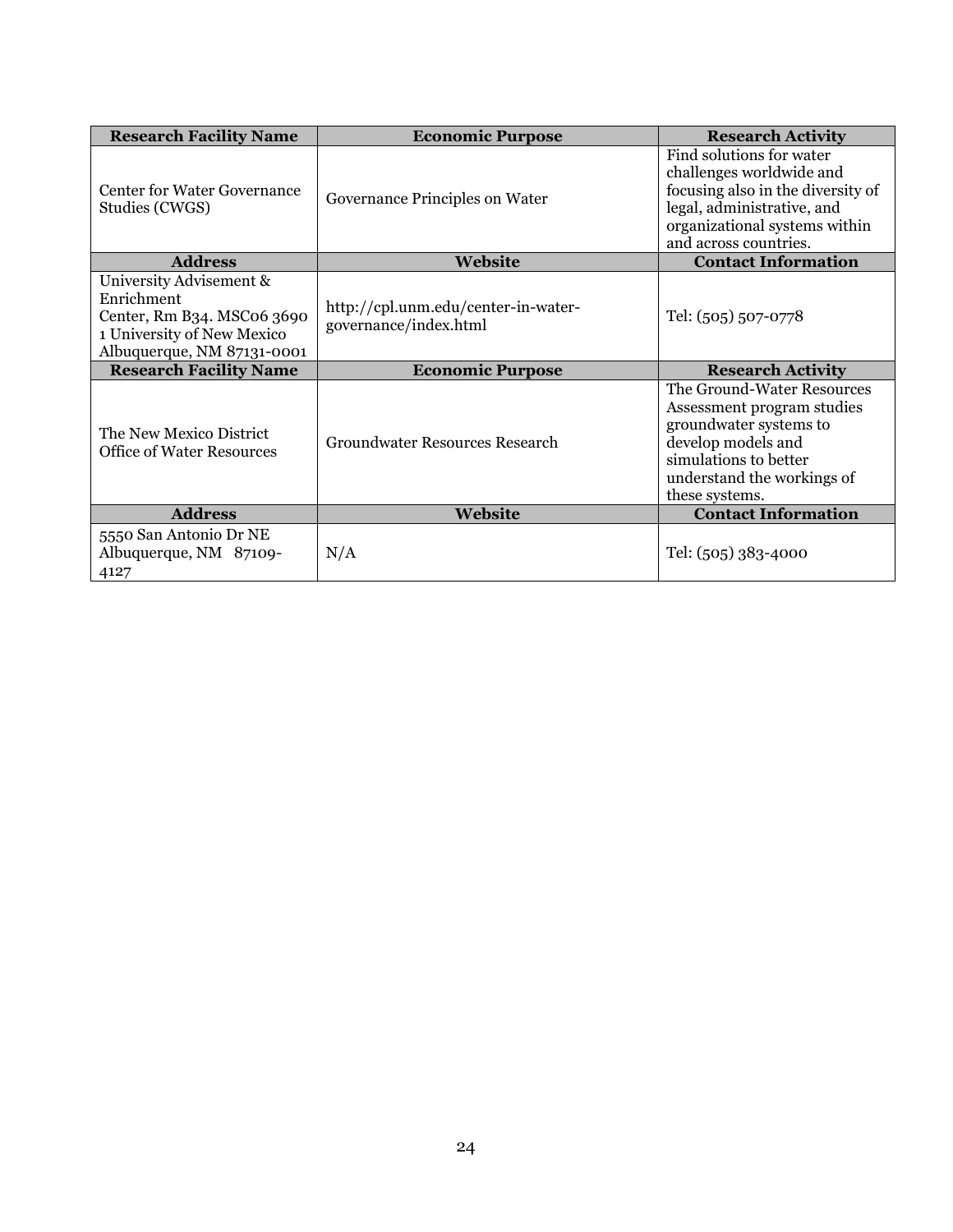### **VIII. Higher Education**

#### <span id="page-26-0"></span>The University of New Mexico Enrollment Spring 2016

| <b>College Program</b>           | Total* |
|----------------------------------|--------|
| Undergraduate                    | 18,141 |
| Non-Degree                       | 1,457  |
| <b>Anderson Graduate</b>         | 558    |
| <b>Graduate Programs</b>         | 3,992  |
| Law School                       | 323    |
| <b>Medical School</b>            | 411    |
| Doctor of Pharmacy (PHARMD)      | 320    |
| Doctor of Physical Therapy (DPT) | 84     |
| Doctor of Nursing (DNP)          | 13     |
| <b>Total</b>                     | 25,299 |

Source: University of New Mexico- Office of Institutional Analysis. Retrieved in July, 2017.

### Central New Mexico Community College Characteristics 2016

| <b>Enrollment By School</b>                                                                                                                                                                                                                                                                                                                                                                                                                                                                               |                       |           |              |
|-----------------------------------------------------------------------------------------------------------------------------------------------------------------------------------------------------------------------------------------------------------------------------------------------------------------------------------------------------------------------------------------------------------------------------------------------------------------------------------------------------------|-----------------------|-----------|--------------|
|                                                                                                                                                                                                                                                                                                                                                                                                                                                                                                           | <b>Type of Degree</b> |           |              |
| <b>Department</b>                                                                                                                                                                                                                                                                                                                                                                                                                                                                                         | <b>Full-time</b>      | Part-time | <b>Total</b> |
| <b>Applied Technologies</b>                                                                                                                                                                                                                                                                                                                                                                                                                                                                               | 726                   | 1,626     | 2,352        |
| <b>Business &amp; Information Technology</b>                                                                                                                                                                                                                                                                                                                                                                                                                                                              | 1,751                 | 3,531     | 5,282        |
| Communication, Humanities & Social Science                                                                                                                                                                                                                                                                                                                                                                                                                                                                | 2,024                 | 4,697     | 6,721        |
| Health, Wellness & Public Safety                                                                                                                                                                                                                                                                                                                                                                                                                                                                          | 1,465                 | 2,931     | 4,396        |
| Math, Science & Engineering                                                                                                                                                                                                                                                                                                                                                                                                                                                                               | 1,609                 | 3,692     | 5,301        |
| Undecided/Non-Degree<br>$m \cdot m$ $1 \cdot m \cdot t$<br>$\alpha$ , $\alpha$ , $\alpha$ , $\alpha$ , $\alpha$ , $\alpha$ , $\alpha$ , $\alpha$ , $\alpha$ , $\alpha$ , $\alpha$ , $\alpha$ , $\alpha$ , $\alpha$ , $\alpha$ , $\alpha$ , $\alpha$ , $\alpha$ , $\alpha$ , $\alpha$ , $\alpha$ , $\alpha$ , $\alpha$ , $\alpha$ , $\alpha$ , $\alpha$ , $\alpha$ , $\alpha$ , $\alpha$ , $\alpha$ , $\alpha$ , $\alpha$ , $\alpha$ , $\alpha$ , $\alpha$ , $\alpha$ , $\alpha$ ,<br>$\sim$ $\sim$ $\sim$ | 73<br>$\cdots$        | 1,635     | 1,708        |

Source: Central New Mexico Community College Fact-Book 2016. Retrieved in July, 2017.

| <b>Degrees and Certificates Awarded By School</b> |                                                    |                                     |              |  |
|---------------------------------------------------|----------------------------------------------------|-------------------------------------|--------------|--|
|                                                   | <b>Type of Degree</b>                              |                                     |              |  |
| <b>Department</b>                                 | <b>Total</b><br><b>Associate</b><br><b>Degrees</b> | <b>Total</b><br><b>Certificates</b> | <b>Total</b> |  |
| <b>Applied Technologies</b>                       | 150                                                | 878                                 | 1,028        |  |
| <b>Business &amp; Information Technology</b>      | 2,558                                              | 1,152                               | 3,710        |  |
| Communication, Humanities & Social Sciences       | 1,680                                              | 440                                 | 2,048        |  |
| Health, Wellness & Public Safety                  | 498                                                | 837                                 | 1,335        |  |
| Math, Science & Engineering                       | 159                                                | 17                                  | 176          |  |

Source: Central New Mexico Community College Fact-Book 2016. Retrieved in July, 2017.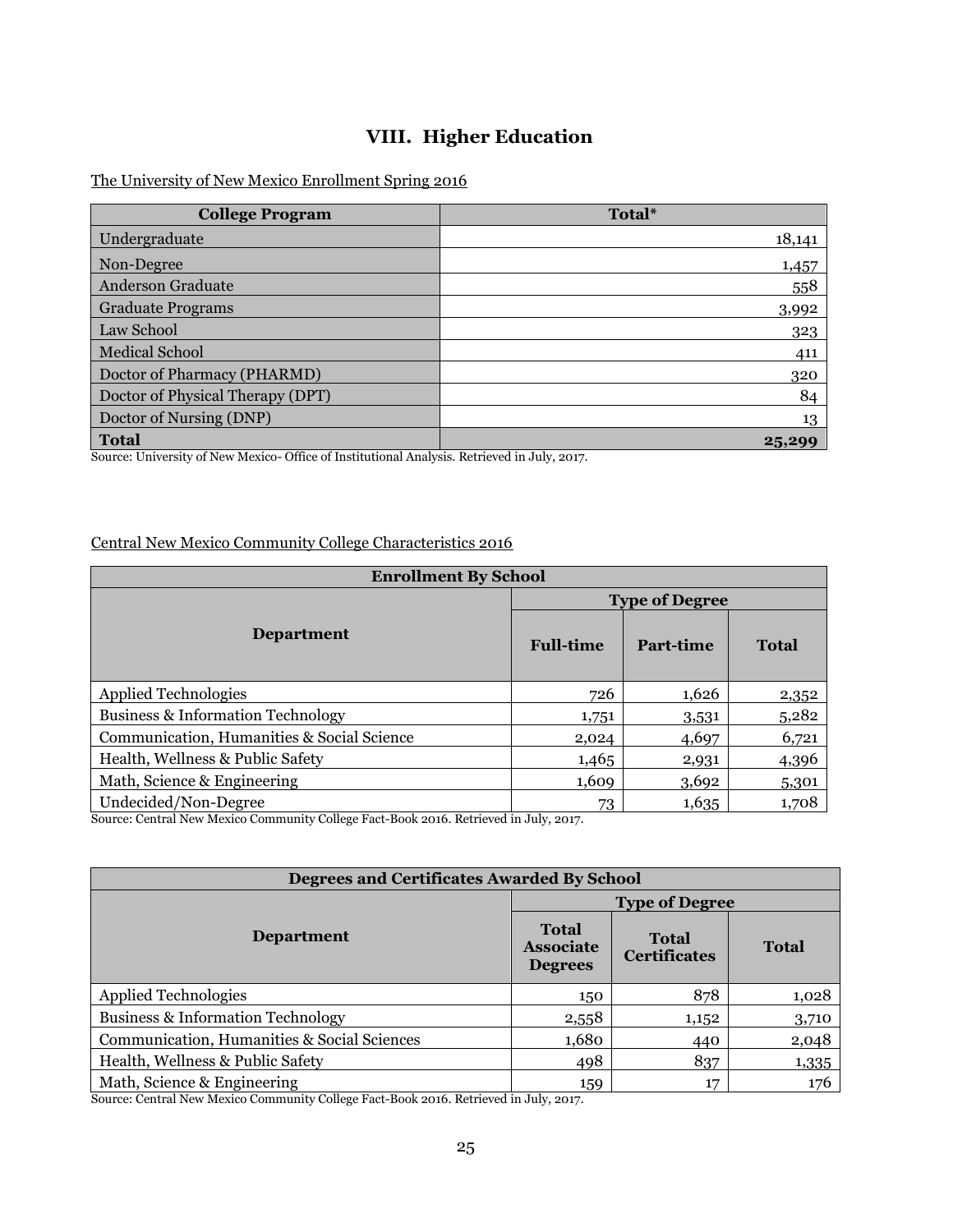| Degrees and Certificates Awarded by Program of Study |                                  |  |
|------------------------------------------------------|----------------------------------|--|
| <b>Associate of Applied Science</b>                  | <b>Number of Awards Received</b> |  |
| Accounting                                           | 65                               |  |
| Advanced Systems Technology                          | 14                               |  |
| Arch./Engr. Drafting Technology                      | 15                               |  |
| <b>Aviation Maintenance Technology</b>               | $\overline{3}$                   |  |
| Biotechnology                                        | $\overline{3}$                   |  |
| <b>Business Administration</b>                       | 68                               |  |
| <b>Computer Information Systems</b>                  | 112                              |  |
| <b>Construction Management Technology</b>            | 11                               |  |
| <b>Construction Technology</b>                       | 11                               |  |
| Cosmetology                                          | 30                               |  |
| <b>Criminal Justice</b>                              | 50                               |  |
| <b>Culinary Arts</b>                                 | 56                               |  |
| Diagnostic Medical Sonography                        | 9                                |  |
| <b>Electrical Trades</b>                             | $\overline{4}$                   |  |
| <b>Electronics Technology</b>                        | 5                                |  |
| <b>Emergency Medical Service Paramedic</b>           | 32                               |  |
| <b>Environmental Safety and Health</b>               | $\mathbf{1}$                     |  |
| <b>Fire Science</b>                                  | 5                                |  |
| Geographic Information Technology                    | 23                               |  |
| <b>HVAC</b> Technology                               | 14                               |  |
| <b>Integrated Studies</b>                            | 2,067                            |  |
| Machine Tool Technology                              | 6                                |  |
| <b>Mechanical Technology</b>                         | 3                                |  |
| Medical Lab Technician                               | 12                               |  |
| <b>Metals Technology</b>                             | 21                               |  |
| Nursing                                              | 172                              |  |
| Office Technology                                    | 31                               |  |
| <b>Paralegal Studies</b>                             | 28                               |  |
| Plumbing and Gas Fitting (D)                         | $\overline{2}$                   |  |
| Radiologic Technology                                | 18                               |  |
| <b>Respiratory Therapy</b>                           | 13                               |  |
| <b>Surgical Technology</b>                           | 10                               |  |
| <b>Transportation Technology</b>                     | 28                               |  |
| Veterinary Technology                                | 14                               |  |
| Welding                                              | 7                                |  |
| <b>Division Total</b>                                | 2,995                            |  |

Source: Central New Mexico Community College Fact-Book 2016. Retrieved in July, 2017.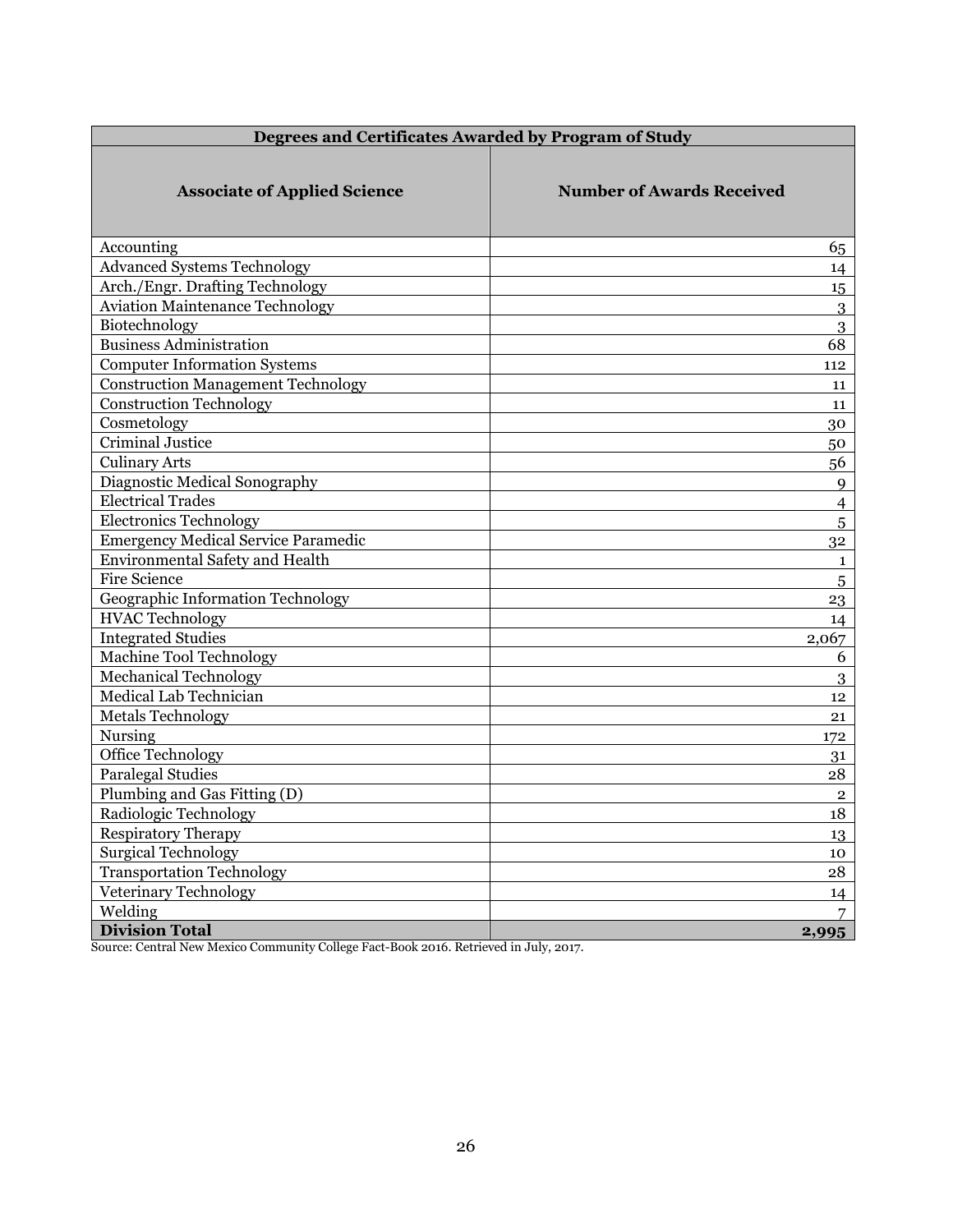| Degrees and Certificates Awarded by Program of Study |                                  |  |
|------------------------------------------------------|----------------------------------|--|
| <b>Associate of Arts</b>                             | <b>Number of Awards Received</b> |  |
| Anthropology                                         | 12                               |  |
| <b>Business</b>                                      | 130                              |  |
| Child, Youth, Family Development                     | 90                               |  |
| Communication                                        | 44                               |  |
| Criminology                                          | 55                               |  |
| Early Childhood Multicultural Education              | 63                               |  |
| English                                              | 11                               |  |
| <b>Fine Arts</b>                                     | 15                               |  |
| <b>General Studies</b>                               | 214                              |  |
| History                                              | 29                               |  |
| Hospitality and Tourism                              | 4                                |  |
| Liberal Arts                                         | 800                              |  |
| <b>Political Science</b>                             | 6                                |  |
| Pre-Health Sciences                                  | 112                              |  |
| Pre-Management                                       | 25                               |  |
| Psychology                                           | 116                              |  |
| Sociology                                            | 65                               |  |
| <b>Teacher Education</b>                             | 86                               |  |
| Theater                                              | $\overline{2}$                   |  |
| <b>Division Total</b>                                | 1,879                            |  |

Source: Central New Mexico Community College Fact-Book 2016. Retrieved in July, 2017.

| Degrees and Certificates Awarded by Program of Study |                                  |  |  |
|------------------------------------------------------|----------------------------------|--|--|
| <b>Associate of Science</b>                          | <b>Number of Awards Received</b> |  |  |
| <b>Biology</b>                                       | 8                                |  |  |
| Biotechnology                                        |                                  |  |  |
| Chemistry                                            |                                  |  |  |
| Diagnostic Medical Sonography                        | 7                                |  |  |
| Engineering                                          | 16                               |  |  |
| Mathematics                                          | 3                                |  |  |
| <b>Nursing</b>                                       | 42                               |  |  |
| Nutrition                                            | 6                                |  |  |
| Physics                                              | 8                                |  |  |
| Radiologic Technology                                | $\mathbf{2}$                     |  |  |
| <b>Respiratory Technology</b>                        | 4                                |  |  |
| <b>Survey Engineering</b>                            |                                  |  |  |
| <b>Division Total</b>                                |                                  |  |  |

Source: Central New Mexico Community College Fact-Book 2016. Retrieved in July, 2017.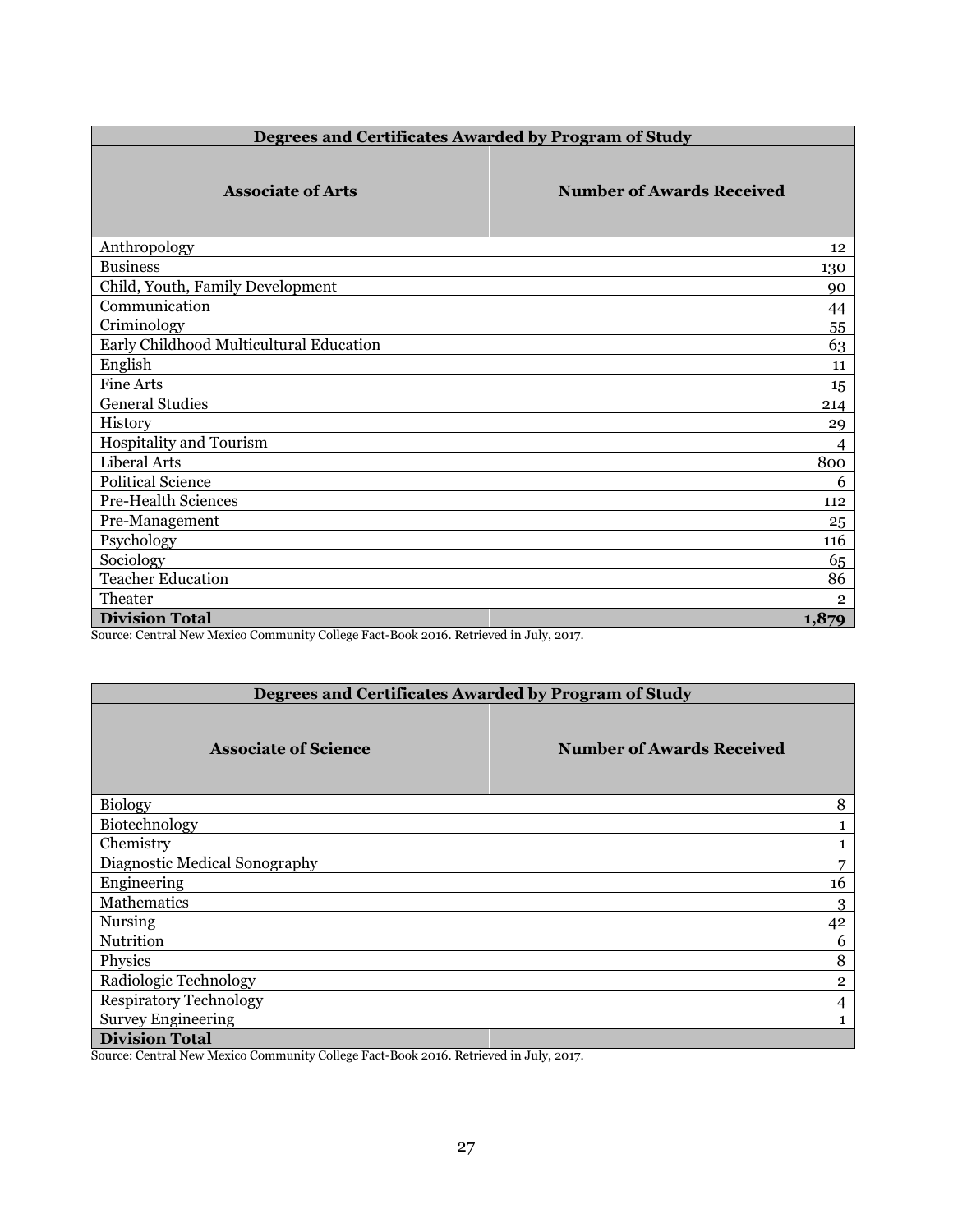#### Vocational College Information

| Albuquerque - Brown Mackie College                                        |                                          |  |  |
|---------------------------------------------------------------------------|------------------------------------------|--|--|
| Location                                                                  | 10500 Copper Ave., Albuquerque, NM 87123 |  |  |
|                                                                           | <b>Programs</b>                          |  |  |
| Accounting (Diploma)                                                      |                                          |  |  |
| Business (Diploma)                                                        |                                          |  |  |
| <b>General Business (Diploma)</b>                                         |                                          |  |  |
| <b>Accounting Technology (Associate of Applied Science)</b>               |                                          |  |  |
| Architectural Design & Drafting Technology (Associate of Applied Science) |                                          |  |  |
| <b>Business Management (Associate of Applied Science)</b>                 |                                          |  |  |
| <b>Information Technology (Associate of Applied Science)</b>              |                                          |  |  |
| <b>Business Administration (Bachelor of Science)</b>                      |                                          |  |  |
| <b>Information Technology (Bachelor of Science)</b>                       |                                          |  |  |
| Medical Assistance (Diploma)                                              |                                          |  |  |
| Pharmacy Technician (Diploma)                                             |                                          |  |  |
| Health Care Administration (Associate of Applied Science)                 |                                          |  |  |
| Medical Assisting (Associate of Applied Science)                          |                                          |  |  |
| Occupational Therapy Assistant (Associate of Applied Science)             |                                          |  |  |
| Surgical Technological (Associate of Applied Science)                     |                                          |  |  |
| Health Care Management (Bachelor of Science)                              |                                          |  |  |
| Criminal Justice (Diploma)                                                |                                          |  |  |
| Paralegal Assistant (Diploma)                                             |                                          |  |  |
| Criminal Justice (Associate of Applied Science)                           |                                          |  |  |
| Paralegal (Associate of Applied Science)                                  |                                          |  |  |
| Criminal Justice (Bachelor of Science)                                    |                                          |  |  |
| Legal Studies (Bachelor of Science)                                       |                                          |  |  |
| Nursing (Associate of Applied Science)                                    |                                          |  |  |
| Veterinary Technology (Associate of Applied Science)                      |                                          |  |  |

Source: Brown Mackie College. Retrieved in July, 2017.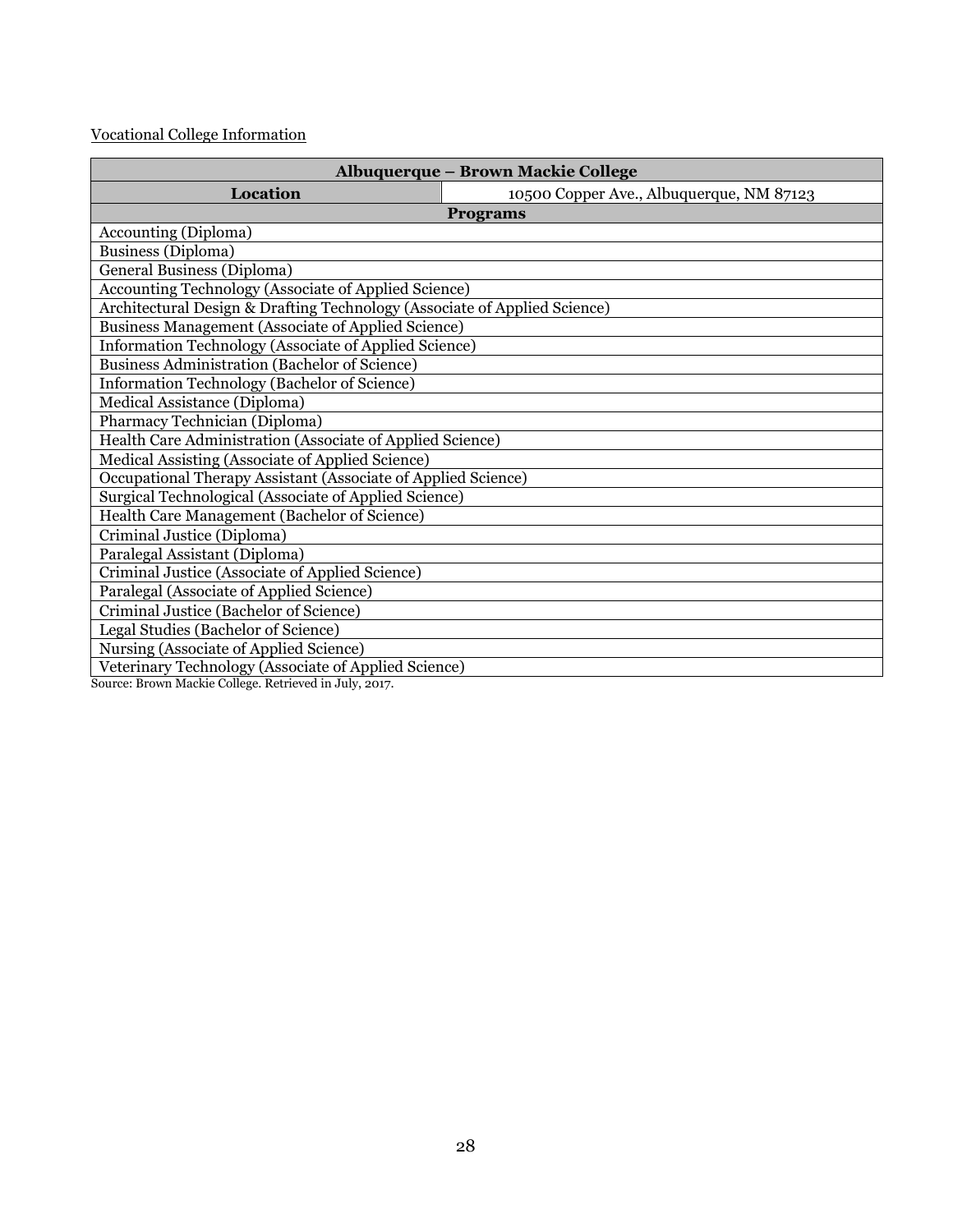#### <span id="page-30-0"></span>**Category Type Permit Air** Air Quality Asbestos Permit – protect and promote the physical and environmental health of the people from asbestos. Surface Disturbance Permit – required for all jobs that will disturb three-quarters of an acre or more of soil to reduce dirt tracked onto paved surfaces. Open Burn Permit – required for the combustion of any matter in the open or in an open dump. Stationary Source Program – regulates and limits emissions from different sources within Bernalillo County. **Petroleum** Petroleum Storage PS Tank Certification PS Tank Registration **Waste** Hazardous Waste Resource Conservation and Recovery Act (RCRA) Subtitle C permits Special RCRA permits (such as Emergency permits, permits-byrule, Research & Development permits EPA Identification Numbers (LQG, SQG, CESQG, HW Transporters, HW management facilities) Liquid Waste Household septic tank permit/registration (Wastewater Operator Permit, Septic Tank Abandonment Permit) Solid Waste Landfill permits (Municipal Solid Waste, Construction & Demolition Debris, Special Waste) City of Albuquerque Hauling Permit Infectious Waste Treatment Facilities permit Transfer Station permits Registration for: collection centers, recycling facilities, composting facilities, tire processing/ recycling facilities, solid and special waste haulers, tire haulers, law enforcement pharmaceutical collection programs, and household hazardous waste collection programs **Water** Drinking Water- utilities Utility Operator Certification (water and wastewater utility operators) Ground Water- pollution prevention Discharge permits (agricultural, domestic waste, industrial) Ground Water- mining | Discharge permits Surface Water- dredgeand-fill Federal Dredge-and-Fill permits Surface Water- point source discharges Federal National Pollutant Discharge Elimination System (NPDES) permit Surface Water- utilities Utility Operator Certification (water and wastewater utility operators)

### **IX. Environmental Permits**

Source: New Mexico Environmental Department and City of Albuquerque. Retrieved in July 2017.

#### Landfill Information

| Name of Agency                    | <b>Address</b>                                | <b>Contact Information</b> |
|-----------------------------------|-----------------------------------------------|----------------------------|
| Solid Waste Management Department | 4600 Edith NE<br>Albuquerque New Mexico 87107 | Phone: $(505)$ 761-8100    |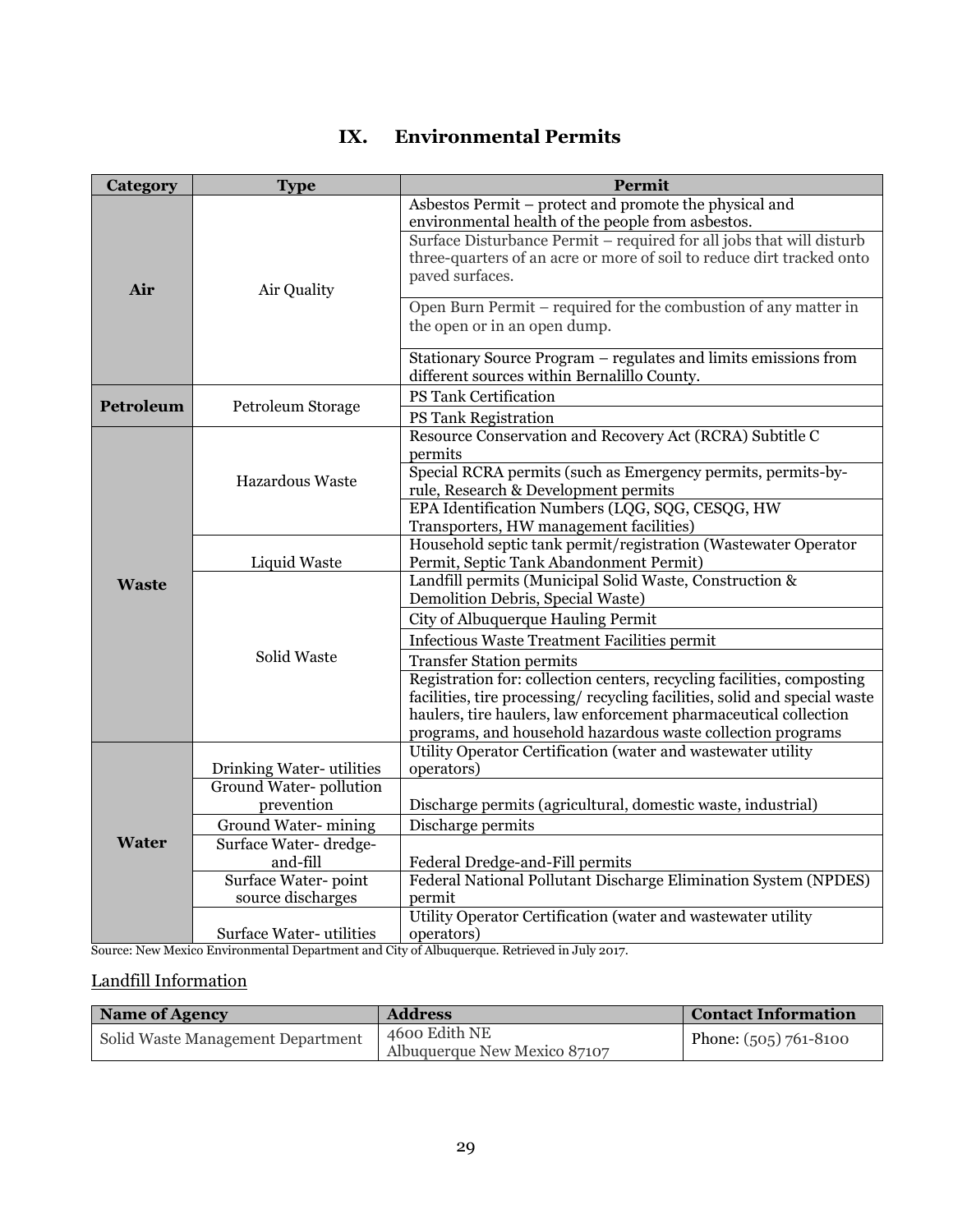### **X. Transportation**

#### <span id="page-31-0"></span>Distance in Miles to the Five nearest Metro Area

| <b>Metro Area</b> | <b>Miles</b> |
|-------------------|--------------|
| Santa Fe, NM      | 64 miles     |
| El Paso, TX       | 267 miles    |
| Denver, CO        | 448 miles    |
| Tucson, AZ        | 449 miles    |
| Phoenix, AZ       | 468 miles    |

Source[: Google](https://www.google.com/maps) Maps.

Railroads and Commercial Airports

| <b>Railroads (by Rail Carrier)</b>              |                                                 |  |  |
|-------------------------------------------------|-------------------------------------------------|--|--|
| Name                                            | Burlington Northern and Santa Fe Railway (BNSF) |  |  |
| Main or Branch Line                             |                                                 |  |  |
| Short Line or National                          |                                                 |  |  |
| Nearest Switching Yard (miles)                  |                                                 |  |  |
|                                                 | <b>Commercial Airport</b>                       |  |  |
| Name                                            | Albuquerque International Sunport               |  |  |
| <b>Hub Status</b>                               | N/A                                             |  |  |
|                                                 |                                                 |  |  |
| Distance from the Community in Miles            | 10 Minute Drive                                 |  |  |
| # of Runways                                    | 3 Runways                                       |  |  |
| <b>Runway Lengths</b>                           |                                                 |  |  |
| Runway 08/26                                    | 13,793 x 150 Feet                               |  |  |
| Runway 03/21                                    | 10,000 x 150 Feet                               |  |  |
| Runway 12/30                                    | 6,000 x 150 Feet                                |  |  |
|                                                 | <b>Year 2016 Statistics</b>                     |  |  |
| Passenger                                       | 4,775,098                                       |  |  |
| <b>Aircraft Operations</b>                      | 133,914                                         |  |  |
| Cargo Tonnage (U.S. Tons)                       | 60,000                                          |  |  |
| Approved Capital Expansion Plan                 | Sustainable Airport Master Plan                 |  |  |
| Approved New Service by Carrier (with Carrier & |                                                 |  |  |
| <b>Start Date)</b>                              | N/A                                             |  |  |
| Total # of Enplaned 2016                        | 2,398,030                                       |  |  |
| Total # of Deplaned 2016                        | 2,377,068                                       |  |  |
| Number of Daily Flights                         | 367                                             |  |  |

Source: Albuquerque International Sunport and Burlington Northern and Santa Fe Railway (BNSF).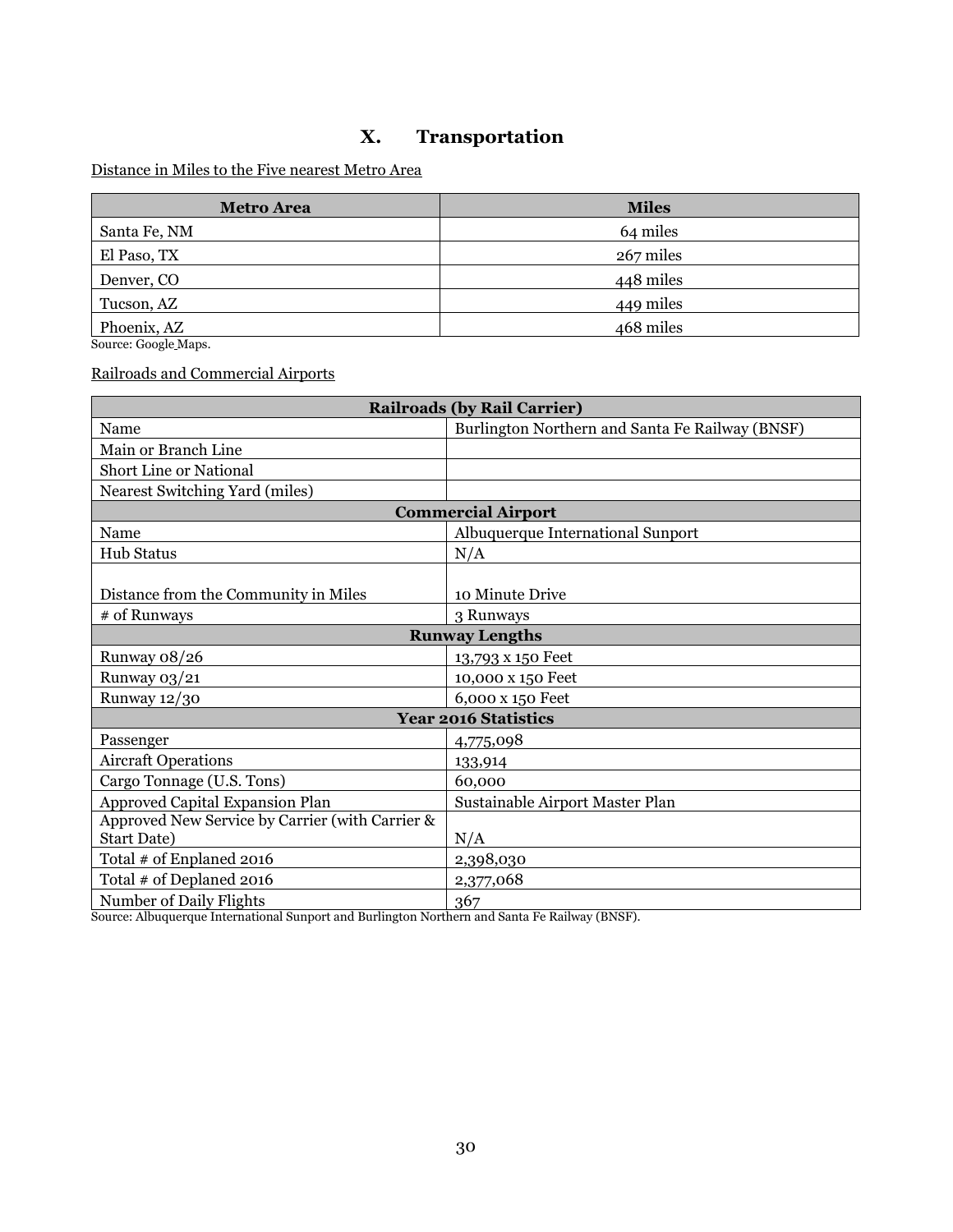#### Albuquerque International Airport: 10 Cities Serving

| 10 Cities Served                            | Number of Passengers (May 2016 - April 2017) |
|---------------------------------------------|----------------------------------------------|
| Phoenix                                     | 314,250                                      |
| Dallas/Fort Worth                           | 258,730                                      |
| Denver                                      | 221,190                                      |
| Los Angeles                                 | 162,840                                      |
| Dallas Love Field                           | 157,170                                      |
| Las Vegas                                   | 145,450                                      |
| Atlanta                                     | 137,670                                      |
| Houston Hobby                               | 106,790                                      |
| Chicago - Midway                            | 87,720                                       |
| Oakland<br>$\sim$ $\sim$<br>.<br>$\sim$ 33. | 83,710                                       |

Source: Albuquerque International Sunport.

Aviation Airport, Foreign Trade Zones, and Custom Port of Entry

| <b>Aviation Airport</b>                                                       |                                                 |  |  |  |
|-------------------------------------------------------------------------------|-------------------------------------------------|--|--|--|
| Name                                                                          | Double Eagle 2 Airport                          |  |  |  |
| Location/City                                                                 | Albuquerque, New Mexico                         |  |  |  |
| Address                                                                       | 7401 Paseo Del Volcan NW, Albuquerque, NM 87120 |  |  |  |
| Driving Distance from the Community in Miles                                  | 20.4 Miles                                      |  |  |  |
| # of Runways                                                                  | $\overline{2}$                                  |  |  |  |
| Runway $4/22$                                                                 | 7,400 x 100 Feet                                |  |  |  |
| Runway $17/35$                                                                | 5,999 x 100 Feet                                |  |  |  |
| <b>Full Instrument Landing Capabilities</b>                                   | N/A                                             |  |  |  |
| Hours of Operation for Base Operators                                         | Mon-Sun: 24 Hours                               |  |  |  |
| Hours of Operation for Tower<br>Mon-Sun: $6:00 \text{ am} - 10:00 \text{ pm}$ |                                                 |  |  |  |
| # of Days Closed to Inclement Weather for the Last                            |                                                 |  |  |  |
| 3 Years                                                                       | N/A                                             |  |  |  |
| <b>Foreign Trade Zones</b>                                                    |                                                 |  |  |  |
| Designation                                                                   | N/A                                             |  |  |  |
| Number                                                                        | N/A                                             |  |  |  |
| Site/Location                                                                 | N/A                                             |  |  |  |
| # of Acres                                                                    | 60                                              |  |  |  |
| Operator                                                                      | N/A                                             |  |  |  |

Source: Albuquerque Aviation Department.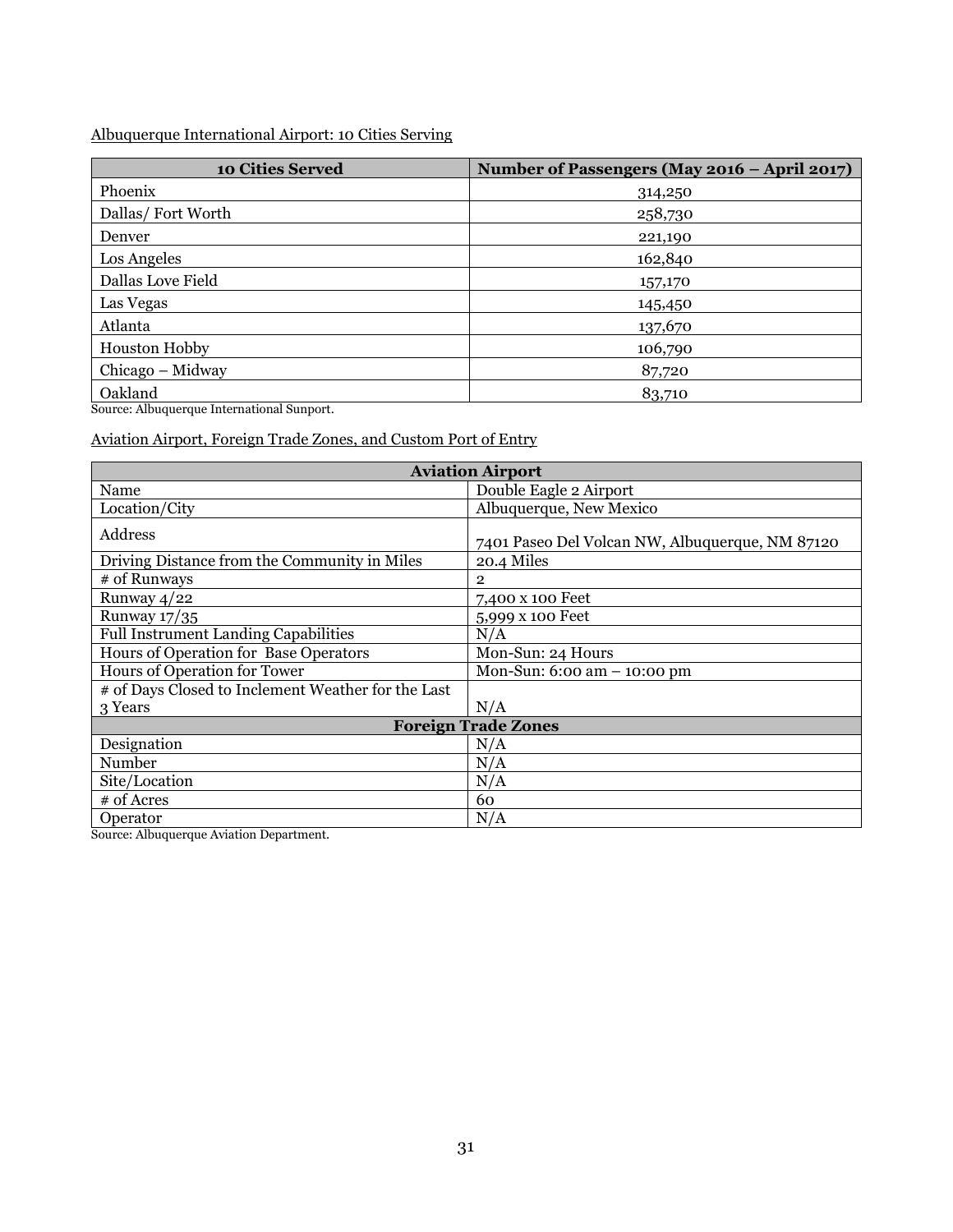<span id="page-33-0"></span>

| 771.<br>Yuanty vi Liit                                       |                                     |           |  |  |
|--------------------------------------------------------------|-------------------------------------|-----------|--|--|
| <b>Climate</b>                                               |                                     |           |  |  |
| <b>Average Daily Temperature</b>                             | High (Degrees F)<br>Low (Degrees F) |           |  |  |
| July                                                         | 67<br>93                            |           |  |  |
| January                                                      | 48<br>27                            |           |  |  |
| <b>Annual Average</b>                                        |                                     |           |  |  |
| Rainfall in Inches                                           |                                     | 10 inch   |  |  |
| Snowfall in Inches                                           | 13 inch                             |           |  |  |
| Highest Annual Average Wind Speed in Miles per Hour          | $5.5$ mph                           |           |  |  |
| Lowest Annual Average Wind Speed in Miles per Hour           |                                     | $3.2$ mph |  |  |
| Number of Days Sunny or Partly Sunny                         |                                     | 280       |  |  |
| Elevation (Mean Feet Above Sea Level)<br>4,993.00 Feet       |                                     |           |  |  |
| Course City data came Weather Crayle and Dast Dlasse to Live |                                     |           |  |  |

### **XI. Quality of Life**

Source[: City-data.com,](http://www.city-data.com/) [Weather Spark,](https://weatherspark.com/) an[d Best Places to Live.](http://www.bestplaces.net/)

| <b>Institution Name</b>                                                    | <b>Address</b>                                                                                                                                                                                                                                                                                                                                                             |
|----------------------------------------------------------------------------|----------------------------------------------------------------------------------------------------------------------------------------------------------------------------------------------------------------------------------------------------------------------------------------------------------------------------------------------------------------------------|
| The University of New Mexico                                               | Albuquerque, New Mexico 87131                                                                                                                                                                                                                                                                                                                                              |
| Enrollment                                                                 | 27,353                                                                                                                                                                                                                                                                                                                                                                     |
| Annual Degrees Conferred 2012-2016                                         | 21,712                                                                                                                                                                                                                                                                                                                                                                     |
| Undergraduate 2012-2016                                                    | 14,660                                                                                                                                                                                                                                                                                                                                                                     |
| Graduate                                                                   | 4,976                                                                                                                                                                                                                                                                                                                                                                      |
| Curricula w/Masters Degrees (List)<br>Curricula w/Doctorate Degrees (List) | Anderson School of Management, College of Arts & Sciences,<br>College of Education, College of Fine Arts, College of Nursing,<br>College of Pharmacy, College of population Health, College of<br>University Libraries & Learning Sciences, School of<br>Architecture and planning, School of Engineering,<br>College of Arts & Sciences, College of Education, College of |
|                                                                            | Fine Arts, College of Nursing, College of Pharmacy, and<br>School of Engineering.                                                                                                                                                                                                                                                                                          |
| <b>Community College(s) Name(s)</b>                                        | <b>Address</b>                                                                                                                                                                                                                                                                                                                                                             |
| Central New Mexico Community College                                       | 525 Buena Vista Dr SE, Albuquerque, NM 87106                                                                                                                                                                                                                                                                                                                               |
| Enrollment 2014                                                            | 26,771                                                                                                                                                                                                                                                                                                                                                                     |
| <b>Annual Degrees Conferred</b>                                            | N/A                                                                                                                                                                                                                                                                                                                                                                        |

Source: University of New Mexico, and Central New Mexico Community College.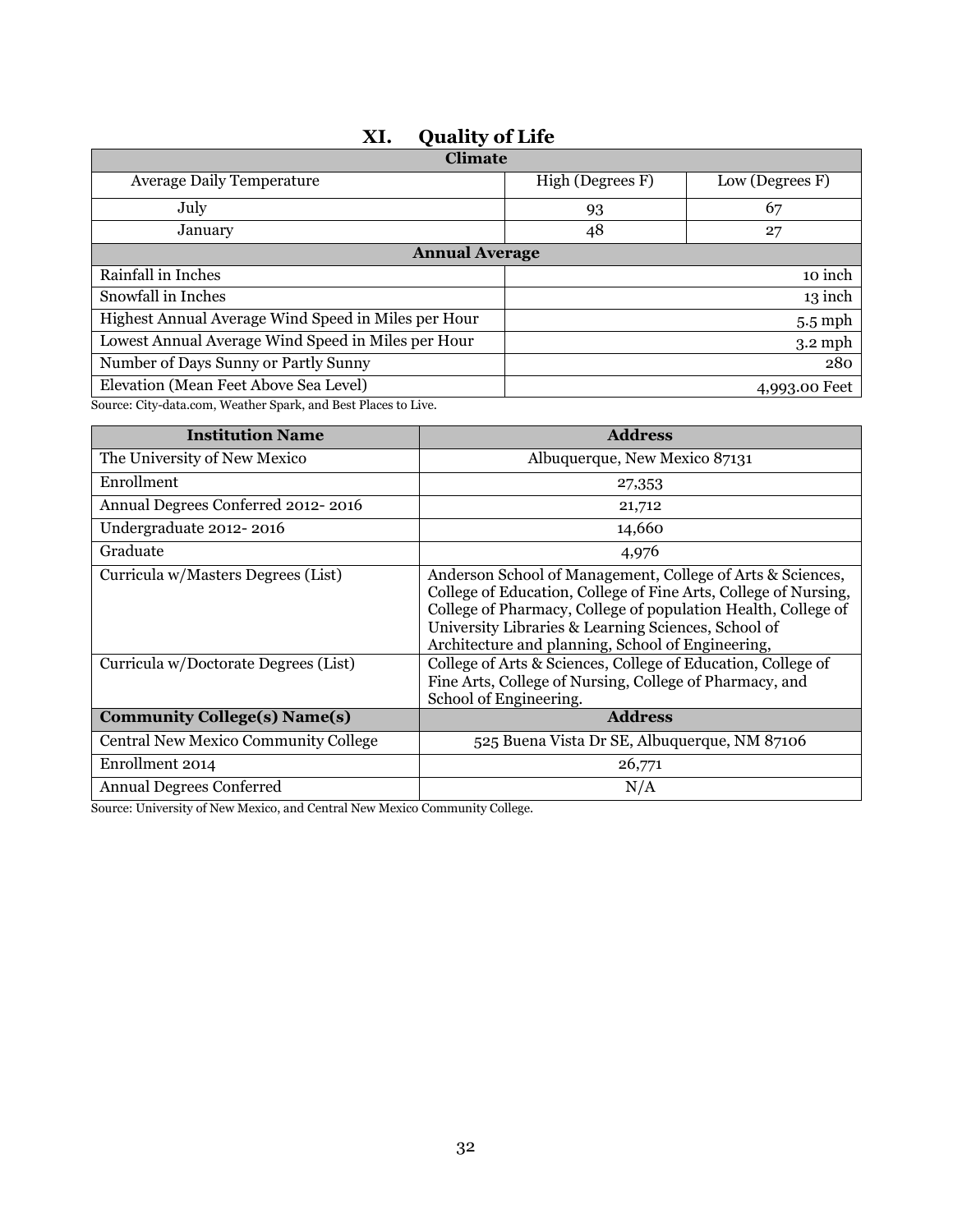| Crime Rate per 100,000 Inhabitants       |                   |               |                 |               |              |
|------------------------------------------|-------------------|---------------|-----------------|---------------|--------------|
| <b>Robberies</b>                         | <b>Burglaries</b> | <b>Murder</b> | <b>Assaults</b> | <b>Thefts</b> | <b>Total</b> |
| 584.8                                    | 1,071.3           | 5.6           | 451.2           | 4,076.7       | 6189.6       |
| Source: Federal Bureau of Investigation. |                   |               |                 |               |              |

| <b>Culture</b>                                        |                                                                                                                                                                                                                                                                                                                                                         |                                                                                                                                                                                                                                                                                                                                               |                      |               |                              |  |
|-------------------------------------------------------|---------------------------------------------------------------------------------------------------------------------------------------------------------------------------------------------------------------------------------------------------------------------------------------------------------------------------------------------------------|-----------------------------------------------------------------------------------------------------------------------------------------------------------------------------------------------------------------------------------------------------------------------------------------------------------------------------------------------|----------------------|---------------|------------------------------|--|
| <b>Top Annual</b><br><b>Event</b>                     |                                                                                                                                                                                                                                                                                                                                                         | Event                                                                                                                                                                                                                                                                                                                                         |                      |               |                              |  |
| Albuquerque<br><b>International Balloon</b><br>Fiesta |                                                                                                                                                                                                                                                                                                                                                         | The Albuquerque International Balloon Fiesta takes place at the<br>Balloon Fiesta Park during the first week of October. It is one of the<br>biggest attractions in the city combining hundreds of hot air balloons<br>along live music, arts and crafts and food.                                                                            |                      |               |                              |  |
| Downtown<br>Summerfest                                |                                                                                                                                                                                                                                                                                                                                                         | Albuquerque's Downtown Summerfest combines live music from<br>invited performers and local artists with a market that offers food as<br>August<br>wells as crafts. It is a free event.                                                                                                                                                        |                      |               |                              |  |
| 19TH Annual Great<br>Southwestern Antique<br>Show     |                                                                                                                                                                                                                                                                                                                                                         | Largest Antique Event of its kind in the Southwest. Over 200 dealers<br>of fine art, antiques, Native American & Western art, rare books,<br>ephemera, vintage guitars, old pawn and estate jewelry, and more!<br>August<br>Proceeds from this event benefits New Mexico non-profits focused on<br>the enhancement of local arts & education. |                      |               |                              |  |
| 10 <sup>th</sup> Annual<br>Albuquerque Hopfest        |                                                                                                                                                                                                                                                                                                                                                         | 10th Annual Albuquerque Hopfest Beer Fest is New Mexico's biggest<br>beer festival. Sample from over 70 Breweries, enjoy 3 Stages with 7<br>August<br>Bands, games, vendors and more to benefit local charities.                                                                                                                              |                      |               |                              |  |
| <b>Westside Summerfest</b>                            | There will be live music from local bands, leading up to national<br>headliner, Chubby Checker and the Wildcats. Shop the market of<br>handmade goods crafted by local artisans, enjoy free children's<br>August<br>activities, sip on some local brews and spirits in the Microbrew Garden<br>and grab a tasty bite from one of our great food trucks. |                                                                                                                                                                                                                                                                                                                                               |                      |               |                              |  |
| <b>Rail Yards Market</b>                              | Open every Sunday for food, art, music, and community. Set in<br>May<br>Downtown Albuquerque Rail Yards.                                                                                                                                                                                                                                                |                                                                                                                                                                                                                                                                                                                                               |                      |               | through<br>October           |  |
| Downtown Growers'<br>Market                           | Visit the Downtown Growers Market and experience local food at its<br>finest and freshest. Over 50 produce vendors offer fresh from the field<br>fruits and veggies, food artisans offer 2 dozen products, and a variety<br>of artists provide a glimpse of Albuquerque's diverse arts community.                                                       |                                                                                                                                                                                                                                                                                                                                               |                      |               | April<br>through<br>November |  |
| <b>Historical and Cultural</b><br><b>Sites</b>        |                                                                                                                                                                                                                                                                                                                                                         | Museums                                                                                                                                                                                                                                                                                                                                       | <b>Art Galleries</b> | Entertainment | Movie<br>Theaters            |  |
| 24                                                    |                                                                                                                                                                                                                                                                                                                                                         | 16                                                                                                                                                                                                                                                                                                                                            | 60                   |               | 18                           |  |

Source: visitalbuquerque, Google Maps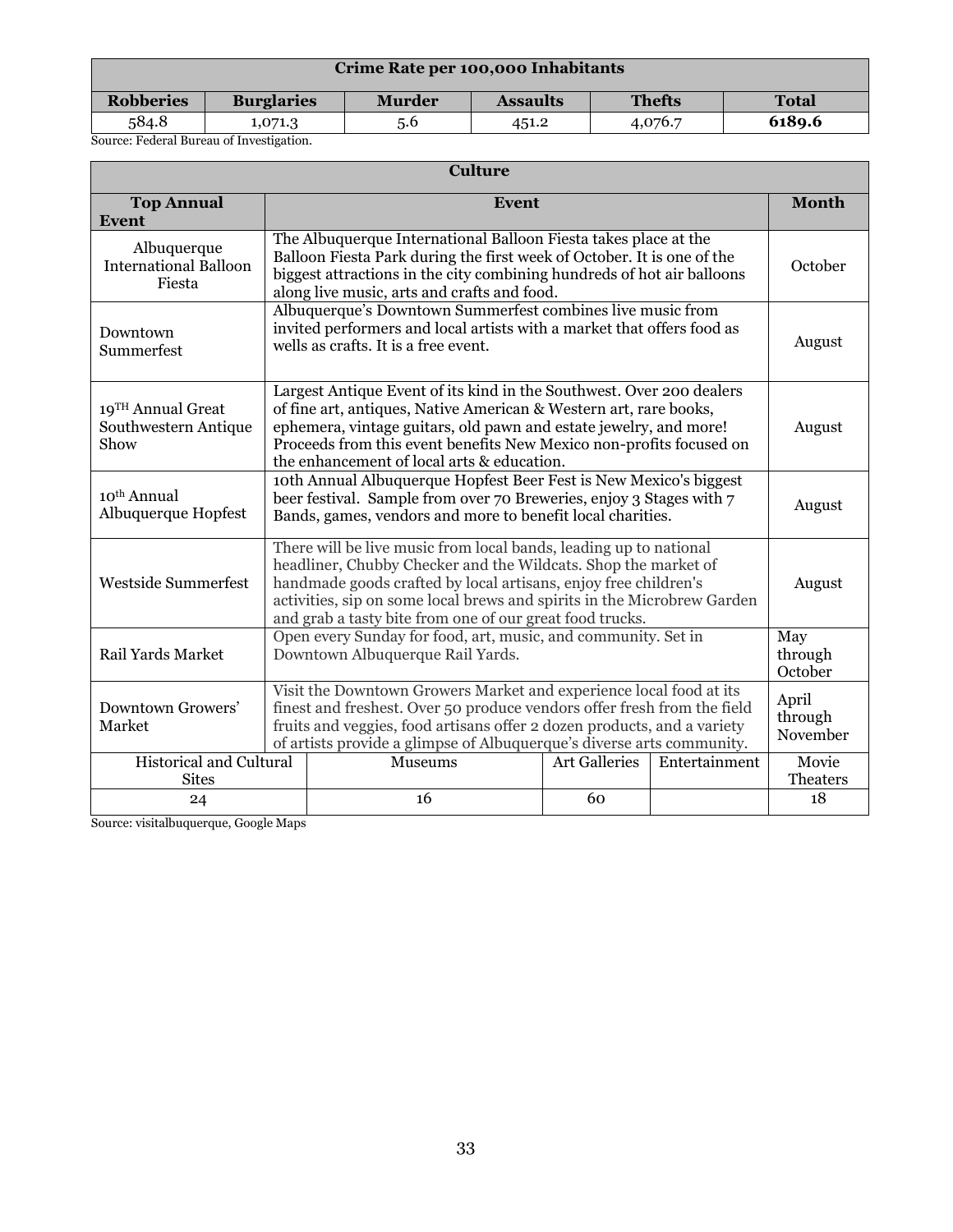<span id="page-35-0"></span>

| <b>Water</b>  |                                                 |            |                             |               |              |  |
|---------------|-------------------------------------------------|------------|-----------------------------|---------------|--------------|--|
|               | The Albuquerque Bernalillo County Water Utility |            |                             |               |              |  |
|               | Major Source                                    |            |                             | Authority     |              |  |
|               |                                                 |            | <b>Fixed Monthly Charge</b> |               |              |  |
| Meter Size    | Residential                                     | Commercial | Industrial                  | Institutional | Multi-Family |  |
| Less than 1"  | \$9.79                                          | \$10.26    | \$19.22                     | \$10.55       | \$12.03      |  |
| 1"            | 20.22                                           | 20.65      | 40.31                       | 21.02         | 24.58        |  |
| 1 and $1/2$ " | 56.61                                           | 58.83      | 120.32                      | 61.42         | 72.00        |  |
| 2"            | 121.35                                          | 125.77     | 262.46                      | 131.74        | 155.63       |  |
| 3"            | 232.26                                          | 241.37     | 497.91                      | 252.17        | 290.05       |  |
| 4"            | 524.56                                          | 543.03     | 1143.32                     | 569.75        | 675.21       |  |
| 6"            | 889.87                                          | 901.53     | 1850.64                     | 940.83        | 1104.04      |  |
| 8"            | 1863.70                                         | 1933.16    | 4036.09                     | 2196.26       | 2391.09      |  |

### **XII. Utilities**

Source: The Albuquerque Bernalillo County Water Utility Authority.

| <b>Sewer Rates</b> |              |            |                             |                                                 |              |
|--------------------|--------------|------------|-----------------------------|-------------------------------------------------|--------------|
|                    |              |            |                             | The Albuquerque Bernalillo County Water Utility |              |
|                    | Major Source |            |                             | Authority                                       |              |
|                    |              |            | <b>Fixed Monthly Charge</b> |                                                 |              |
| Meter Size         | Residential  | Commercial | Industrial                  | Institutional                                   | Multi-Family |
| Less than 1"       | \$2.99       | \$3.70     | \$16.82                     | \$2.87                                          | \$4.97       |
| 1"                 | 4.82         | 5.90       | 28.49                       | 4.63                                            | 8.22         |
| 1 and $1/2$ "      | 19.84        | 25.11      | 122.72                      | 18.88                                           | 34.62        |
| 2"                 | 49.37        | 62.62      | 308.35                      | 46.94                                           | 86.31        |
| 3"                 | 66.11        | 83.90      | 413.63                      | 62.86                                           | 115.68       |
| 4"                 | 140.83       | 178.85     | 883.44                      | 133.88                                          | 246.77       |
| 6"                 | 187.56       | 237.02     | 1177.19                     | 178.30                                          | 328.73       |
| 8"<br>.            | 333.41       | 423.55     | 2094.23                     | 316.95                                          | 584.60       |

Source: The Albuquerque Bernalillo County Water Utility Authority.

|            | <b>Electric Power</b>     |            |                                                |                                      |                                                     |
|------------|---------------------------|------------|------------------------------------------------|--------------------------------------|-----------------------------------------------------|
|            | Major Source              |            |                                                | Public Service Company of New Mexico |                                                     |
|            |                           |            | Greater Albuquerque, Rio Rancho, Los Lunas and |                                      |                                                     |
|            |                           |            |                                                |                                      | Belen, Santa Fe, Las Vegas, Alamogordo, Ruidoso,    |
|            | <b>Communities Served</b> |            |                                                |                                      | Silver City, Deming, Bayard, Lordsburg and Clayton. |
| Meter Size | Residential               | Commercial | Industrial                                     | Institutional                        | Multi-Family                                        |

| <b>Natural Gas</b>        |                                          |          |            |          |          |          |          |
|---------------------------|------------------------------------------|----------|------------|----------|----------|----------|----------|
|                           | New Mexico Gas Company                   |          |            |          |          |          |          |
| <b>Communities Served</b> |                                          |          | New Mexico |          |          |          |          |
|                           | Cost Service Rate for each month* (2017) |          |            |          |          |          |          |
| January                   | February                                 | March    | April      | Mav      | June     | July     | August   |
| \$0.4339<br>$251 - 11$    | \$0.3927                                 | \$0.3169 | \$0.3386   | \$0.3524 | \$0.3781 | \$0.3781 | \$0.3701 |

\*Rate per therm Source: New Mexico Gas Company.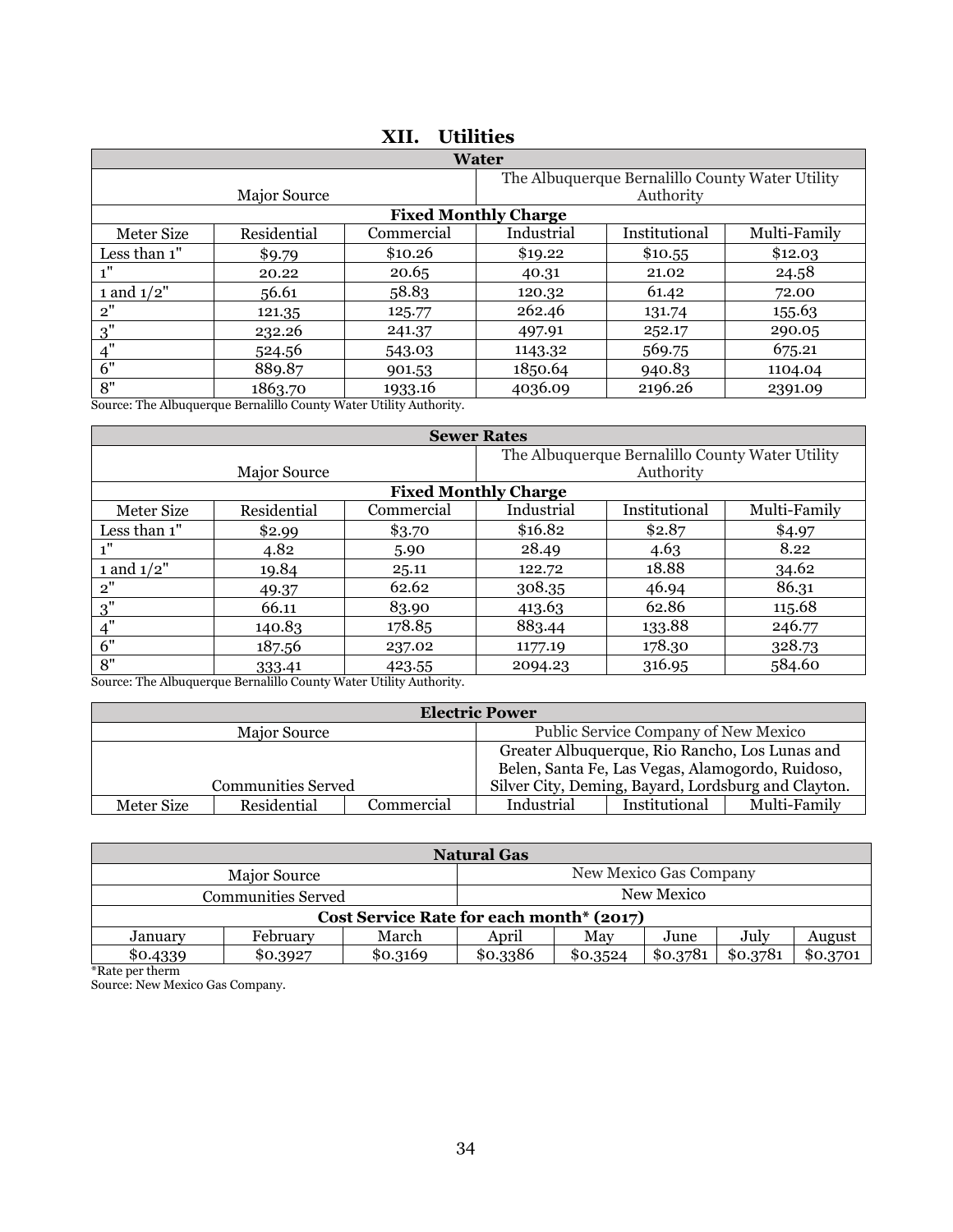### **XIII. Government**

<span id="page-36-0"></span>

| <b>City Government</b>           |                            |  |
|----------------------------------|----------------------------|--|
| # of Elected Officials           | 10                         |  |
| <b>Mayor</b>                     |                            |  |
| Name                             | Richard J. Berry           |  |
| Years in Office                  | 8                          |  |
| <b>Next Election Date</b>        | 7-Oct-17                   |  |
| <b>Interim City Manager</b>      | Robert J. Perry            |  |
| <b>District Officials</b>        |                            |  |
| District 1                       | Ken Sanchez                |  |
| District 2                       | <b>Isaac Benton</b>        |  |
| District 3                       | Klarissa Pena              |  |
| District 4                       | <b>Brad Winter</b>         |  |
| District 5                       | Dan Lewis                  |  |
| District 6                       | Pat Davis                  |  |
| District 7                       | Diane Gibson               |  |
| District 8<br><b>Trudy Jones</b> |                            |  |
| District 9<br>Don Harris         |                            |  |
| <b>County Government</b>         |                            |  |
| Form (Structure)                 | Democracy                  |  |
| <b>Election Date</b>             | 8-Nov-16                   |  |
| # of Elected Officials           | 10                         |  |
| <b>Elected Officials</b>         |                            |  |
| District 1                       | Debbie O'Malley            |  |
| District 2                       | Steven Michael Quezada     |  |
| District 3                       | Maggie Hart Stebbins       |  |
| District 4                       | Lonnie C. Talbert          |  |
| District 5                       | Wayne Johnson              |  |
| Assessor                         | Tanya R. Giddings          |  |
| Clerk                            | Linda Stover               |  |
| Probate Judge                    | <b>Willow Misty Parks</b>  |  |
| Sheriff                          | <b>Manuel Gonzales III</b> |  |
| Treasurer                        | Nancy M. Bearce            |  |
| <b>County Manager</b>            | Julie Morgas Baca          |  |

Source: Bernalillo County and City of Albuquerque. Retrieved in July 2017.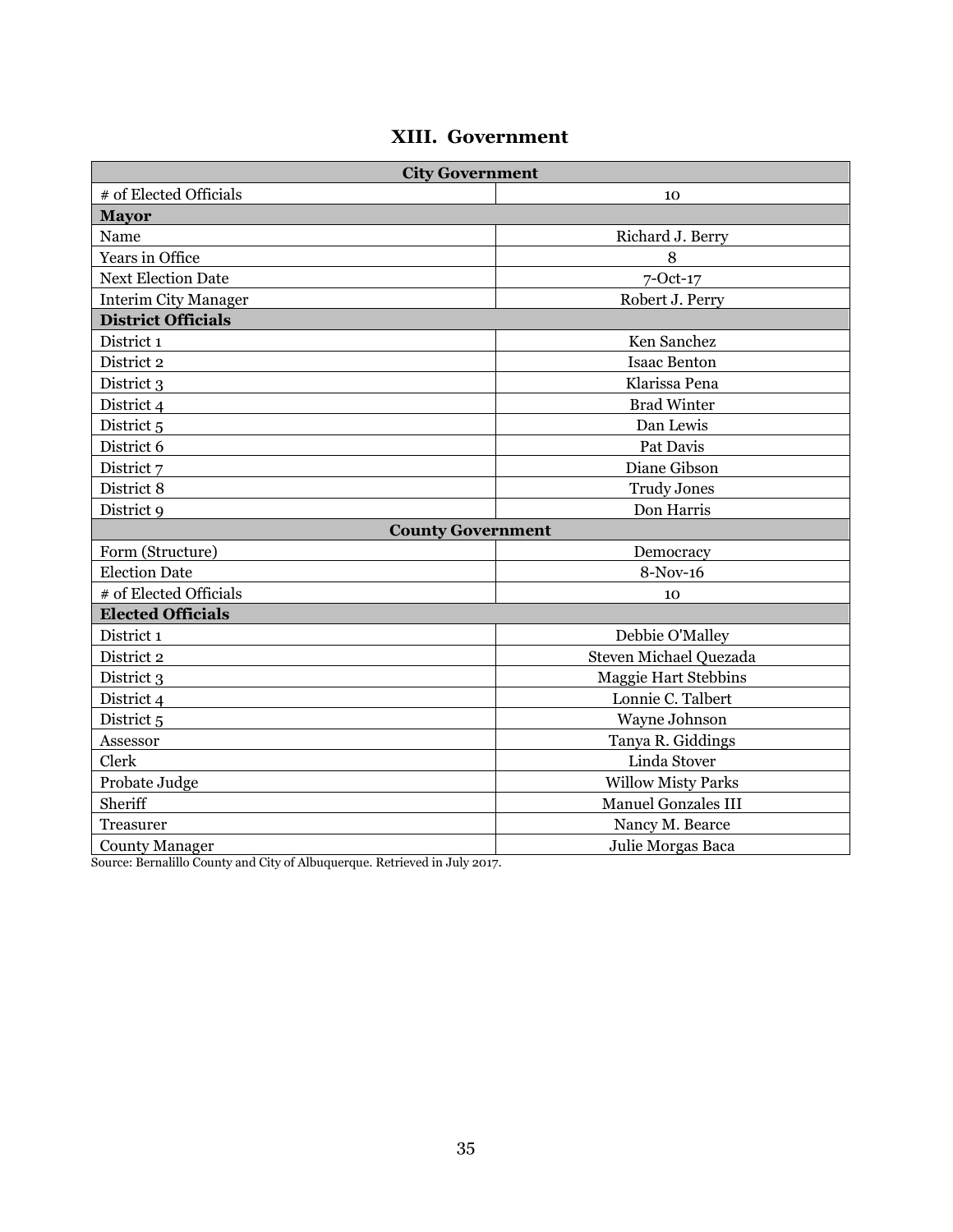#### **XIV. Industrial Real Estate Firms**

#### <span id="page-37-0"></span>**Real Estate Firm:**

- 1. Nai Maestas and Word
	- a. [Available Properties](http://www.gotspaceusa.com/#view=7,34.38877925439021,-105.9521484375)
	- b. Address: 6801 Jefferson NE, Albuquerque, NM 87109
	- c. Phone: (505) 878-0001
	- d. Email[: info@gotspaceusa.com](mailto:info@gotspaceusa.com)
- 2. SVN Walt Arnold Commercial Brokerage, INC.
	- a. [Available Properties](http://waltarnold.com/properties/)
	- b. Address: 6200 Seagull St NE, Albuquerque, NM 87109
	- c. Phone: (505) 256-7573
	- d. Email: N/A
- 3. Roger Cox Companies
	- a. [Available Properties](http://www.roger-cox.com/albuquerque-commercial-real-estate)
	- b. Address: 1717 Louisiana Blvd. NE #111, Albuquerque, NM 87110
	- c. Phone: (505) 268-2800
	- d. Email[: brian@roger-cox.com](mailto:brian@roger-cox.com)
- 4. Johnson Commercial Real Estate
	- a. [Available Properties](http://www.jcrenm.com/commercial_property_listings/)
	- b. Address: 7550 Meridian Pl. NW, Albuquerque, NM 87121
	- c. Phone: (505) 831-3333
	- d. Email[: terry@jcrenm.com](mailto:terry@jcrenm.com)
- 5. Coldwell Banker Commercial
	- a. [Available Properties](http://www.lcrealty.com/properties/find?customTypes=IND&locationName=)
	- b. Address: 4801 Lang Avenue NE Suite 100 Albuquerque NM, 87109
	- c. Phone: (505) 897-7227
	- d. Email[: glf@lcrealty.com](mailto:glf@lcrealty.com)
- 6. Colliers International
	- a. [Available Properties](http://www.colliers.com/en-us/newmexico/properties)
	- b. Address: 5051 Journal Center Blvd NE #200, Albuquerque, NM 87109
	- c. Phone: (505) 883-7676
	- d. Email: N/A
- 7. Berger Briggs
	- a. [Available Properties](http://www.bergerbriggs.com/properties.php)
	- b. Address: 4333 Pan American Fwy. NE, Albuquerque, NM, 871707
	- c. Phone: (505) 247-0444
	- d. Email: N/A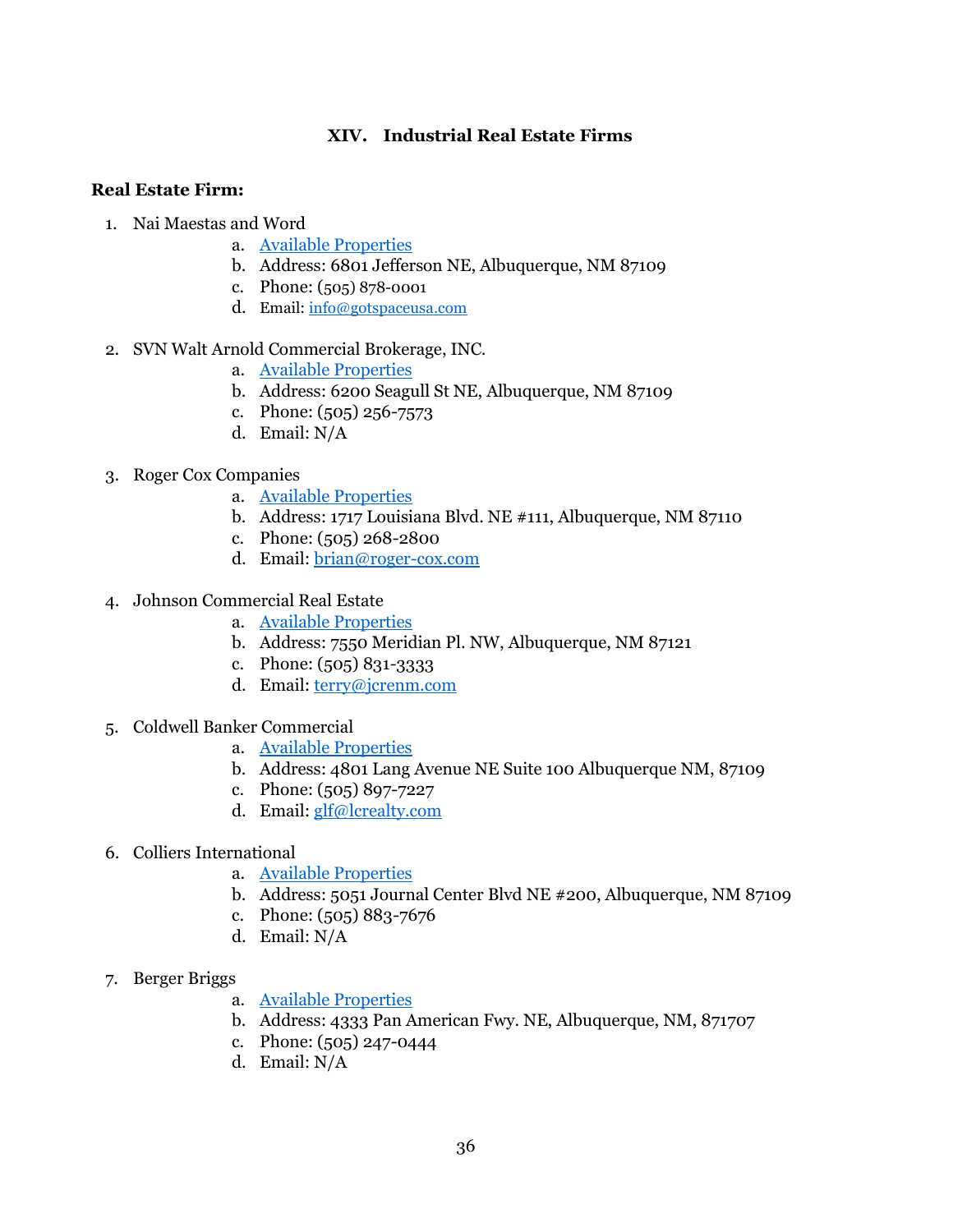# **XV. Available Industrial Sites**

<span id="page-38-0"></span>Available Industrial Site #1

| Identity                                                |                                               |  |  |
|---------------------------------------------------------|-----------------------------------------------|--|--|
|                                                         | 6500 Hanover Rd. NW Ste. 309, Albuquerque, NM |  |  |
| Address                                                 | 87121                                         |  |  |
| Broker (s)                                              | Riley McKee and Jim Hakeem                    |  |  |
| Company                                                 | NAI Maestas and Ward                          |  |  |
| Telephone Number                                        | $(505) 878 - 0001$                            |  |  |
| <b>Site Description</b>                                 | Flyer                                         |  |  |
| <b>Site Characteristics Surrounding the Building</b>    |                                               |  |  |
| <b>Industrial Park</b>                                  | <b>Hanover Business Park</b>                  |  |  |
| <b>Total Complex in Acres</b>                           | N/A                                           |  |  |
| <b>Building Size</b>                                    | 2,212 SF                                      |  |  |
| Price                                                   | $$1,281 + utilities ($6.95/SF)$               |  |  |
| Transportation                                          |                                               |  |  |
| Highway Linkage                                         | $1 - 40$                                      |  |  |
| Distance in Miles                                       | N/A                                           |  |  |
| Distance in Minutes                                     | 3 minutes                                     |  |  |
| 2 or 4 Lane                                             | 4 Lane                                        |  |  |
| <b>Mass Transit Service Distance from Building</b>      |                                               |  |  |
| <b>Bus</b>                                              | <b>ABQ RIDE</b>                               |  |  |
| Distance to Albuquerque Airport in Miles                | 11 Miles                                      |  |  |
| <b>Nearest Port</b>                                     |                                               |  |  |
| Name                                                    | El Paso Port of Entry                         |  |  |
| Type                                                    | Commercial and Non-Commercial Traffic         |  |  |
| Distance in Miles                                       | 285 Miles                                     |  |  |
| Rail Service (if applicable)                            | $N/\overline{A}$                              |  |  |
| <b>Effective Property Tax Rate in Bernalillo County</b> | Mil Tax Rate (\$)                             |  |  |
| <b>General Property Tax</b>                             | 7.3125                                        |  |  |
| <b>Utilities</b>                                        |                                               |  |  |
| <b>Water</b>                                            |                                               |  |  |
| Provider                                                | Albuquerque Water Utility Authority           |  |  |
| <b>Sewer</b>                                            |                                               |  |  |
| Provider                                                | Albuquerque Water Utility Authority           |  |  |
| <b>Natural Gas</b>                                      |                                               |  |  |
| Provider                                                | New Mexico Gas Company                        |  |  |
| <b>Electric Power</b>                                   |                                               |  |  |
| <b>Service Provider</b>                                 | <b>PNM Resources</b>                          |  |  |
| <b>Protective Services</b>                              |                                               |  |  |
| <b>Fire Department</b>                                  | <b>Albuquerque Fire Department</b>            |  |  |
| Distance to Nearest Fire Station in miles               | 4.7 Miles                                     |  |  |
| Police                                                  | Albuquerque Police Department                 |  |  |
| Fire Station Volunteer or Full-Time                     | Full-Time                                     |  |  |
| 24 Hour police Patrol Provided                          | 24 Hour                                       |  |  |
| <b>Location of Building in a Classified Zone</b>        |                                               |  |  |
| Foreign Trade Zone                                      | Yes                                           |  |  |
| State and Local Incentive Information                   | <b>Click Here</b>                             |  |  |

Source: City of Albuquerque and NAI Maestas and Ward.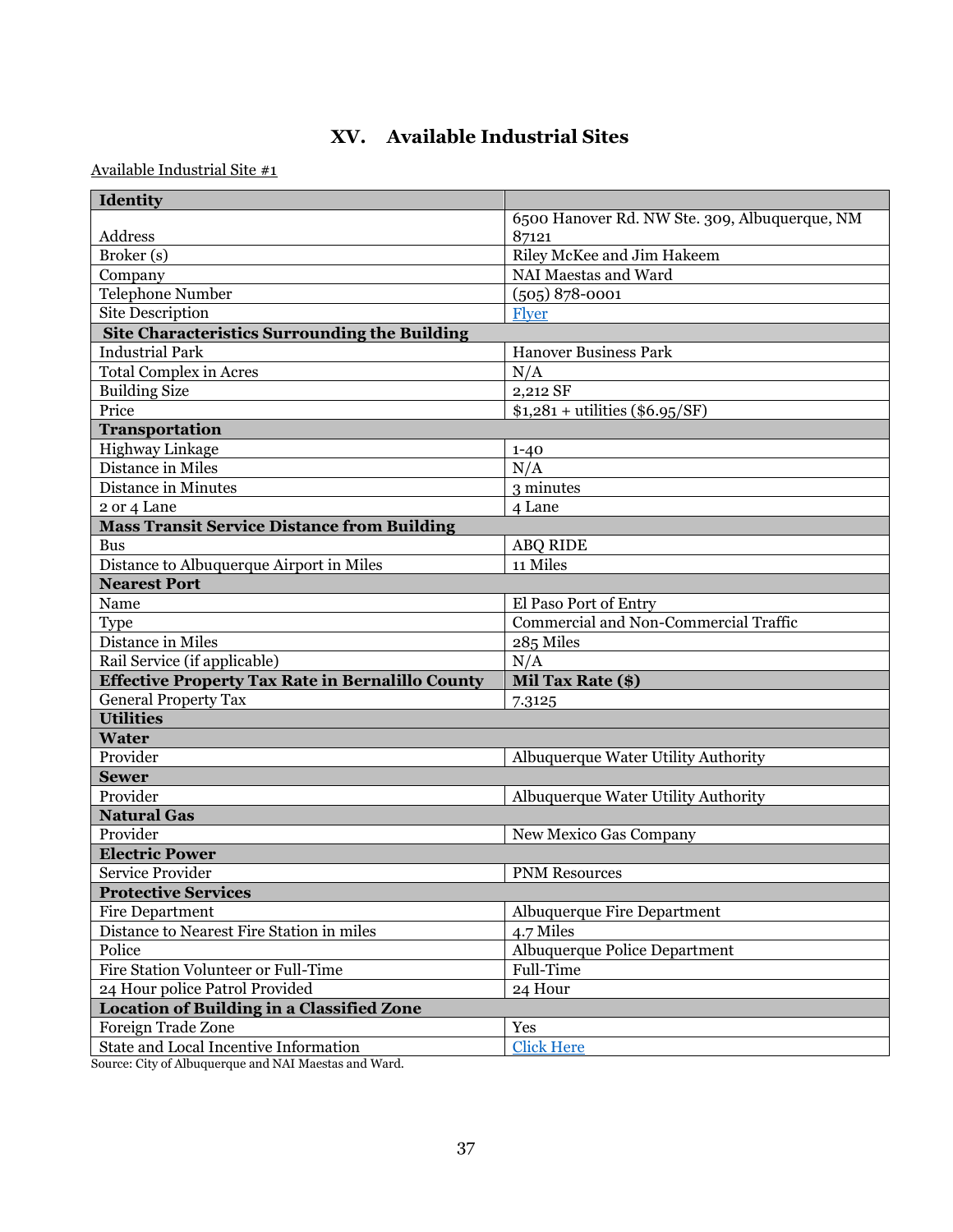

Note: Image rights belong to NAI Maestas and Ward.



Note: Image rights belong to NAI Maestas and Ward.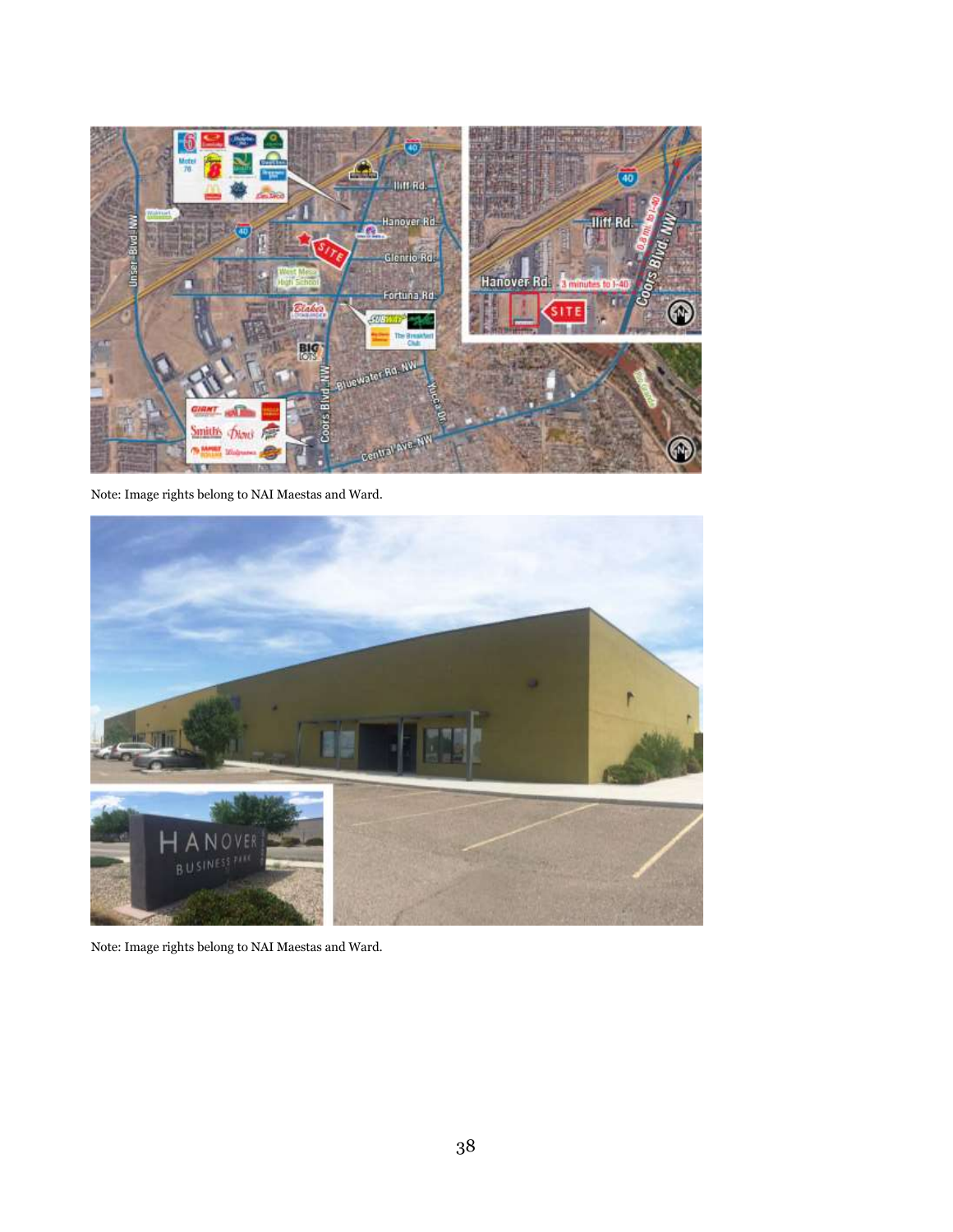| Identity                                                |                                            |
|---------------------------------------------------------|--------------------------------------------|
| <b>Address</b>                                          | 1900 7th Street NW, Albuquerque, NM 87102  |
| Broker(s)                                               | <b>Carl Robert Grending</b>                |
| Company                                                 | SVN Walt Arnold Commercial Brokerage, INC. |
| Telephone Number                                        | $(505) 503 - 2635$                         |
| <b>Site Description</b>                                 | Flyer                                      |
| <b>Site Characteristics Surrounding the Building</b>    |                                            |
| <b>Industrial Park</b>                                  | Saw Mill Mixed Industrial                  |
| <b>Total Complex in Acres</b>                           | N/A                                        |
| <b>Building Size</b>                                    | 25,116 SF                                  |
| <b>Leasing Price</b>                                    | \$3.50 SF/Year                             |
| <b>Sale Price</b>                                       | \$795,000 (\$31.65/SF)                     |
| <b>Transportation</b>                                   |                                            |
| Highway Linkage                                         | $I-40$                                     |
| Distance in Miles                                       | .6 Miles                                   |
| Distance in Minutes                                     | 3 Minutes                                  |
| 2 or 4 Lane                                             | 4 Lane                                     |
| <b>Mass Transit Service Distance from Building</b>      |                                            |
| <b>Bus</b>                                              | <b>ABQ RIDE</b>                            |
| Distance to Albuquerque Airport in Miles                | 6.5 Miles                                  |
| <b>Name</b>                                             |                                            |
| Type                                                    | Commercial and Non-Commercial Traffic      |
| Distance in Miles                                       | 285 Miles                                  |
| Rail Service (if applicable)                            | N/A                                        |
| Name                                                    | El Paso Port of Entry                      |
| <b>Effective Property Tax Rate in Bernalillo County</b> | Mil Tax Rate (\$)                          |
| <b>General Property Tax</b>                             | 7.3125                                     |
| <b>Utilities</b>                                        |                                            |
| <b>Water</b>                                            |                                            |
| Provider                                                | Albuquerque Water Utility Authority        |
| <b>Sewer</b>                                            |                                            |
| Provider                                                | Albuquerque Water Utility Authority        |
| <b>Natural Gas</b>                                      |                                            |
| Provider                                                | New Mexico Gas Company                     |
| <b>Electric Power</b>                                   |                                            |
| Service Provider                                        | <b>PNM Resources</b>                       |
| <b>Protective Services</b>                              |                                            |
| <b>Fire Department</b>                                  | <b>Albuquerque Fire Department</b>         |
| Distance to Nearest Fire Station in miles               | 4.7 Miles                                  |
| Police                                                  | Albuquerque Police Department              |
| Fire Station Volunteer or Full-Time                     | Full-Time                                  |
| 24 Hour police Patrol Provided                          | 24 Hour                                    |
| <b>Location of Building in a Classified Zone</b>        |                                            |
| Foreign Trade Zone                                      | Yes                                        |
| State and Local Incentive Information                   | <b>Click Here</b>                          |
|                                                         |                                            |

Source: City of Albuquerque and SVN Walt Arnold Commercial Brokerage, INC.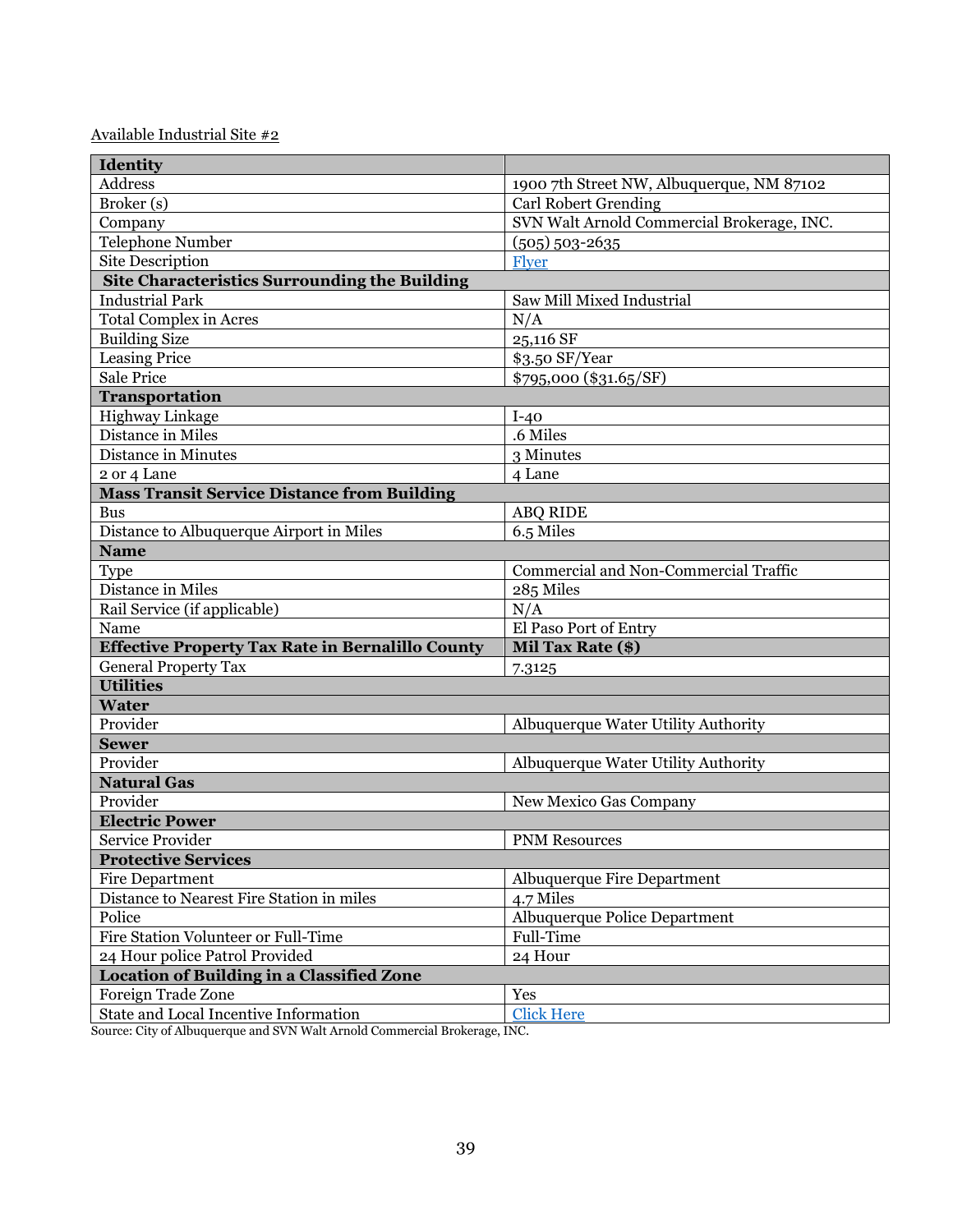

Note: Image rights belong to SVN Walt Arnold Commercial Brokerage, INC.



Source: Google Maps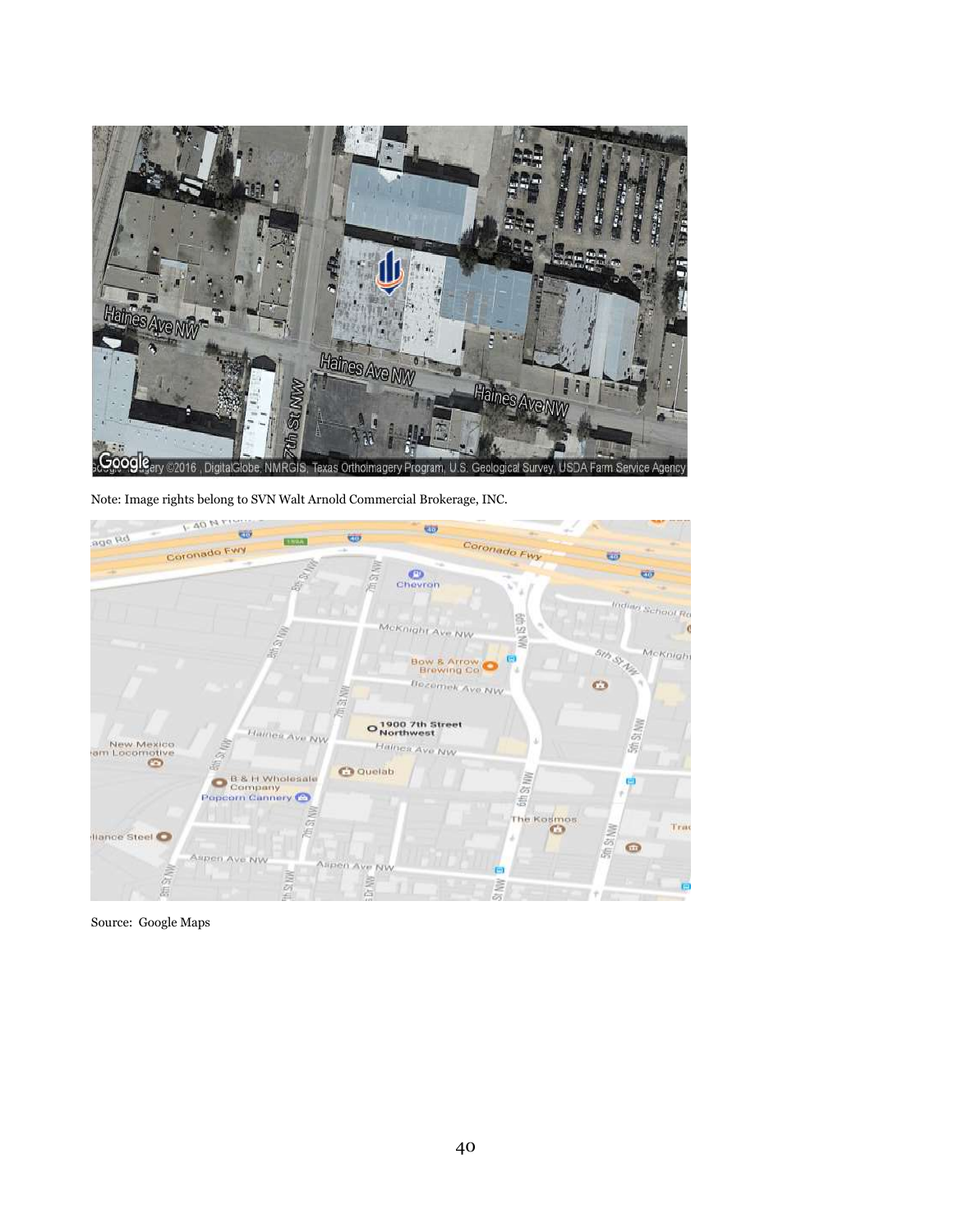| Identity                                                |                                             |
|---------------------------------------------------------|---------------------------------------------|
| <b>Address</b>                                          | SEC of Cottonwood Drive & Old Airport Road, |
|                                                         | Albuquerque, NM 87114                       |
| <b>Broker</b>                                           | <b>Greg Foltz</b>                           |
| Company                                                 | <b>Coldwell Banker Commercial</b>           |
| Telephone Number                                        | $(505) 563 - 4650$                          |
| Site Description                                        | Flyer                                       |
| <b>Site Characteristics Surrounding the Building</b>    |                                             |
| <b>Industrial Park</b>                                  | Vacant Land                                 |
| <b>Total Complex in Acres</b>                           | 3.7193 Acres                                |
| <b>Building Size</b>                                    | Vacant Land                                 |
| Price                                                   | \$15.00 - \$17.00 per SF                    |
| Transportation                                          |                                             |
| Highway Linkage                                         | $I-40$                                      |
| Distance in Miles                                       | 11.4 Miles                                  |
| Distance in Minutes                                     | 20 Minutes                                  |
| 2 or 4 Lane                                             | 4 Lanes                                     |
| <b>Mass Transit Service Distance from Building</b>      |                                             |
| <b>Bus</b>                                              | <b>ABQ RIDE</b>                             |
| Distance to Albuquerque Airport in Miles                | 17 Miles                                    |
| <b>Nearest Port</b>                                     |                                             |
| Type                                                    | Commercial and Non-Commercial Traffic       |
| Distance in Miles                                       | 285 Miles                                   |
| Rail Service (if applicable)                            | N/A                                         |
| Name                                                    | El Paso Port of Entry                       |
| <b>Effective Property Tax Rate in Bernalillo County</b> | Mil Tax Rate (\$)                           |
| <b>General Property Tax</b>                             | 7.3125                                      |
| <b>Utilities</b>                                        |                                             |
| <b>Water</b>                                            |                                             |
| Provider                                                | Albuquerque Water Utility Authority         |
| <b>Sewer</b>                                            |                                             |
| Provider                                                | Albuquerque Water Utility Authority         |
| <b>Natural Gas</b>                                      |                                             |
| Provider                                                | New Mexico Gas Company                      |
| <b>Electric Power</b>                                   |                                             |
| Service Provider                                        | <b>PNM Resources</b>                        |
| <b>Protective Services</b>                              |                                             |
| <b>Fire Department</b>                                  | <b>Albuquerque Fire Department</b>          |
| Distance to Nearest Fire Station in miles               | 4.7 Miles                                   |
| Police                                                  | Albuquerque Police Department               |
| Fire Station Volunteer or Full-Time                     | Full-Time                                   |
| 24 Hour police Patrol Provided                          | 24 Hour                                     |
| <b>Location of Building in a Classified Zone</b>        |                                             |
| Foreign Trade Zone                                      | Yes                                         |
| State and Local Incentive Information                   | <b>Click Here</b>                           |
|                                                         |                                             |

Source: City of Albuquerque and Coldwell Banker Commercial.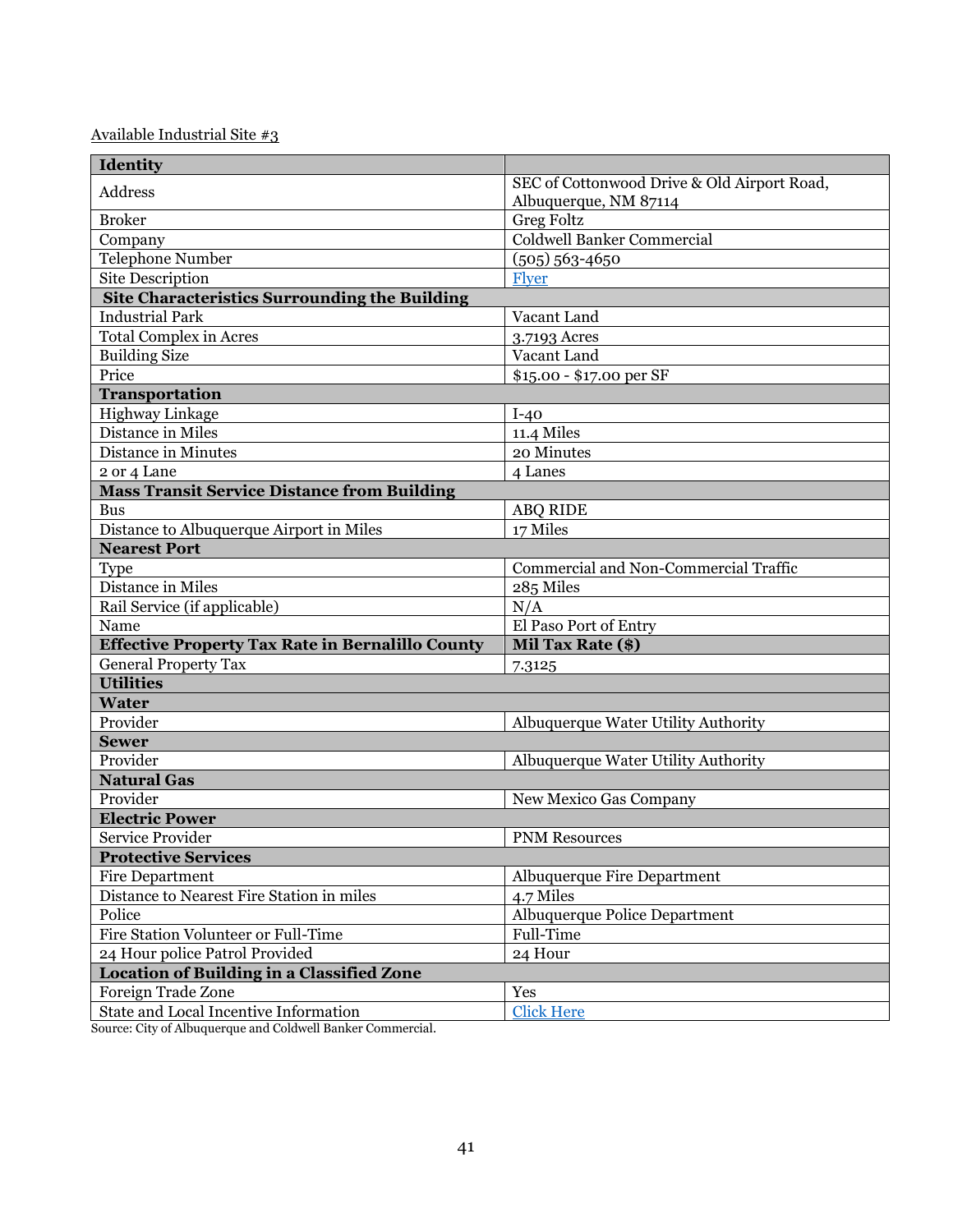

Note: Image rights belong to Coldwell Banker Commercial.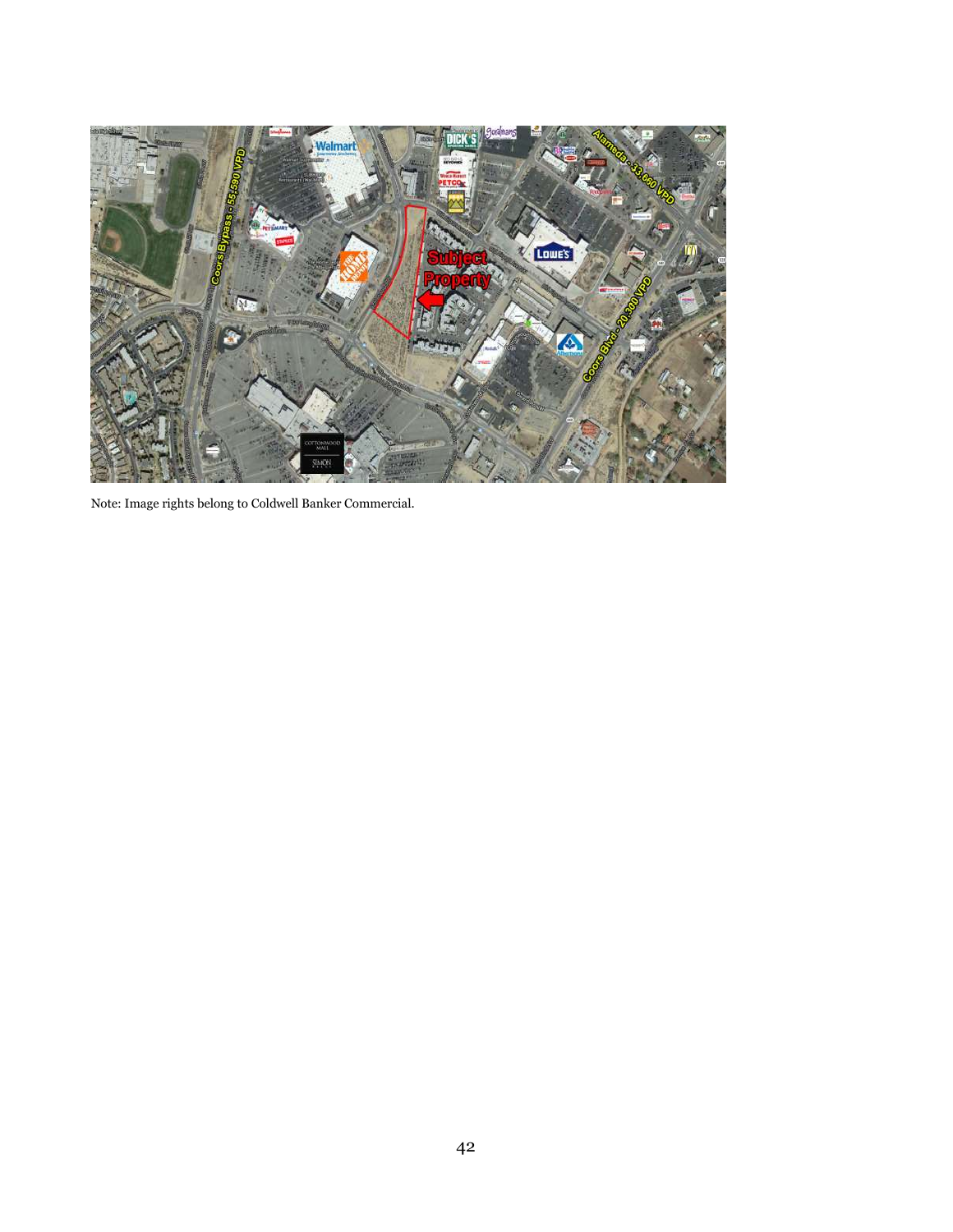| Identity                                                |                                             |
|---------------------------------------------------------|---------------------------------------------|
| <b>Address</b>                                          | 2139 Columbia Dr. SE, Albuquerque, NM 87106 |
| <b>Broker</b>                                           | Keith Bandoni                               |
| Company                                                 | <b>Colliers International</b>               |
| <b>Telephone Number</b>                                 | $(505) 880 - 7015$                          |
| <b>Site Description</b>                                 | Flyer                                       |
| <b>Site Characteristics Surrounding the Building</b>    |                                             |
| <b>Industrial Park</b>                                  | N/A                                         |
| <b>Total Complex in Acres</b>                           | $\overline{N}/A$                            |
| <b>Building Size</b>                                    | 6,954 SF and 4,800 SF                       |
| Price                                                   | <b>By Request</b>                           |
| <b>Transportation</b>                                   |                                             |
| Highway Linkage                                         | $I-40$                                      |
| Distance in Miles                                       | 1.9 Miles                                   |
| Distance in Minutes                                     | 4 Minutes                                   |
| 2 or 4 Lane                                             | 4 Lane                                      |
| <b>Mass Transit Service Distance from Building</b>      |                                             |
| <b>Bus</b>                                              | ABQ Ride                                    |
| Distance to Albuquerque Airport in Miles                | .8 Miles                                    |
| <b>Nearest Port</b>                                     |                                             |
| Name                                                    | El Paso Port of Entry                       |
| Type                                                    | Commercial and Non-Commercial Traffic       |
| Distance in Miles                                       | 285 Miles                                   |
| Rail Service (if applicable)                            | N/A                                         |
| <b>Effective Property Tax Rate in Bernalillo County</b> | Mil Tax Rate (\$)                           |
| <b>General Property Tax</b>                             | 7.3125                                      |
| <b>Utilities</b>                                        |                                             |
| <b>Water</b>                                            |                                             |
| Provider                                                | Albuquerque Water Utility Authority         |
| <b>Sewer</b>                                            |                                             |
| Provider                                                | Albuquerque Water Utility Authority         |
| <b>Natural Gas</b>                                      |                                             |
| Provider                                                | New Mexico Gas Company                      |
| <b>Electric Power</b>                                   |                                             |
| Service Provider                                        | <b>PNM Resources</b>                        |
| <b>Protective Services</b>                              |                                             |
| <b>Fire Department</b>                                  | Albuquerque Fire Department                 |
| Distance to Nearest Fire Station in miles               | 4.7 Miles                                   |
| Police                                                  | Albuquerque Police Department               |
| Fire Station Volunteer or Full-Time                     | Full-Time                                   |
| 24 Hour police Patrol Provided                          | 24 Hour                                     |
| <b>Location of Building in a Classified Zone</b>        |                                             |
| State and Local Incentive Information                   | <b>Click Here</b>                           |

Source: City of Albuquerque and Colliers International.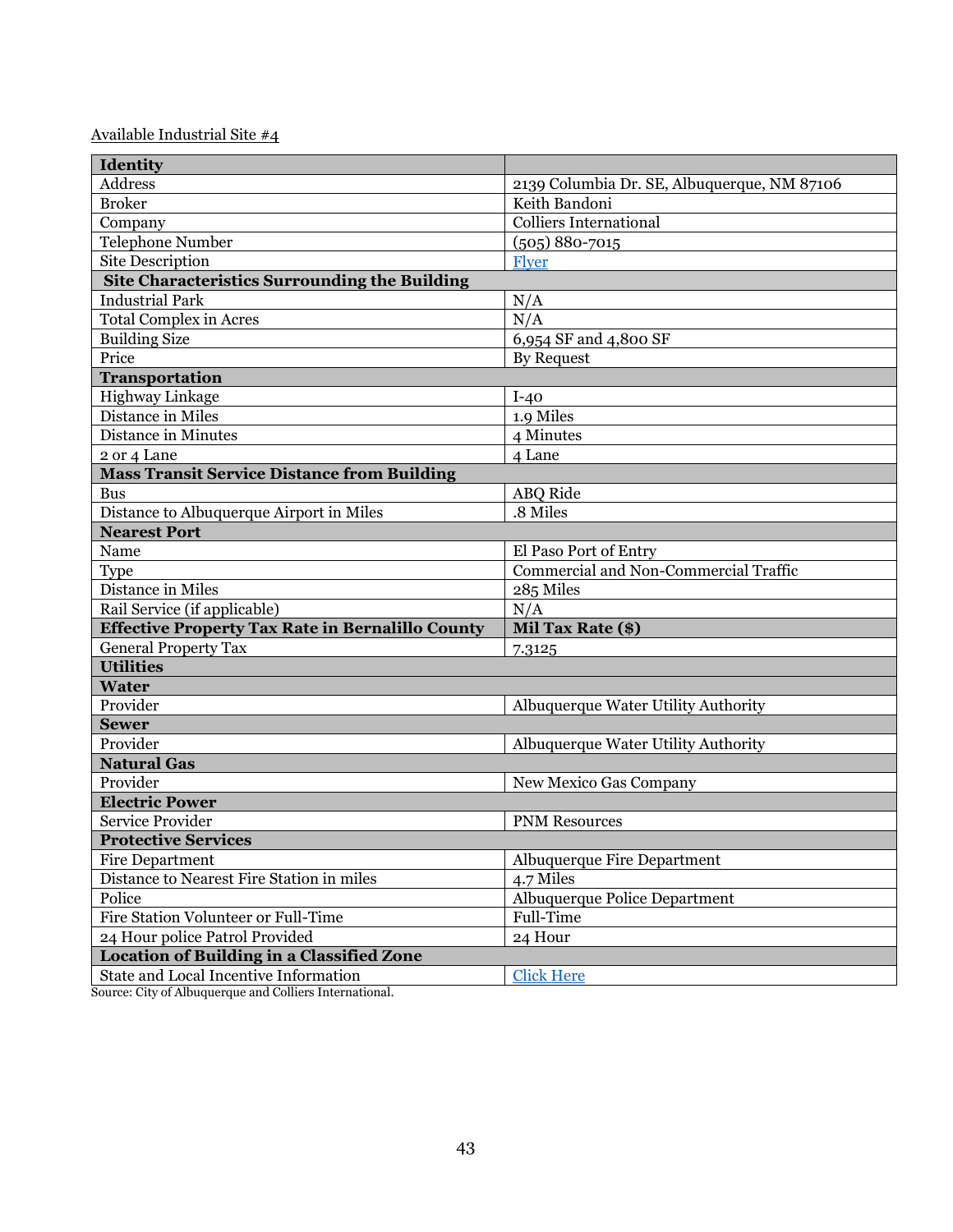

Note: Image rights belong to Colliers International.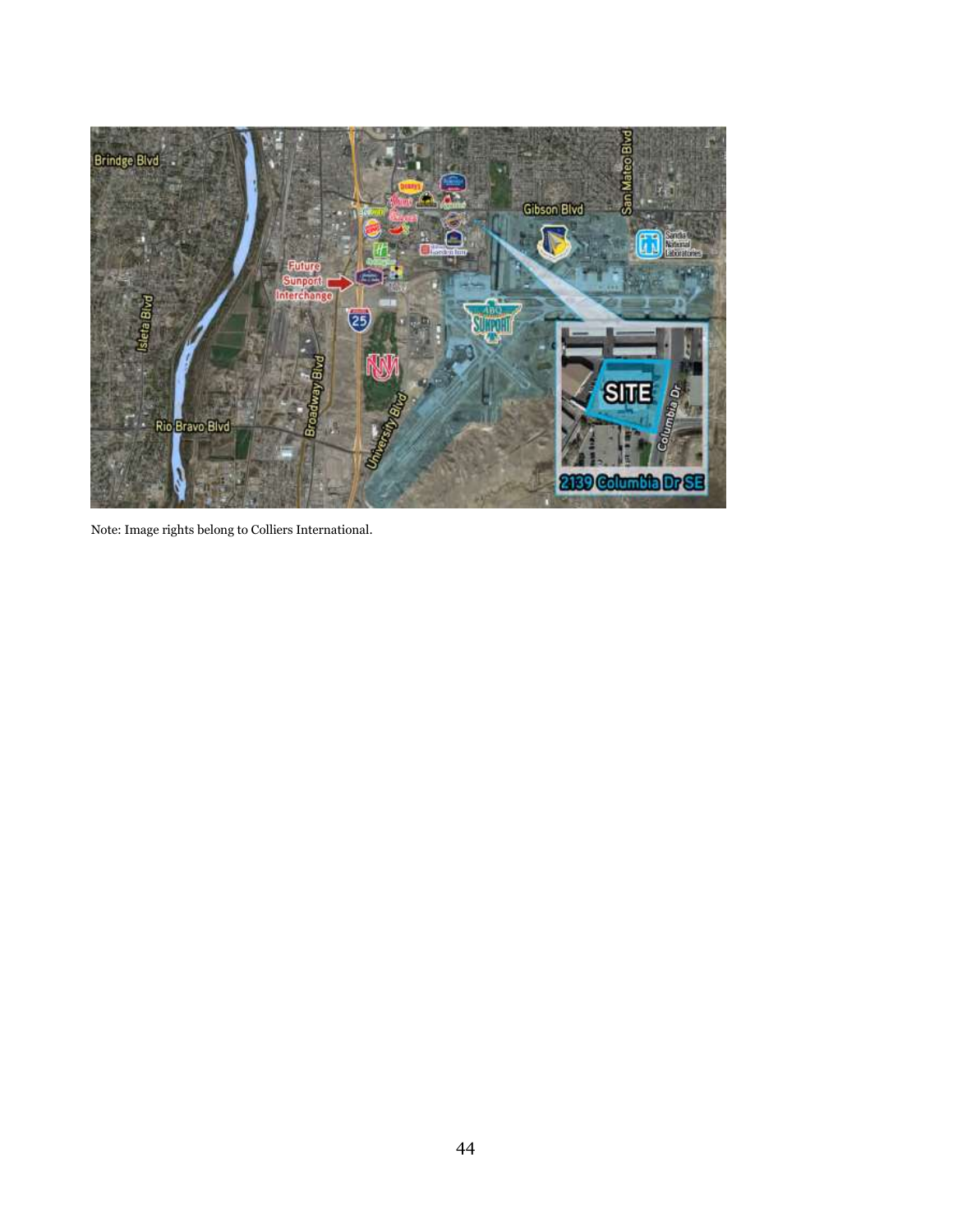| Identity                                                |                                              |
|---------------------------------------------------------|----------------------------------------------|
| <b>Address</b>                                          | 102 Highway 66 East, Albuquerque, NM 87123   |
| <b>Broker</b>                                           | Daniel John Hernandez and John A Menicucci   |
| Company                                                 | <b>Berger Briggs</b>                         |
| Telephone Number                                        | (505) 247-0444 and (505) 247-0444            |
| <b>Site Description</b>                                 | Flver                                        |
| <b>Site Characteristics Surrounding the Building</b>    |                                              |
| <b>Industrial Park</b>                                  | N/A                                          |
| <b>Total Complex in SF</b>                              | 117,866 SF                                   |
| <b>Building Size</b>                                    | 10,902 SF                                    |
| Price                                                   | \$1,375,000                                  |
| <b>Transportation</b>                                   |                                              |
| Highway Linkage                                         | $I-40$                                       |
| Distance in Miles                                       | 1.4 Miles                                    |
| Distance in Minutes                                     | 3 Minutes                                    |
| 2 or 4 Lane                                             | 4 Lane                                       |
| <b>Mass Transit Service Distance from Building</b>      |                                              |
| <b>Bus</b>                                              | <b>ABQ</b> Ride                              |
| Distance to Albuquerque Airport in Miles                | 16.2 Miles                                   |
| <b>Nearest Port</b>                                     |                                              |
| Name                                                    | El Paso Port of Entry                        |
| Type                                                    | <b>Commercial and Non-Commercial Traffic</b> |
| Distance in Miles                                       | 285 Miles                                    |
| Rail Service (if applicable)                            | N/A                                          |
| <b>Effective Property Tax Rate in Bernalillo County</b> | Mil Tax Rate (\$)                            |
| <b>General Property Tax</b>                             | 7.3125                                       |
| <b>Utilities</b>                                        |                                              |
| <b>Water</b>                                            |                                              |
| Provider                                                | Albuquerque Water Utility Authority          |
| <b>Sewer</b>                                            |                                              |
| Provider                                                | Albuquerque Water Utility Authority          |
| <b>Natural Gas</b>                                      |                                              |
| Provider                                                | New Mexico Gas Company                       |
| <b>Electric Power</b>                                   |                                              |
| Service Provider                                        | <b>PNM Resources</b>                         |
| <b>Protective Services</b>                              |                                              |
| <b>Fire Department</b>                                  | <b>Albuquerque Fire Department</b>           |
| Distance to Nearest Fire Station in miles               | 4.7 Miles                                    |
| Police                                                  | <b>Albuquerque Police Department</b>         |
| Fire Station Volunteer or Full-Time                     | Full-Time                                    |
| 24 Hour police Patrol Provided                          | 24 Hour                                      |
| <b>Location of Building in a Classified Zone</b>        |                                              |
| State and Local Incentive Information                   | <b>Click Here</b>                            |

Source: City of Albuquerque and Berger Briggs.